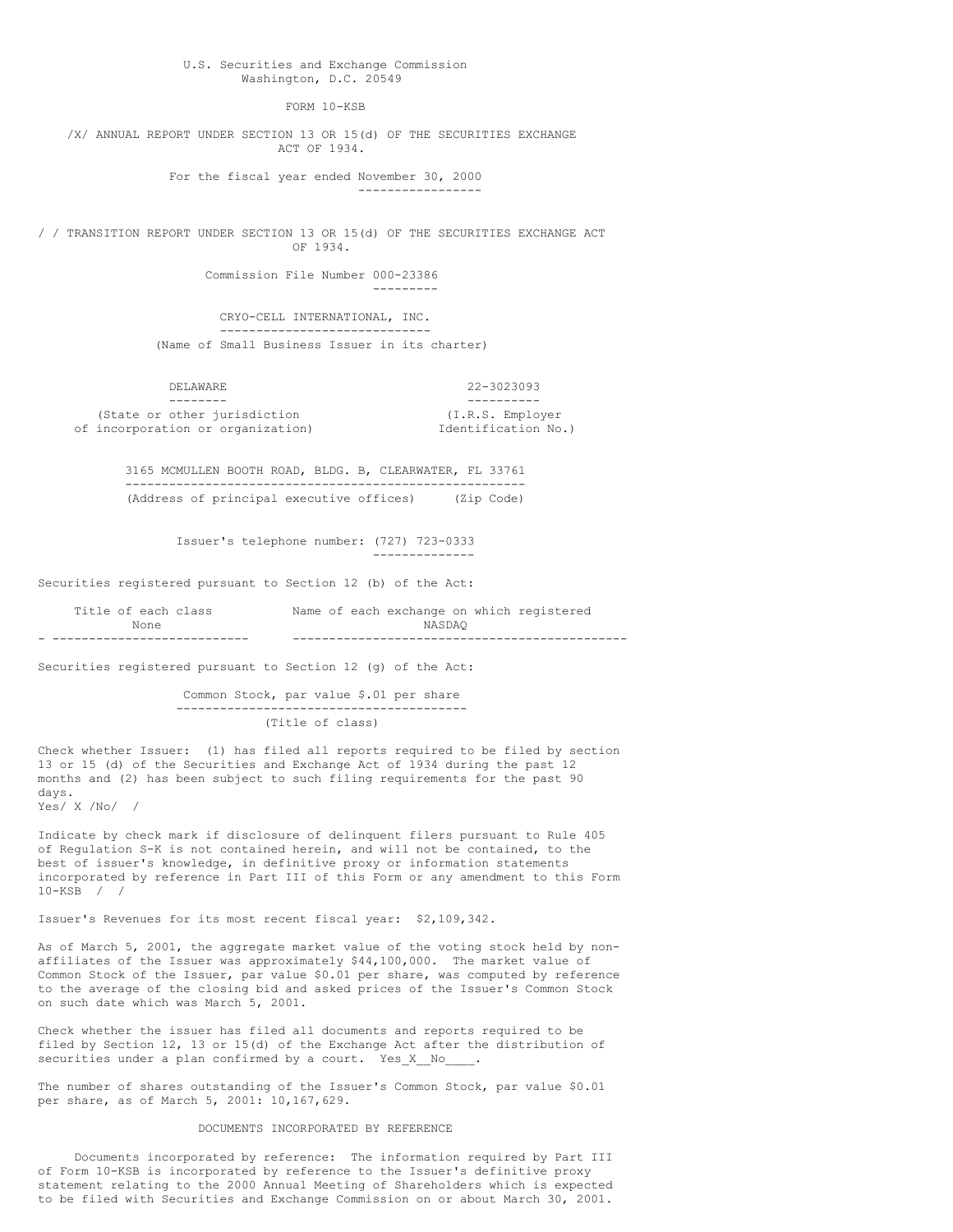-

## FORWARD LOOKING STATEMENTS

. **-----------------------**

In addition to historical information, this report contains forward-looking statements within the meanings of Section 27A of the Securities Act of 1933 and Section 21E of the Securities Exchange Act of 1934. The forward-looking statements contained herein are subject to certain risks and uncertainties that could cause actual results to differ materially from those reflected in the forward-looking statements. Factors that might cause such a difference include, but are not limited to; those discussed in the section entitled "Management's Discussion and Analysis or Plan of Operation -- Factors That May Affect Future Results and Market Price of Stock." Readers are cautioned not to place undue reliance on these forward-looking statements, which reflect management's analysis only as of the date hereof. CRYO-CELL International, Inc. (the "Company") undertakes no obligation to publicly revise these forward-looking statements to reflect events or circumstances that arise after the date hereof. Readers should carefully review the risk factors described in other documents the Company files from time to time with the Securities and Exchange Commission, including the Quarterly Reports on Form 10-Q filed by the Company in 2000 and any Current Reports on Form 8-K filed by the Company.

Part I

#### ITEM 1. DESCRIPTION OF BUSINESS - ------- -----------------------

#### Introduction

CRYO-CELL International, Inc. was incorporated on September 11, 1989 in the state of Delaware. It is engaged in cryogenic cellular storage and the design and development of cellular storage devices. The Company's current focus is on the processing and preservation of umbilical cord (U-Cord(TM)) blood stem cells for autologous/sibling use. The Company believes that it is the fastest growing commercial firm currently specializing in separated umbilical cord blood stem cell storage. CRYO-CELL has pioneered several technologies that allow for the processing and storage of specimens in a cryogenic environment. The Company's original mission of affordability for U-Cord blood preservation remains in effect. These technologies include a process for the storage of fractionated (separated) U-Cord stem cells and the development and patenting of the first computer controlled, robotically operated cryogenic storage system. Its headquarters facility in Clearwater, FL handles all aspects of its business operations including the processing and storage of specimens. Several other companies involved in commercial cell banking rely on shipping their specimens elsewhere for processing and storage.

It is the Company's mission to make expectant parents aware of the potential medical benefits from preserving stem cells and to provide them the means and processes for collection and storage of these cells. Today, stem cell transplants are known and accepted treatments for a number of life-threatening diseases. With continued research in this area of medical technology, other avenues for their potential use and expansion are being explored. A vast majority of expectant parents are simply unaware that umbilical cord blood contains a rich supply of stem cells and that they can be collected, processed and stored for the potential future use of the newborn and possibly related family members. A baby's stem cells will remain a perfect match for the baby throughout its life and have a 1-in-4 chance (or better) of being a perfect match for a sibling. There is no assurance, however, that a perfect match could treat certain diseases. Today, it is still common for the cord blood (the blood remaining in the umbilical cord and placenta) to be discarded at the time of birth as medical waste. Obviously, the Company believes that no U-Cord specimen should be discarded when it could possibly save a life.

Given the potential benefits of U-Cord stem cell preservation, the number of parents of newborns participating in stem cell preservation is still relatively small compared to the number of births (four million per annum) in the United States alone. Critical reasons for this low level of market penetration are the misperception of the high cost of stem cell storage as well as a general lack of awareness of the benefits of stem cell preservation programs. However, evolving medical technology could significantly increase the utilization of the U-Cord blood for transplantation and/or other types of treatments. A number of competitors in this market have been charging upwards of \$1000 - \$1500 for this stem cell preservation plus higher annual fees for storage than the Company charges. The cost is usually not covered by insurance. The Company has made this procedure affordable and within financial reach of most families. The growth and profitability of the Company should come from increases in stem cell specimen storage volume driven by its marketing approaches, resulting in an increasing base of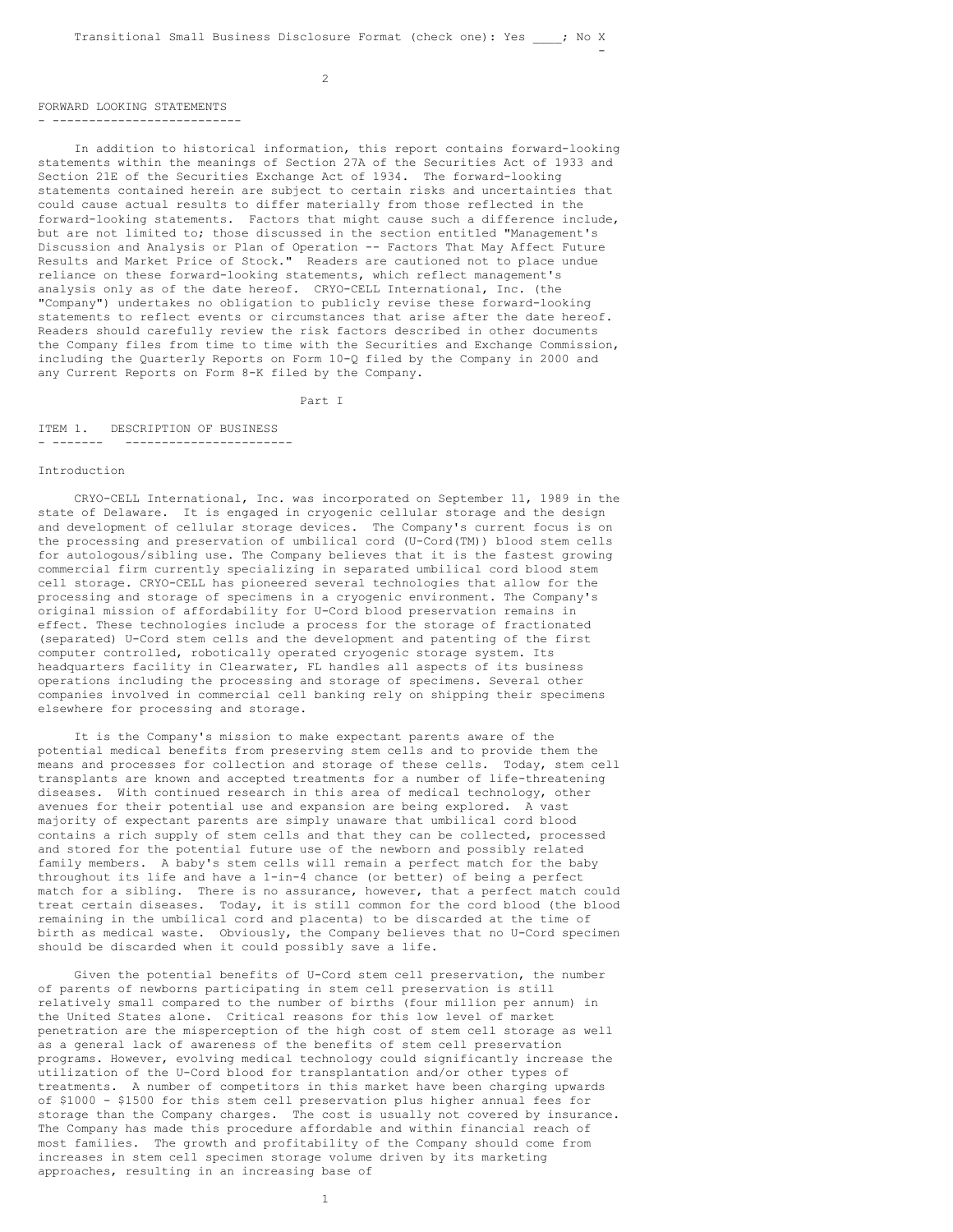#### annual stem cell storage renewal fees.

#### Background

Nearly fifty years ago researchers discovered that cells could be cryopreserved at extremely low temperatures and all cellular activity would cease until the specimens were thawed. Historically, cryopreservation was required for organ transplants, blood banks and medical research. Today, cryopreservation of umbilical cord blood stem cells gives expectant parents the opportunity to potentially take advantage of evolving cellular therapies and other medical technologies.

## Cell Banking

Hematopoeitic stem cells are the building blocks of our blood and immune systems. They form the white blood cells that fight infection, red blood cells that carry oxygen throughout the body and platelets that promote healing. Stem cells are found in bone marrow where they continue to generate cells throughout our lives. Stem cells can be stored in a cryogenic environment, and upon thawing, infused into a patient. They can be returned to the individual from whom they were taken (autologous) or donated to someone else (allogeneic). The opportunity to use an individual's own bone marrow for a transplant is dependent upon whether the cancer has entered the marrow system (metastasized). Otherwise, a marrow donor needs to be identified to provide the needed bone marrow. The availability of a marrow donor or matched stem cell specimen allows physicians to administer larger doses of chemotherapy or radiation in an effort to eradicate the disease. Stem cell therapies and transplants are used for both cancerous and non-cancerous diseases.

Stem cells are found in umbilical cord blood and placental blood ("cord blood stem cells") which can be collected and stored after a baby is born. Recent advances have provided the techniques to separate the stem cells found in these two sources. Over 2,500-cord blood stem cell transplants have been performed to date. The Company believes that parents will want to save and store these cells for potential future use by their child(ren). These stem cells also have at least a 1 in 4 chance of being compatible for use by a sibling. Moreover, researchers believe they may be utilized in the future by parents for treating diseases that currently have no cure as a result of evolving cellular expansion technologies.

The Company believes that the market for cord blood stem cells is enhanced by the current focus on reducing prohibitive health care costs. With the increasing costs of bone marrow matches and transplants, a newborn's U-Cord cells are stored as a precautionary measure. Medical technology is constantly evolving which may provide new uses for cryopreserved cord blood stem cells.

#### CCEL Cellular Storage Systems

During the period since its inception, the Company's research and development activities have principally involved the design and development of its cellular storage systems ("CCEL Cellular Storage System") and in securing patents on these systems.

The Company believes that its long-term cellular storage units can provide an improved ability to store cells or other material in liquid nitrogen, its vapors or other media. The units are controlled by a computer system which robotically inserts vials in pre-selected storage areas inside the chamber. Additionally, the stored material can be robotically inserted or retrieved by computer on an individual basis without all of the remaining specimens being exposed to ambient temperature. The efficient use of storage space and a dual identification system for inventory control is a competitive advantage for the Company. The Company is the assignee of all patents on the units.

Other cryopreservation systems are manually operated and can expose the laboratory technician to liquid nitrogen when inserting or retrieving specimens. Moreover, the use of these units exposes the remaining stored specimens to ambient temperature whenever specimens are inserted or retrieved. The Company has designed and holds patents on a system which makes use of the latest in computer, robotics and bar code laser scanning identification technologies. The unit is assembled by an independent manufacturer utilizing the Company's patented designs.

 $\overline{2}$ 

In February 1999, the Company was granted a patent on the CCEL III computer controlled robotically operated cellular storage system, which is designed to be multi-functional. When completely developed the unit will be able to store more than 35,000 5ml vials, and many times that number of smaller vials. Because the CCEL III is multi-functional it is currently being evaluated for various other uses.

## Affiliated Hospitals

On November 30, 1996, the Company signed agreements with OrNda HealthCorp. Two "one-third" Revenue Sharing Agreements were purchased in which OrNda paid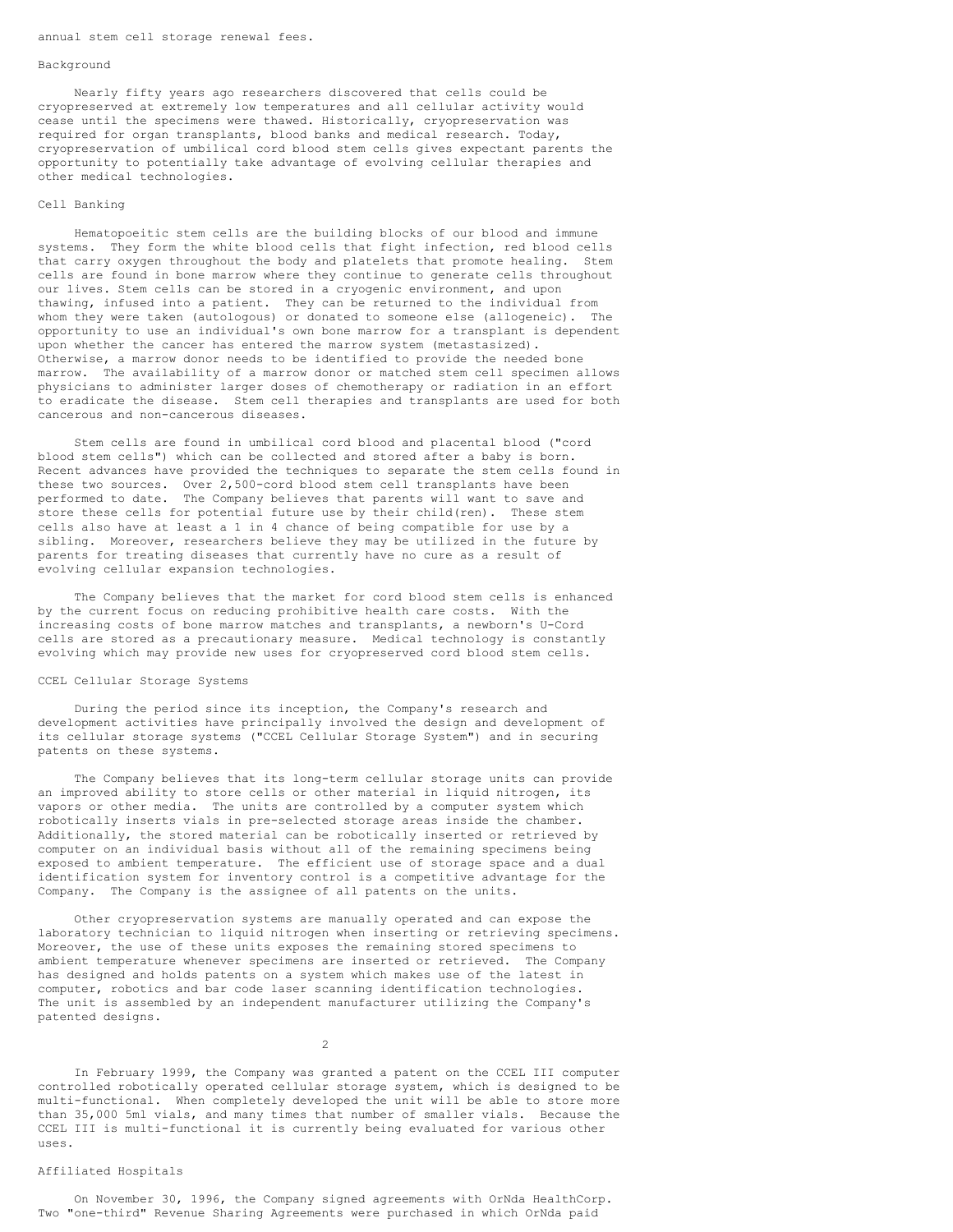the Company \$666,666. OrNda was acquired by Tenet Healthcare Corporation, which agreed to be bound by the terms of the OrNda agreements. The agreements were renegotiated and the Company is now storing Tenet hospital originated specimens at its headquarters lab in Clearwater, Florida and paying Tenet a proportionate revenue sharing entitlement.

In June 1998, the Company signed an agreement with Women & Infants Hospital of Rhode Island. The Company has offered its U-Cord program services for the potential medical benefit of the approximately 9,000 babies born annually at the hospital.

## Marketing Cellular Storage Services

To increase awareness of its services, the Company has invested in a variety of marketing programs designed to educate expectant parents and those medical caregivers to whom they turn to for advice.

The Company markets its preservation services to expectant parents and by distributing information to obstetricians, pediatricians, Lamaze instructors and other childbirth educators, certified nurse-midwifes and other related healthcare professionals. The Company has clinical educators based in several regions who work with the medical community and with expectant parents to educate them on cord blood stem cell preservation. The Company also has a clinical support team of specially trained nurses who are available 24 hours, 7 days a week to educate expectant parents and the medical community on the lifesaving potential of cord blood stem cell preservation. In addition, the Company exhibits at conferences, trade shows and other media focusing on the expectant parent market. The Company is realizing an increasing level of interest from its Web site, www.CRYO-CELL.com.

In January 2000 the Company renewed its agreement with the Lamaze Publishing Company to sponsor the Lamaze You and Your Baby tutorial tape. The agreement has been extended for three (3) years and calls for Lamaze to distribute the videotape to 1.8 million women in their third trimester of pregnancy. Over 90% of first time mothers and 45% of the pre-natal market avail themselves of the Lamaze Institute for Family Education proven instruction programs. The tutorial tape, which is distributed by approximately 9,000 instructors, discusses the importance of cord blood storage and refers viewers to the full-page ad that the Company has placed in the Lamaze Parents Magazine, which is distributed to 2.4 million expectant mothers. During 2000, 600,000 You and Your Baby CD's were distributed through WAL-MART stores for the first time. The Company also places an ad in Lamaze para Padres, Lamaze Publishing's magazine for Hispanic mothers-to-be. The Company has exclusivity on the tutorial tape in the cord blood storage category and first right of refusal for renewal of the agreement beyond 2003.

In March 2000, the Company became a sponsor of the 2000 ACOG (American College of Obstetricians and Gynecologists) Meeting CD-ROM. The CD includes a segment on the Company's U-Cord(TM) program and was distributed to approximately 40,000 ACOG members in November 2000. The Company is the only cord blood preservation firm featured on the CD-ROM.

In March 2000, the Company launched its Mother to Mother(TM) Educational Network program to offer the Company's umbilical cord blood preservation program to expectant parents. The network is comprised of clients who have stored their newborn's U-Cord blood stem cells with the Company. These independent contractors contact expectant parents, OB/GYN's and medical caregivers advising them of the Company's affordable service.

3

The Company's advertisements have appeared in, or are scheduled for insertion in several national targeted prenatal magazines including American Baby, Pregnancy, Baby Talk and Fit Pregnancy. Expectant parents have also received information via emails and newsletter links through BabyCenter.com. BayNews 9, a CNN affiliate, and NewsChannel 10 have both carried stories about CRYO-CELL's affordable service.

In January 2001, the Company established the Grandparent's Legacy Program. Through this program, grandparents can provide the gift of cord blood stem cell preservation for their grandchildren.

## Revenue Sharing Agreements

In addition to revenues generated from sales to customers, the Company generates revenues from the sales of Revenue Sharing Agreements. Under these agreements the Company shares its storage revenues with investors who receive entitlements on storage spaces. These agreements can take considerable time to negotiate and finalize. Moreover, since such agreements can involve large infusions of revenues on intermittent bases, diverse swings in quarterly and annual revenues and earnings may occur.

New Jersey. At November 30, 1999, the Company entered into agreements with two investors entitling them to on-going shares in a portion of CRYO-CELL's net storage revenue generated by specimens originating from within the state of New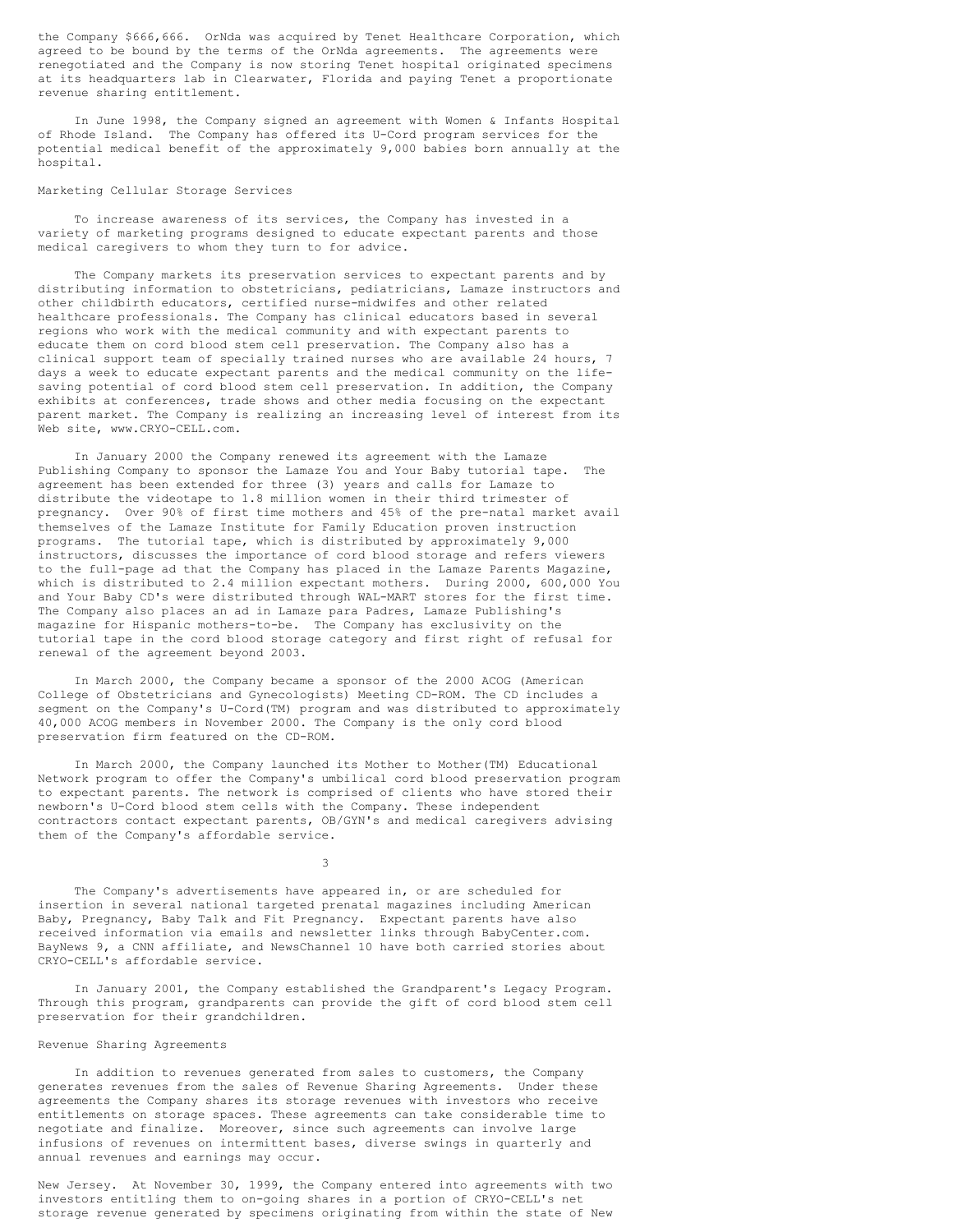Jersey for a price of \$500,000. Deposits totaling \$120,000 have been received through November 30, 2000 and the remaining \$380,000, due in April 2001, is recorded as a receivable. When the \$380,000 is received by the Company the investors will be entitled to a portion of net storage revenues generated to a maximum of 33,000 storage spaces.

Arizona. On February 9, 1999, the previous agreements with the Company's Arizona Revenue Sharing investors were modified and replaced by a Revenue Sharing Agreement for the state of Florida for a price of \$1,000,000. Under the terms of this agreement the Company credited the investor's previously paid \$450,000 toward the purchase of the Revenue Sharing Agreement. The balance of \$550,000 will be paid through their Revenue Sharing entitlements on their share of net storage revenues. The Revenue Sharing Agreement applies to net storage revenues originating from specimens from within the state of Florida. The Revenue Sharing Agreement entitles the investors to net revenues from a maximum of 33,000 storage spaces and cancels the investors' obligation to provide the Company with \$675,000 plus accrued interest under the prior Arizona agreement.

Illinois. In 1996, the Company signed agreements with a group of investors entitling them to an on-going 50% share in the Company's portion of net storage revenues generated by specimens stored in Chicago's Illinois Masonic Medical Center. Since the Company will no longer be storing new specimens in Chicago, the agreements were modified in 1998 to entitle the investors to a 50% share of the Company's portion of net revenues relating to specimens originating in Illinois and its contiguous states and stored in Clearwater, Florida for a maximum of up to 33,000 spaces. The revenue generated by this Single Unit Revenue Sharing Agreement was \$1,000,000.

Bio-Stor. On February 26, 1999, the Company modified all previous agreements with Bio-Stor International, Inc. The modified agreement entered Bio-Stor into a Revenue Sharing Agreement for the state of New York. The Company credited Bio-Stor's \$900,000 (previously paid) toward the purchase of 90% of New York. Bio-Stor received 90% of the 50% share in CRYO-CELL's portion of net storage revenues generated by the specimens originating from the Company's clients in the state of New York for up to 33,000 shared spaces. This agreement supersedes all other agreements between Bio-Stor International, Inc and the Company.

Tenet Healthcare Corporation. On November 30, 1996, the Company signed agreements with OrNda HealthCorp. Two "one-third" Revenue Sharing Agreements were purchased in which OrNda paid CRYO-CELL \$666,666. OrNda was acquired by Tenet Healthcare Corporation, which agreed to be bound by the terms of the OrNda agreements. The agreements were renegotiated and the Company has agreed to store Tenet originated specimens at its headquarter's lab in Clearwater, Florida while paying Tenet a proportionate revenue sharing entitlement.

## Patents

The Company has been granted several patents with respect to its cellular storage units. In January 2001, the Company was informed that a patent for a "method and device for maintaining temperature integrity of

cryogenically preserved biological samples" has been allowed by the United States Patent and Trademark Office. In addition, the Company has filed several additional United States and foreign patents. There can be no assurances, however, that the pending patent applications will be issued as patents or, if issued, that the patents will provide the Company with significant protection against competitors.

4

#### Competition

The Company is aware of at least three competing companies in the marketplace. These companies, Viacord, Cord Blood Registry, Inc. and Corcell, charge a considerably higher price for their services than does the Company. The Company believes it will be able to successfully compete due to its affordable pricing structure and its marketing approach, which includes agreements with Lamaze Publishing Company, an iVillage Company, for categoryexclusive sponsorship of the Lamaze You and Your Baby tutorial tape, among others.

## Research, Development and Related Engineering

The Company has incurred \$275,803 during fiscal 2000, compared to \$91,001 during fiscal 1999, on research, development and related engineering expenses. In fiscal 2000 these expenses are attributed to: 1) to the research agreement with the University of South Florida at Tampa and the Company's wholly owned subsidiary CCEL BIO-THERAPIES, Inc. CCEL BIO-THERAPIES and the University are co-assignees of a filed patent application covering the technology utilizing cord blood for the treatment of neurological degenerative diseases. The Company has been granted worldwide marketing rights for any pharmaceutical or therapy developed as a result of this umbilical cord blood research program; 2) the design, development and approval of the Company's CCEL III technology; 3) the design and development of a device for maintaining and monitoring the temperature of vials during cyrogenic transfer.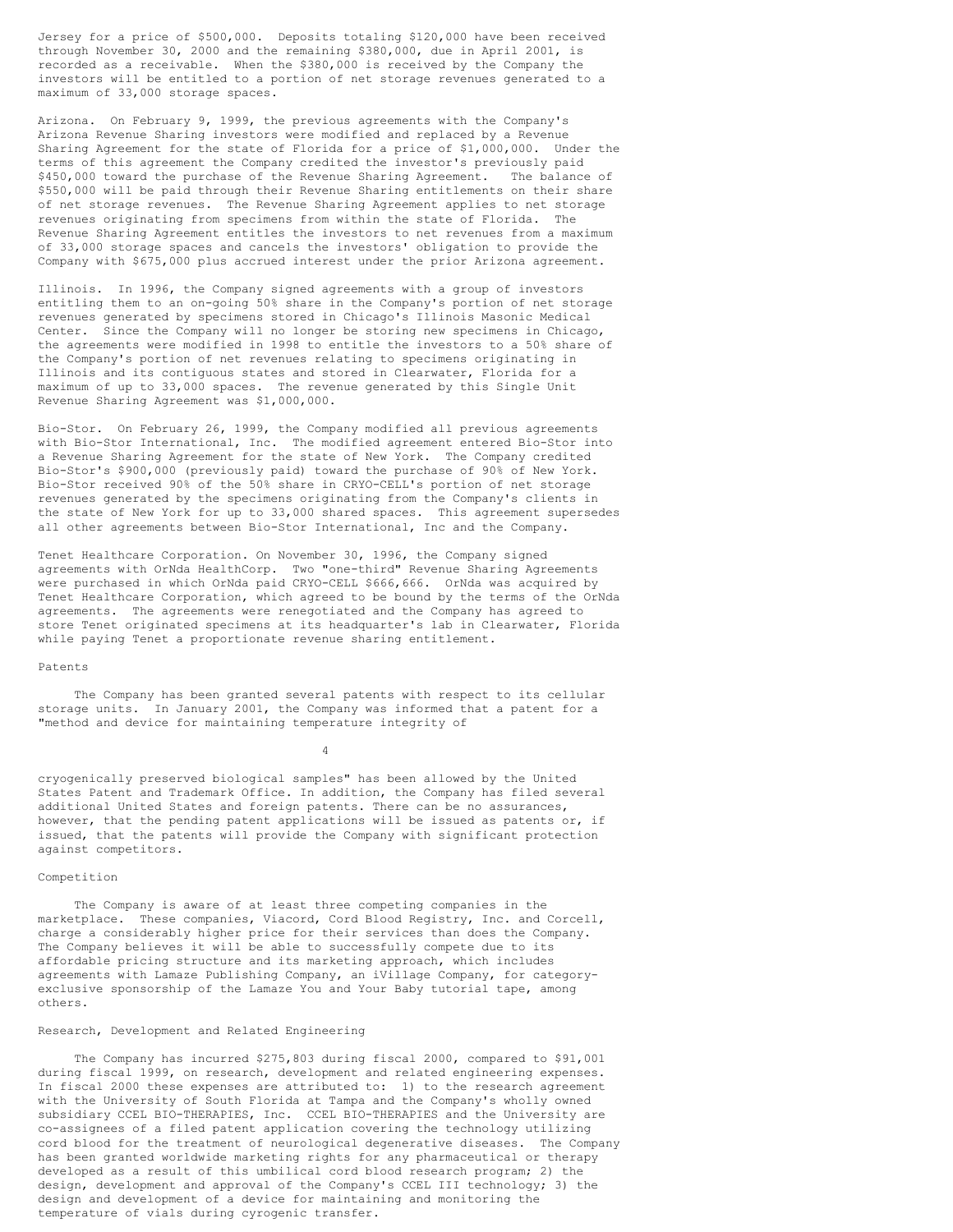#### Government Regulation

The CCEL Cellular Storage technology is a class II device and falls under the Food and Drug Administration's (FDA) regulations at 21 C.F.R. (S) 864.9700 ("Blood Storage Refrigerator/Freezer"). Devices regulated under 21 C.F.R. (S) 864.9700 have been granted an exemption from the 510(k) notification requirements. To date, the FDA does not regulate banks that collect and store cord blood for private or family use.

In June 1998, the Company was granted a license to operate in the state of New York. The New York Department of Health approved the Company's application to operate as a comprehensive tissue procurement service, processing and storage facility. This license allows the Company to offer its cord blood stem cell storage services to the residents of New York, which represents a market in excess of 270,000 annual births.

In September 1999, the Company was granted a Blood Bank license to operate in the state of New Jersey. The Company is now authorized to operate in all 50 states.

The Company has established a Medical & Scientific Advisory Board comprised of more than 10 researchers, physicians and scientists from various fields such as oncology, stem cell research, hematology, genetic research, assisted reproduction and other specialties. Many of the Company's Advisory Board members are heads of their departments and are committed to cellular storage as part of new services to improve patient care and save lives.

#### Management Employees

At March 5, 2001 there are 23 employees on the full-time staff of the Company. The following are the key members of the Company's management group:

Daniel D. Richard, Chairman of the Board and Chief Executive Officer. Mr. Richard is the founder of the Company and co-inventor of much of the Company's technology it currently employs. Mr. Richard has served as Chairman of the Board since the Company's inception. Prior to founding the Company, Mr. Richard was the first officer and director of Marrow-Tech, Inc., a publicly traded company engaged in the field of cellular replication.

5

Mr. Richard was also the President of Daniel Richard Consultants, Inc., a marketing firm which operated in forty-four cities in the U.S. and throughout the world.

Wanda D. Dearth, President and Chief Operating Officer. Ms Dearth joined the Company in June 2000. Ms. Dearth joined the Company from kforce.com (formerly Romac International, Inc.) where she was Business Unit Vice President for the nurse staffing division. Ms. Dearth has a history of over 15 years placing physicians and nurses throughout the U.S. She has over 20 years of marketing and operational experience with the majority of her career specializing in start-up operations. Ms. Dearth graduated from Miami University of Ohio with a B. S. in Business Administration. In October 2000, Ms. Dearth was appointed a member of the Company's Board of Directors.

Gerald F. Maass, Executive Vice President. Mr. Maass joined the Company in March 1998. Prior to joining the Company Mr. Maass worked for Critikon, a subsidiary of Johnson & Johnson, where his most recent position was International Director of Marketing for the Patient Monitoring business. Mr. Maass' ten-year tenure with Johnson and Johnson included several marketing and business development roles; he also served on the Critikon management committee. Prior to Johnson & Johnson, Mr. Maass was with Baxter Healthcare and Control Data Corporation in marketing, sales management, business development and business management roles. Mr. Maass began his career with Mayo Clinic in Rochester, MN and holds a B.S. degree in Medical Technology. In September 1998, Mr. Maass was appointed a member of the Company's Board of Directors.

Geoffrey J. O'Neill, Ph.D., Laboratory Director. Dr. O'Neill joined the company in April 1999 and has oversight of the Company's processing laboratory and storage facility. He has over 25 years experience in human hematopoetic progenitor cell therapy, including expertise in the processing, cryopreservation and storage of stem cells, flow cytometry analysis, HLA typing and CD34+ cell purification. Dr. O'Neill also has expertise in immunohematology and blood banking. A co-author of many publications, he has an undergraduate degree in microbiology and a Ph.D. in Immunology.

Jill Taymans, Chief Financial Officer. Ms. Taymans joined the Company in April 1997 serving initially as Controller and was appointed CFO in May 1998. Ms. Taymans graduated from the University of Maryland in 1991 with a BS in Accounting. She has worked in the accounting industry for over nine years in both the public and private sectors. Prior to joining the company she served for three years as Controller for a telecommunications company in Baltimore, Maryland.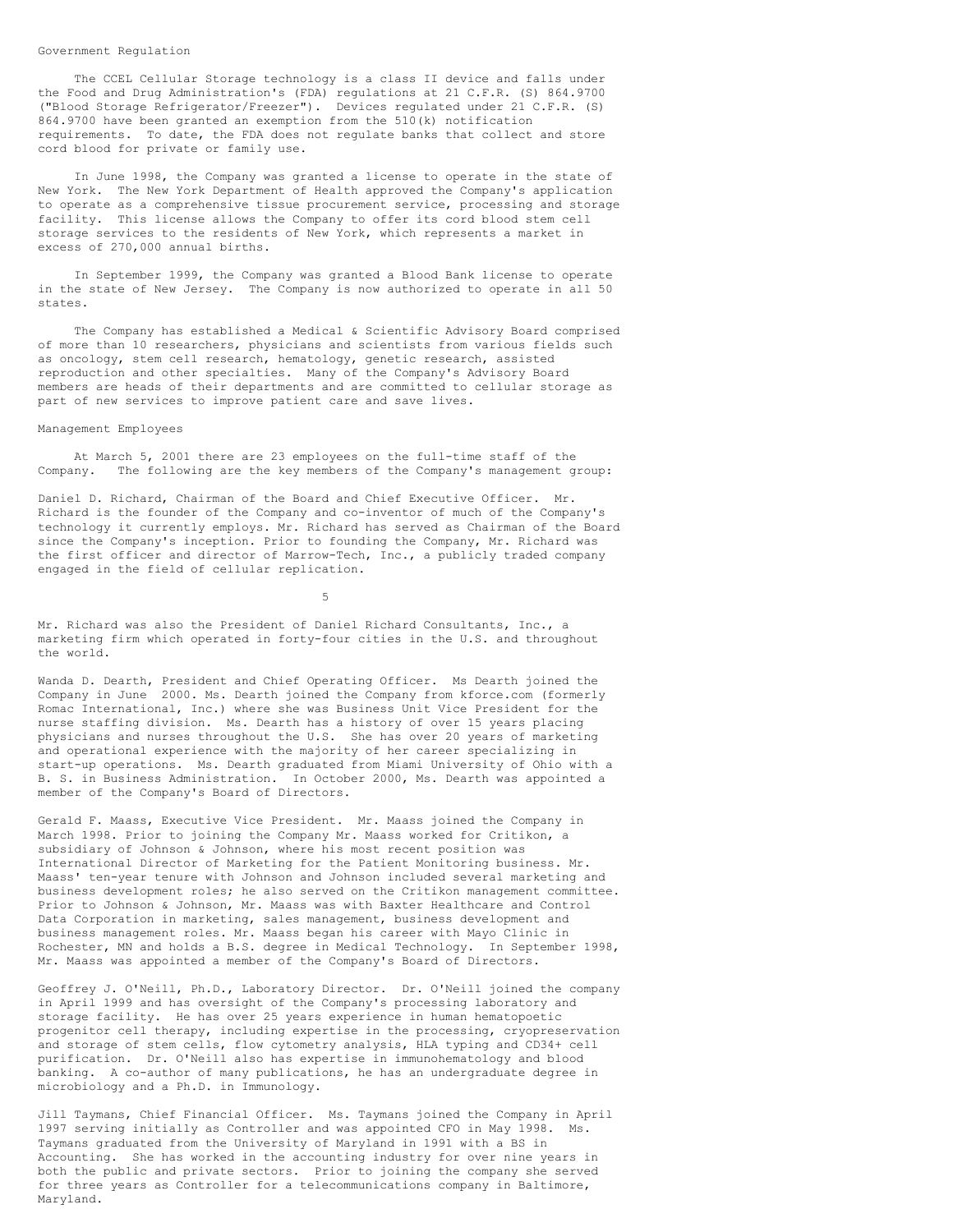E. Thomas Deutsch, III, Chief Information Officer. Mr. Deutsch joined the Company in May 1996 and is a software and process engineer, specializing in healthcare information systems. He graduated from the University of North Carolina in Chapel Hill in 1986 with a B. S. degree in Mathematics. Prior to joining the Company in 1996, Mr. Deutsch worked for Shared Medical Systems in Malvern, PA, IBM in Atlanta, GA, and HBO and Company in Atlanta, GA. His responsibilities include developing, implementing and supporting the Company's communications and information systems, developing, implementing and supporting the Company's Internet plan and systems engineering for the patented CCEL II Cellular Storage System.

Additional employees and staff will be hired on an "as needed" basis. The Company believes its relationship with its employees to be excellent and therefore does not contemplate any labor disputes.

6

#### CCEL Bio-Therapies, Inc.

In February 2000, the Company, through its wholly owned subsidiary CCEL BIO-THERAPIES, Inc., entered into a research agreement with the University of South Florida at Tampa to collaborate on a technology for the potential treatment of a number of debilitating degenerative diseases. The research project is being conducted at the University's laboratory facilities. In March 2000, the Company transferred \$200,000 to CCEL BIO-THERAPIES, Inc. to meet its funding commitment under this agreement. CCEL BIO-THERAPIES, Inc. and the University are co-assignees of a filed patent application covering the technology utilizing cord blood for the treatment of neurological degenerative diseases. An application has been made for federal grants (SBIR and STTR research grants) on behalf of the Company and CCEL BIO-THERAPIES, Inc. If the grants are approved an additional \$100,000 per grant will be received, which will be used to further research. In addition, the application for a State of Florida I-4 matching grant has been approved for \$100,000, which will also be used for research. The Company has been granted worldwide marketing rights for any pharmaceutical or therapy developed as a result of this umbilical cord blood research program. Under the terms of the agreement, the University will receive standard royalty payments on any product sales.

## European Expansion

On April 6, 2000, the Company entered into a renewable agreement with COLTEC, Ltd. for the exclusive license to market the Company's U-CORD program in Europe. The marketing rights allow COLTEC, Ltd. to directly market the U-CORD program, sell revenue sharing agreements or further sub-license the marketing rights throughout Europe. The Company received \$1,400,000 in cash and licensing fees of 10.5% to 20% of adjusted U-CORD processing and storage revenues to be generated in Europe, and granted COLTEC, Ltd. a three year option to purchase 100,000 shares of the Company's common stock (\$8.00 exercise price) and will issue up to 100,000 additional options (\$12.00 exercise price), as needed, to facilitate sales of sub-licensing and/or revenue sharing agreements in Europe. The company recognized \$465,000 of the licensing fees in 2000. Subsequent to the licensing agreement date, COLTEC, Ltd. formed a corporation, CRYO-CELL Europe, B.V. to engage in the cryogenic cellular storage business under the agreement. At September 19, 2000 the Company entered into an agreement to purchase approximately 6% of CRYO-CELL Europe, B.V. In October and November 2000, the Company paid \$1,000,000 for 38,760 shares of the capital stock of CRYO-CELL Europe, B.V. which the Company owned on January 24, 2001.

## ITEM 2. DESCRIPTION OF PROPERTY - ------- -----------------------

The Company entered into a long-term lease in September 1997 for its corporate headquarters in Clearwater, Florida. The 7,500 square foot facility contains the Company's executive offices, its conference and training center, its state-of-the-art laboratory processing and cryogenic storage facility and its supporting scientific offices.

# ITEM 3. LEGAL PROCEEDINGS

- ------- -----------------

I. In December 1992, CRYO-CELL entered into an exclusive agreement with the University of Arizona to develop and enhance a commercial (paid for) cord blood stem cell bank. Prior to this agreement the University of Arizona had not commenced storing any cord blood specimens. CRYO-CELL provided the means for the University to obtain approximately 1400 paying clients. Prior to the termination of the exclusive agreement, which CRYO-CELL alleges was unwarranted, the University breached its contract with CRYO-CELL and entered into an Agreement with Cord Blood Registry, Inc. (CBR).

On or about July 11, 1996, CRYO-CELL filed suit in San Francisco Superior Court against the University of Arizona, Dr. David Harris and Cord Blood Registry, Inc. The suit claimed breach of contract and other related business torts. Months later, after settlement discussions were unproductive, the University of Arizona counter-sued CRYO-CELL for breach of contract and negligent misrepresentation.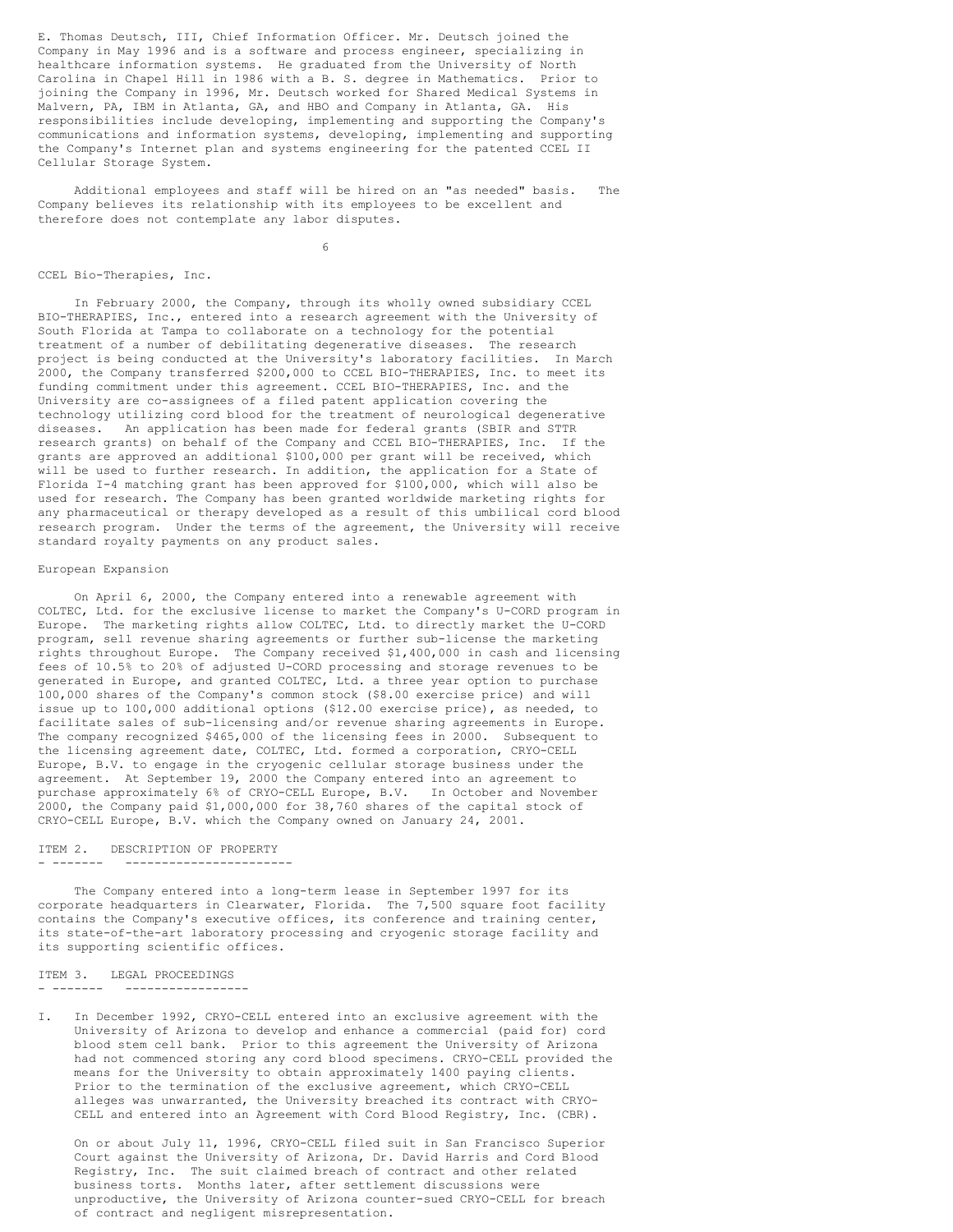On July 20, 1998, as a result of the evidence, the jury awarded \$1,050,000 against Defendant University of Arizona. In addition, an award of \$120,000 was granted against the University of Arizona and David Harris, individually, for misappropriation of trade secrets. The jury voted unanimously against the

7

University and in favor of CRYO-CELL as to the counter claims. The court rejected three post-trial motions by the University of Arizona including a request to reduce the award or set aside the verdict.

On or about September 27, 1999 the Company accepted the University's offer of \$800,000 and settled the matter in order to avoid a lengthy and costly appeals process. On September 30, 1999, the Company received \$441,000 from the University of Arizona. The remaining balance of \$359,000 is being held in escrow, to satisfy a legal lien filed November 4, 1998 by the Company's previous attorneys, Horwitz and Beam. The Company disputes their position and has counter sued Horwitz and Beam for malpractice and is seeking \$1,000,000 in compensatory damages and an unspecified amount of punitive damages deemed appropriate by the court.

II. CRYO-CELL retained the services of Horwitz & Beam, a California law firm, to handle the above described lawsuit including its allegations against CBR for interference in a legitimate contract between two parties and unfair business practices, among other claims. CRYO-CELL believes that Horwitz & Beam mishandled the CBR aspect of the case and certain aspects of its case against the University of Arizona by failing to depose CBR defendents on a timely basis and failing to respond to the University's request for an exemption from punitive damages (stating they were a public entity), among others. Without this evidence, the court granted a summary judgment dismissal in favor of CBR. There is a dispute as to whether Horwitz and Beam is entitled to the fees of \$129,822 they claim is owed by the Company.

On March 8, 1999, the Company, the Company's CEO and Chairman, the Company's Executive Vice President, and the Company's legal counsel were named as the defendants in a lawsuit filed in the Superior Court of Orange County, California by Horwitz & Beam, the attorneys which had represented CRYO-CELL in its suit against the University of Arizona et al. The plaintiff alleges breach of contract and seeks payment of \$129,822 in allegedly unpaid fees and costs associated with the University of Arizona litigation. The plaintiff also asserts claims of misrepresentation. In reference to these misrepresentation claims, plaintiff has filed a Statement of Damages, which asserts \$1,000,000 in general damages and \$3,500,000 in punitive damages.

Accordingly, on June 14, 1999, the Company filed: (1) an answer denying all liability; (2) a counterclaim for breach of contract and malpractice, seeking in excess of \$1 million in compensatory damages arising from the malpractice; (3) a motion to dismiss the individual defendants for lack of jurisdiction; and (4) a motion to dismiss all punitive damages allegations against the Company.

On December 17, 1999, Judge Alicemarie H. Stotler of the United States District Court in the Central District of California, issued an Order in which she: (1) granted CRYO-CELL International, Inc.'s ("CRYO-CELL") Motion to Strike Punitive Damages and Dismiss Part of the Complaint; (2) granted Daniel Richard's, Mark Richard's and Gerald F. Maass' (the "Individual Defendants") Motion to Dismiss Complaint for Lack of Personal Jurisdiction; and (3) granted in part and denied in part Horwitz & Beam, Inc.'s ("H&B") Motion for Order Dismissing Counterclaim and/or Strike Portions Thereof. The net effect of this order was to reframe the Complaint as a fee dispute, as opposed to a multi-million dollar claim for fraud against CRYO-CELL and its corporate officers. By its order, the Court has barred recovery in this action against the Individual Defendants, and has reduced CRYO-CELL's exposure from over \$3.5 million dollars to \$129,822, plus a possible award of attorneys' fees.

CRYO-CELL has established an escrow in the amount of \$359,000 to cover the disputed legal fees (\$129,822) and the 20% recovery of the Judgement against the University of Arizona and David Harris. The Company has requested the release of approximately \$70,000 from escrow, which is the excess of 20% of the \$800,000 actual settlement amount. The overage is a result of CRYO-CELL's settlement of the \$1,170,000 original jury award.

ITEM 4. SUBMISSION OF MATTERS TO A VOTE OF SECURITY HOLDERS - ------- ---------------------------------------------------

None.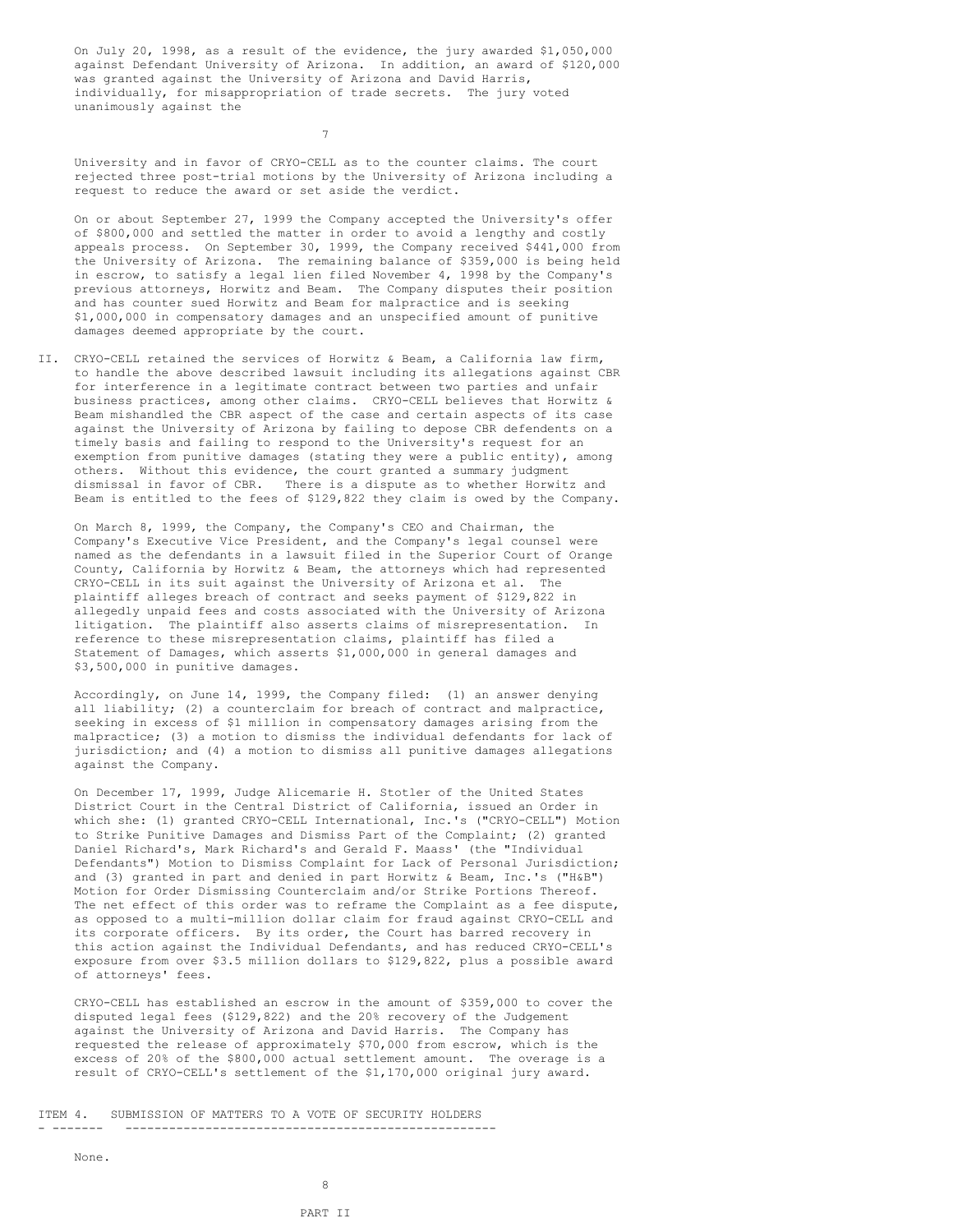#### ITEM 5. MARKET FOR THE REGISTRANT'S COMMON EQUITY AND RELATED

- ------- ----------------------------------------------------- STOCKHOLDER MATTERS

-------------------

In January of 1997, the Company's stock began trading on the NASDAQ Small Cap market. The Company's common stock traded on the Over-The-Counter market since January 10, 1991, the date of the Company's initial public offering. The following table shows, for the calendar periods indicated, the high and low closing bid quotations for the Company's common stock as reported by the Dow Jones Retrieval Service. The quotations represent inter-dealer prices without retail mark-up, markdown or commission and may not represent actual transactions.

#### $<$ TABLE> <CAPTION>

|                   | High<br>------- | Low<br>-----    |
|-------------------|-----------------|-----------------|
| $<$ S $>$         | <<              | <<              |
| 1999              |                 |                 |
|                   |                 |                 |
| February 28, 1999 | $2\;\;5/8$      | $2\;15/32$      |
| May 31, 1999      | $\mathcal{D}$   | 17/8            |
| August 31, 1999   | 4 23/32         | 47/16           |
| November 30, 1999 | 71/4            | 5 13/16         |
| 2000              |                 |                 |
|                   |                 |                 |
| February 29, 2000 | 715/32          | 7               |
| May 31, 2000      | 5 3/8           | 4 15/16         |
| August 31, 2000   | $4 \frac{3}{4}$ | $4 \frac{1}{2}$ |
| November 30, 2000 | 25/16           | $1\;15/16$      |

The Company has not declared any cash dividends on its common stock and does not expect to do so in the near future.

As of March 5, 2001 the Registrant had 402 shareholders of record, and management believes there are approximately 1,200 additional beneficial holders of the Company's common stock.

#### ITEM 6. MANAGEMENT'S DISCUSSION AND ANALYSIS OR PLAN OF OPERATION - ------- ---------------------------------------------------------

The following discussion and analysis of the financial condition and results of operations of the Company for the two years ended November 30, 2000, should be read in conjunction with the financial statements and related notes as well as other information contained in this Annual Report on Form 10-KSB.

#### Overview

 $\langle$ /TABLE>

Fiscal 2000 was a year of strategic positioning and growth for the Company. Much time and effort was spent building the foundations from which the Company grew. The primary business highlights include the following:

Additional Management. Daniel D. Richard, founder and Chairman relinquished his - ----------------------

role as President and COO and remained as CEO. Wanda D. Dearth joined the Company in June 2000 (see Employee section) as President and Chief Operating Officer. The Board of Directors was expanded from five to eight members. In addition, to Ms. Dearths' appointment (October 2000), two outside directors were added: Mercedes Walton (October 2000) and Ronald Richard (January 2001). All appointments bring additional strength to both the internal management and Board level experience.

U-Cord Program Marketing Programs. With the receipts of cash from a private - ----------------------------------

placement (November 1999, \$1,100,00) and the exercise of stock options primarily during the first six months of fiscal 2000, (\$2,500,000), the Company was in a position to expand its marketing programs. The marketing agreement with Lamaze Publishing, including the exclusive category sponsorship of the You and Your Baby video, was extended for three

9

years. The Company established the Mother-to-Mother Educational Network. Fieldbased Clinical Educators were added to promote the U-Cord program with hospitals, physicians, midwives and childbirth educators. Targeted magazine advertising was expanded to include American Baby and, more recently, Pregnancy, Baby Talk and Fit Pregnancy. New Internet marketing programs included initiatives with iVillage.com and BabyCenter.com.

Physician awareness of the Company's affordable U-CORD program was improved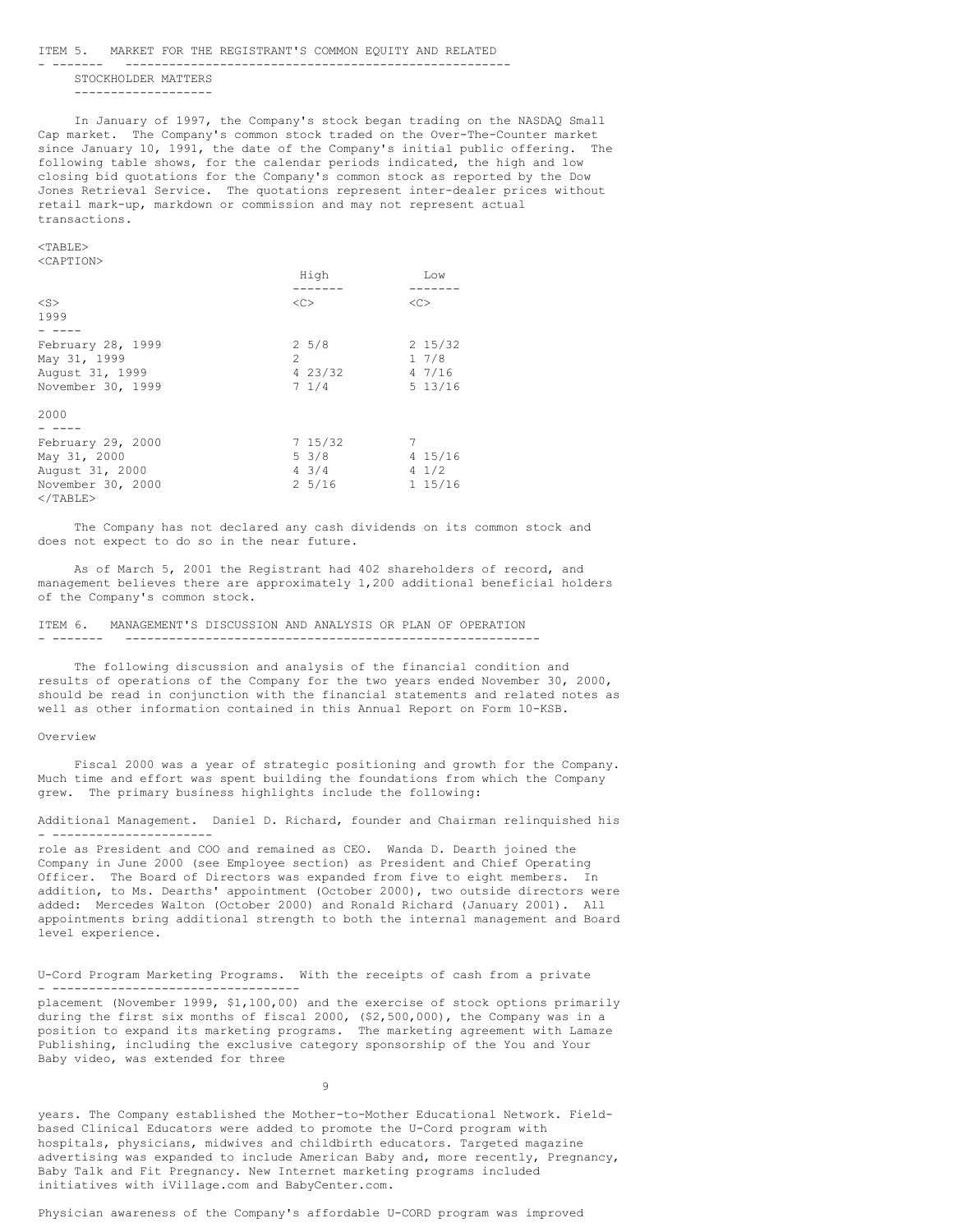through the sponsorship and distribution of 40,000 ACOG CD-ROMs, attendance at the national ACOG meeting and through direct mail to physicians and other clinicians. Physician/midwife referrals now account for more than 25% of client enrollments. Client referrals currently account for nearly 25% of all new client enrollments resulting from the Company's cost effective Mother-to-Mother Network and Refer a Friend programs.

While the Company is currently not profitable, it has enjoyed record sales in each of the first three months of fiscal 2001 as a result of these new marketing initiatives.

Infrastructure Expansion. To meet its growth challenges, the Company has - -------------------------

expanded its Clinical Services department to provide 24-hour, 7days per week nurse coverage for client support. Laboratory staff has also been expanded to meet the increasing number of specimens received for processing and cryogenic storage. Strategic investments in telephone systems, computer systems and network infrastructure, including e-commerce initiatives, are underway. Each of these is critical to the Company achieving its 2001 growth plans.

## Results of Operations

Sales. For the fiscal year ended November 30, 2000, the Company had revenues of \$2,109,342 compared to \$1,700,985 in the prior fiscal year. Fiscal 1999 revenues were comprised of \$500,000 for a partial Revenue Sharing Agreement and \$1,200,985 in sales to customers. Therefore, actual processing and storage revenue from sales to customers increased \$908,357 or 76%.

Cost of Sales. For the fiscal year ended November 30, 2000, cost of sales was \$859,357. In 1999 the Company reported cost of sales of \$237,741 which was adjusted by \$332,851 as a result of a reversal of expenses previously charged against several of the Company's Revenue Sharing Agreements that were renegotiated during fiscal 1999. Discounting this impact, gross margins remained relatively constant year-to-year.

Marketing, General and Administrative Expenses. Marketing, general and administrative expenses during the fiscal year ended November 30, 2000, were \$2,853,776 as compared to \$2,321,033 in 1999. This increase reflects, in part, the expenses of additional executive management, market development, lab operations support and clinical services expansion associated with the growth of the Company's cellular storage program and compensation expense resulting from the issuance of stock options. The Company incurred \$315,532 in expenses with respect to the issuance of its common stock in fiscal 2000.

Research, Development and Related Engineering Expenses. Research, development and related engineering expenses during the fiscal year ended November 30, 2000, were \$275,803 as compared to \$91,001 in 1999. The increase reflects the costs incurred regarding the Company's third generation cellular storage system and funding of the research project between the Company's wholly owned subsidiary, CCEL-Bio-Therapies, Inc, and the University of South Florida at Tampa.

Other Income and (Expense). During fiscal 1999, the Company settled its litigation with the University of Arizona and recorded other income of \$510,178. During fiscal 2000, the Company recognized \$465,000 of the \$1,400,000 received from the sale of the Company's European marketing rights to COLTEC, Ltd.

Material Fourth Quarter 1999 Adjustments. The results for the fourth quarter ending November 30, 1999, includes the following adjustment: the reversal of expenses previously charged as an assignment of a proportionate share of cellular storage unit cost to the related Revenue Sharing Agreement revenue (cost of sales expense of \$332,851).

#### 10

## Liquidity and Capital Resources

At November 30, 2000, the Company had cash and cash equivalents of \$2,695,794 as compared to \$1,555,190 in 1999. The increase in cash and cash equivalents was due primarily to the exercise of stock options and the income received from the sale of the Company's European marketing rights.

Through March 5, 2001, the Company's sources of cash have been from sales of its U-Cord program to customers, the issuance of common stock from the exercise of common stock options, the sales of Revenue Sharing Agreements and the sale of subsidiary stock (prior to 1998). Due to increases in the market price of the Company's stock, it is anticipated that the Company will be able to realize cash from the exercises of its previously issued stock option contracts. At March 5, 2001, the Company is virtually debt-free.

The Company anticipates that its cash reserves and its cash flows from operations will be sufficient to fund its future growth. Cash flows from operations will depend primarily on increasing revenues resulting from an extensive U-CORD cellular storage marketing campaign. The Company's direct sales of its U-Cord cellular storage program have increased significantly due to the public awareness created through its activities with Lamaze Publishing, the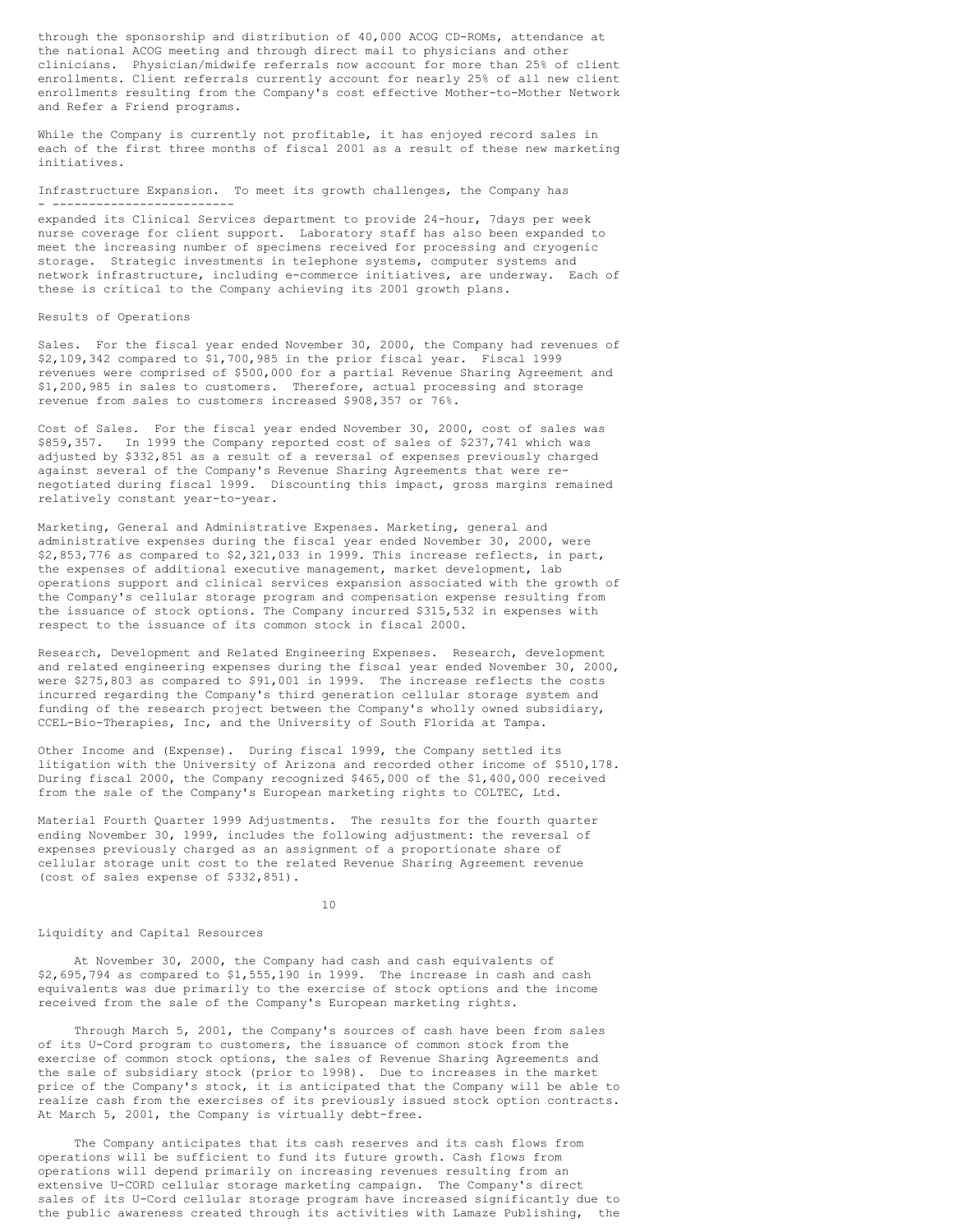Company's Web site and other forms of marketing exposure.

#### Factors That May Affect Future Results and Market Price of Stock

The Company operates in a rapidly changing environment that involves numerous risks, some of which are beyond the Company's control. The following discussion highlights some of the risks the Company faces.

Market Acceptance for Cryopreservation of Stem Cells. The market for cryopreservation of stem cells has gained increasing support from the medical community. While the market is still relatively new, the Company believes it will gain in popularity due, in part, to the increasing medical attention given to stem cell technology. The Company is relying upon significant market growth to meet revenue projections.

Possible Need for Additional Capital. The Company currently has in excess of \$2,695,000 in cash and cash equivalents and has sufficient operating capital for at least the next 12 to 18 months. There can be no assurance that sales will continue to increase or even maintain current levels. The Company believes there will be no need to raise additional capital in the next twelve months. There can be no assurance that such capital, if needed, will be available.

Competitive Environment. In the Company's opinion, the potential medical benefits for cryopreserved stem cells is likely to attract additional competitors in the market. The Company believes its storage technology and marketing edge will still enable it to offer a more affordable service than its competition and believes it can compete successfully on the bases of volume and pricing advantage.

Uneven Pattern of Quarterly Operating Results. The Company's revenues in general, and in particular its Revenue Sharing Agreement revenues, are difficult to forecast and can vary from quarter to quarter due to various factors, including the relatively long sales cycles for these Agreements and the size and timing of the individual Agreement transactions. Notwithstanding the revenues from Revenue Sharing Agreements, the Company's sales from its U-CordTM program are increasing significantly and the Company believes it can rely on these sources of revenues to a greater extent during fiscal year 2001 and beyond.

Management of Growth. The Company anticipates rapid growth and plans to capitalize on this growth. The Company's future operating results will depend on management's ability to manage this anticipated growth, hire and retain qualified employees, properly generate revenues and control expenses. A decline in the growth rate of revenues without a corresponding reduction in expense growth could have a material adverse effect on the Company's business, results of operations, cash flows and financial condition.

Enforcement of the Company's Intellectual Property Rights. The Company relies on the protections provided under applicable patent, copyright, trademark and trade secret laws. It also relies on confidentiality agreements and licensing arrangements to establish and protect its rights on its products and services. Despite the Company's continuing best efforts to protect these properties, it may be possible for unauthorized third parties to copy certain

11

portions of the Company's products or to reverse engineer or obtain and use technology or other information that the Company regards as proprietary. In addition, the laws of certain countries do not protect the Company's proprietary rights to the same extent as do the laws of the United States. Accordingly there can be no assurances that the Company will be able to protect its proprietary technologies and other intellectual property against unauthorized third party copying or use.

International Sales. During fiscal 2000, the Company finalized in principal its European expansion program. The Company is negotiating to expand into additional international markets and has ongoing discussions in this regard. Growth in international business will be subject to the risks attendant thereto, including the general economic conditions in each country, the effects of varying tax structures, the difficulty in managing an organization operating in various countries, changes in regulatory requirements, compliance with foreign laws and regulations and possible longer payment cycles in certain countries.

## 12

#### ITEM 7. FINANCIAL STATEMENTS - ------- --------------------

The financial statements and supplementary data listed in the accompanying Index to Financial Statements are attached as part of this report.

## FINANCIAL STATEMENTS

The following consolidated financial statements of CRYO-CELL International, Inc. are included in Item 7: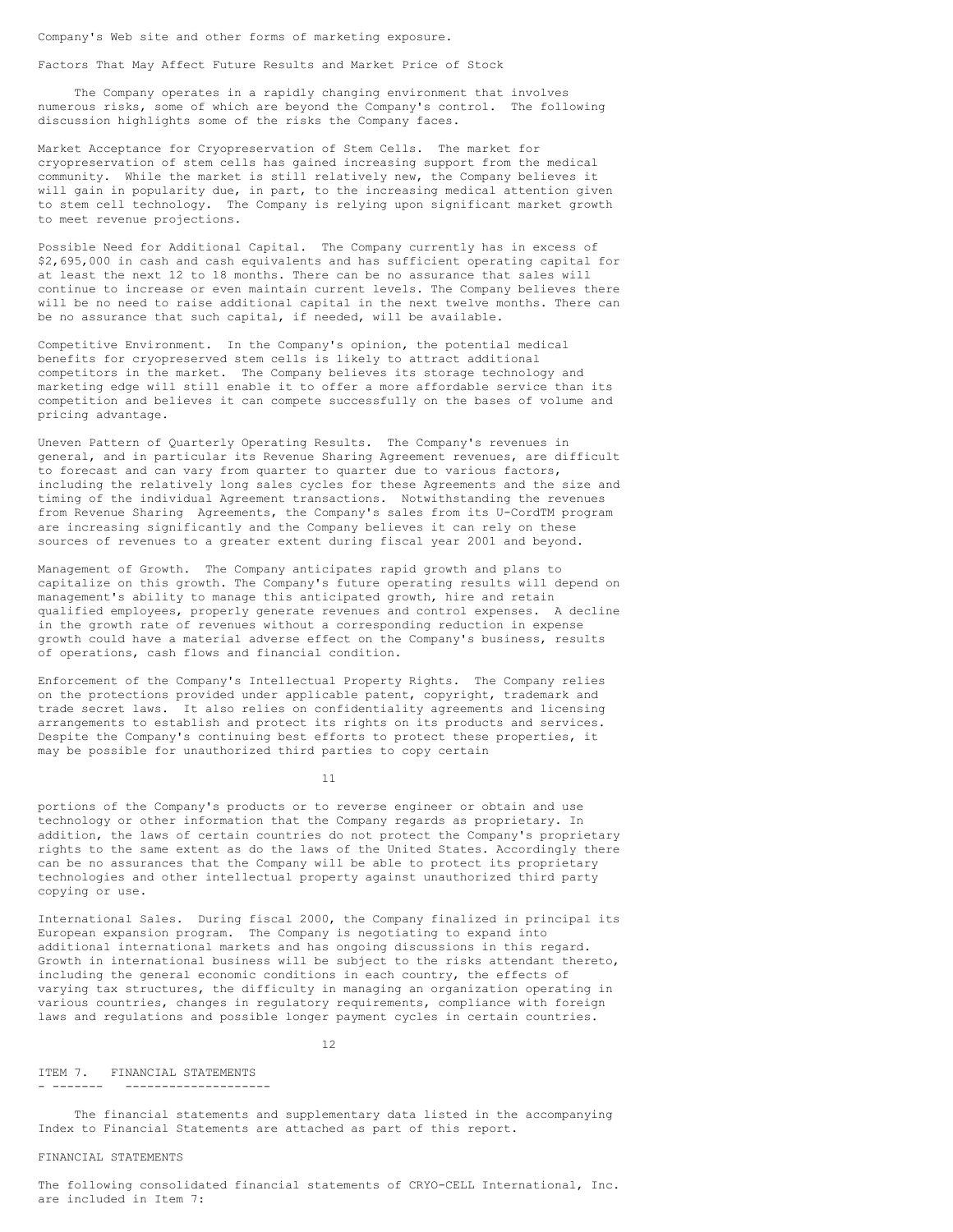| $TABLE$                                                         |               |
|-----------------------------------------------------------------|---------------|
| $<$ S $>$                                                       | < <sub></sub> |
| Independent Accountants' Report                                 | 14            |
| Consolidated Balance Sheets                                     | F1            |
| Consolidated Statements of Operations and Comprehensive Loss    | F3            |
| Consolidated Statements of Cash Flows                           | F4            |
| Consolidated Statements of Stockholders' Equity                 | F6.           |
| Notes to Consolidated Financial Statements<br>$\langle$ /TABLE> | F7            |

All other schedules for which provision is made in the applicable accounting regulation of the Securities and Exchange Commission are not required under the related instructions or are inapplicable, and therefore have been omitted.

13

WEINICK SANDERS LEVENTHAL & CO., LLP 1515 Broadway New York, NY 10036-5788 212-869-333 212-764-3060

#### INDEPENDENT ACCOUNTANTS' REPORT -------------------------------

To the Board of Directors CRYO-CELL International, Inc.

We have audited the accompanying consolidated balance sheets of Cryo-Cell International, Inc. and subsidiaries as of November 30, 2000 and 1999, and the related consolidated statements of operations and comprehensive loss, stockholders' equity and cash flows for the years then ended. These financial statements are the responsibility of the Company's management. Our responsibility is to express an opinion on these financial statements based on our audits.

We conducted our audits in accordance with auditing standards generally accepted in the United States of America. Those standards require that we plan and perform the audits to obtain reasonable assurance about whether the financial statements are free of material misstatement. An audit includes examining, on a test basis, evidence supporting the amounts and disclosures in the financial statements. An audit also includes assessing the accounting principles used and significant estimates made by management, as well as evaluating the overall financial statement presentation. We believe that our audits provide a reasonable basis for our opinion.

In our opinion, the consolidated financial statements referred to above present fairly, in all material respects, the consolidated financial position of Cryo-Cell International, Inc. and subsidiaries as of November 30, 2000 and 1999, and the consolidated results of their operations and their cash flows for the years then ended in conformity with accounting principles generally accepted in the United States of America.

Weinick Sanders Leventhal & Co., LLP New York, N.Y. February 2, 2001

14

CRYO-CELL INTERNATIONAL, INC. AND SUBSIDIARIES

CONSOLIDATED BALANCE SHEETS

#### A S S E T S -----------

| November 30, |      |
|--------------|------|
|              |      |
| 2000         | 1999 |
|              |      |

Current assets: Cash and cash equivalents  $$2,695,794$  \$1,555,190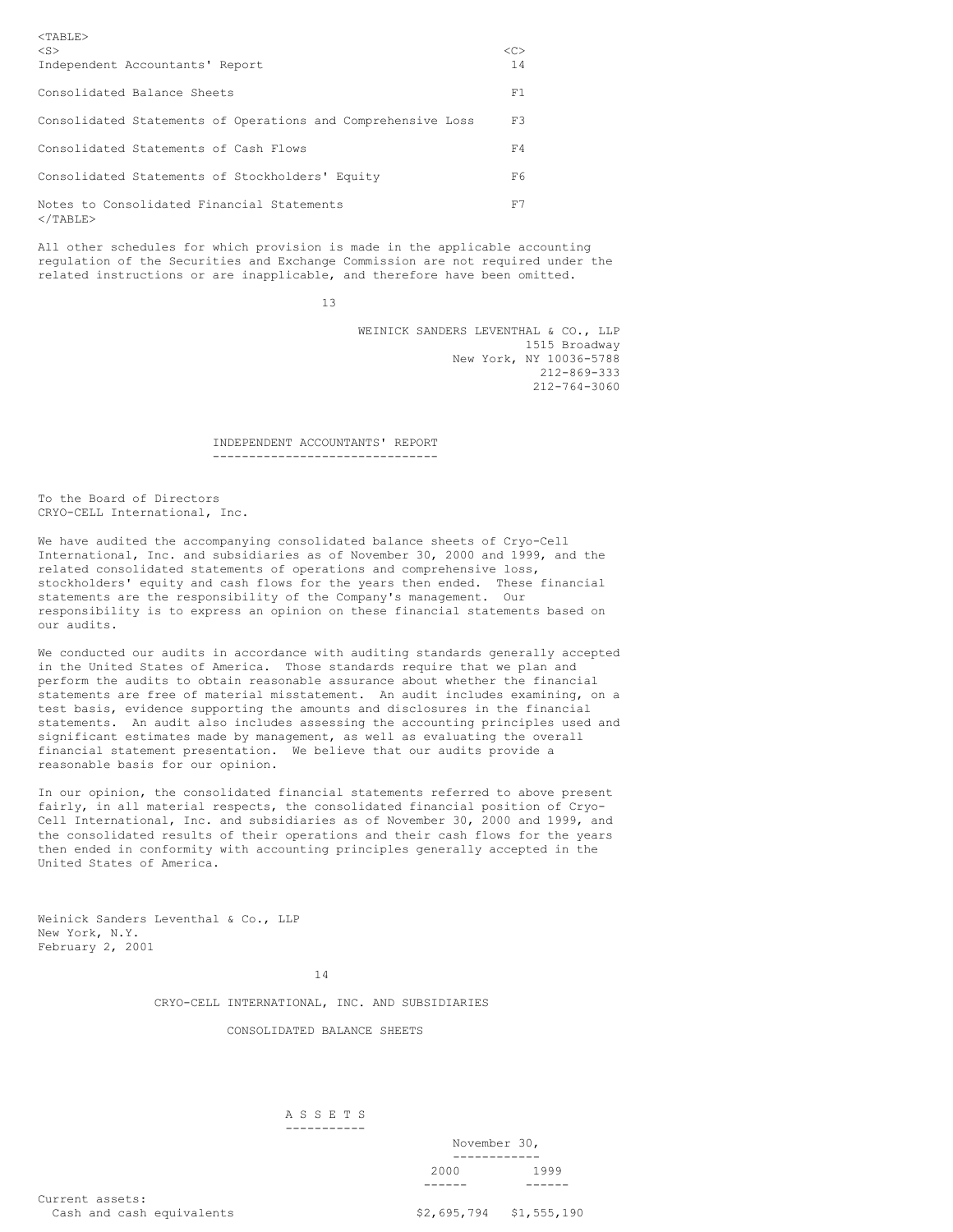| Marketable securities<br>Accounts receivable and advances (net of<br>allowances for doubtful accounts of | 429,428              | 109,407                 |
|----------------------------------------------------------------------------------------------------------|----------------------|-------------------------|
| \$29,000 in 2000 and \$15,000 in 1999)                                                                   |                      | 131,573 57,548          |
| Receivable - litigation                                                                                  |                      | 69,178 69,178           |
| Receivable - revenue sharing agreement                                                                   |                      | 380,000 450,000         |
| Prepaid expenses and other current assets                                                                | 174,817              | 201,156                 |
| Total current assets                                                                                     |                      | 3,880,790 2,442,479     |
| Property and equipment, net of accumulated                                                               |                      |                         |
| depreciation and amortization                                                                            |                      | 3,018,708 2,719,804     |
| Other assets:                                                                                            |                      |                         |
| Intangible assets (net of accumulated<br>amortization of \$57,018 in 2000 and                            |                      |                         |
| \$48,450 in 1999)                                                                                        |                      | 108,675 66,095          |
| Marketable securities                                                                                    |                      | 219,383                 |
| Investment in European affiliate                                                                         | 1,000,000            |                         |
| Option to purchase a business                                                                            | 100,000              |                         |
| Loan receivable                                                                                          | 100,000              |                         |
| Deposits with vendors and others                                                                         | 29,195<br>__________ | 82,681                  |
| Total other assets                                                                                       | 1,337,870            | 368,159                 |
|                                                                                                          |                      | \$8,237,368 \$5,530,442 |
|                                                                                                          | ----------           |                         |

The accompanying notes to consolidated financial statements are an integral part of these financial statements.

F1

CRYO-CELL INTERNATIONAL, INC. AND SUBSIDIARIES

CONSOLIDATED BALANCE SHEETS (Continued)

## LIABILITIES AND STOCKHOLDERS' EQUITY ------------------------------------

<TABLE> <CAPTION>

|                                               |            | November 30,                                                                                                                                                                                                                    |           |                |
|-----------------------------------------------|------------|---------------------------------------------------------------------------------------------------------------------------------------------------------------------------------------------------------------------------------|-----------|----------------|
|                                               |            | 2000 - 2001 - 2002 - 2003 - 2004 - 2006 - 2007 - 2008 - 2008 - 2014 - 2015 - 2016 - 2016 - 2016 - 2017 - 2017 - 2017 - 2017 - 2017 - 2017 - 2017 - 2017 - 2017 - 2017 - 2017 - 2017 - 2017 - 2017 - 2017 - 2017 - 2017 - 2017 - |           | 1999           |
| $<$ S>                                        | $<\infty>$ |                                                                                                                                                                                                                                 | < <c></c> |                |
| Current liabilities:                          |            |                                                                                                                                                                                                                                 |           |                |
| Accounts payable                              |            | $$92,911$ \$ 35,689                                                                                                                                                                                                             |           |                |
| Accrued expenses and                          |            |                                                                                                                                                                                                                                 |           |                |
| other current liabilities                     |            | 182,782                                                                                                                                                                                                                         |           | 167,189        |
| Current portion of obligations                |            |                                                                                                                                                                                                                                 |           |                |
| under capital leases                          |            | 3,122                                                                                                                                                                                                                           |           | 7,604          |
| Total current liabilities                     |            | 278,815 210,482                                                                                                                                                                                                                 |           |                |
|                                               |            | .                                                                                                                                                                                                                               |           | ----------     |
| Other liabilities:                            |            |                                                                                                                                                                                                                                 |           |                |
| Unearned revenues                             |            | 1,279,683 145,535                                                                                                                                                                                                               |           |                |
| Deposits                                      |            | 28,725                                                                                                                                                                                                                          |           | 124,550        |
| Obligations under capital leases -            |            |                                                                                                                                                                                                                                 |           |                |
| net of current portion                        |            | 14,530                                                                                                                                                                                                                          |           | 17,652         |
| Total other liabilities                       |            | 1,322,938 287,737                                                                                                                                                                                                               |           |                |
|                                               |            |                                                                                                                                                                                                                                 |           | ----------     |
| Stockholders' equity:                         |            |                                                                                                                                                                                                                                 |           |                |
| Preferred stock (500,000, \$.01 par value     |            |                                                                                                                                                                                                                                 |           |                |
| authorized and unissued)                      |            |                                                                                                                                                                                                                                 |           |                |
| Common stock (20,000,000, \$.01 par value     |            |                                                                                                                                                                                                                                 |           |                |
| common shares authorized; 10,135,129 at       |            |                                                                                                                                                                                                                                 |           |                |
| 2000 and 9,193,155 at 1999 issued and         |            |                                                                                                                                                                                                                                 |           |                |
| outstanding)                                  |            |                                                                                                                                                                                                                                 |           | 101,327 91,932 |
| Additional paid-in capital                    |            | 15, 214, 215 12, 351, 688                                                                                                                                                                                                       |           |                |
| Additional paid-in capital - stock options    |            | 124,010                                                                                                                                                                                                                         |           |                |
| Accumulated other comprehensive income (loss) |            | 26,928                                                                                                                                                                                                                          |           | (71, 210)      |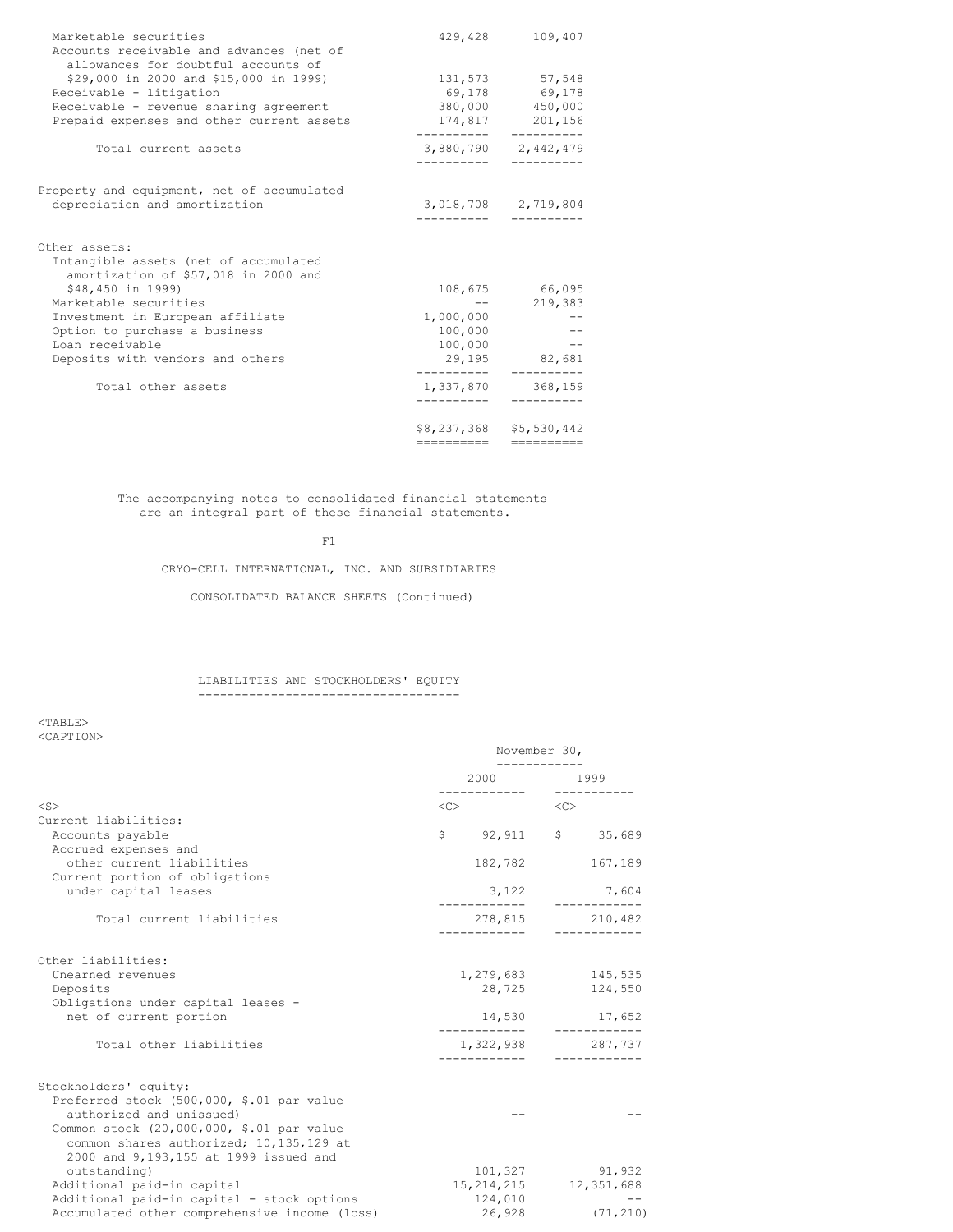| Accumulated deficit |                            | (8, 830, 865)                    | (7, 340, 187)        |
|---------------------|----------------------------|----------------------------------|----------------------|
|                     | Total stockholders' equity | 6,635,615<br>_ _ _ _ _ _ _ _ _ _ | 5,032,223<br>------- |
|                     |                            | $$8,237,368 \t$5,530,442$        |                      |

## $<$ /TABLE>

The accompanying notes to consolidated financial statements are an integral part of these financial statements.

F2

## CRYO-CELL INTERNATIONAL, INC. AND SUBSIDIARIES

CONSOLIDATED STATEMENTS OF OPERATIONS AND COMPREHENSIVE LOSS

|                                                              | For the Years Ended<br>November 30,<br>------------------- |  |                                                                                                                                                                                                                                                                                                                                                                                                                                                                                                                                                            |
|--------------------------------------------------------------|------------------------------------------------------------|--|------------------------------------------------------------------------------------------------------------------------------------------------------------------------------------------------------------------------------------------------------------------------------------------------------------------------------------------------------------------------------------------------------------------------------------------------------------------------------------------------------------------------------------------------------------|
|                                                              | 2000                                                       |  | 1999                                                                                                                                                                                                                                                                                                                                                                                                                                                                                                                                                       |
| Revenues                                                     | $\frac{1}{2}$<br>$$2,109,342$ $$1,700,985$<br>------------ |  | $\qquad \qquad - - - -$<br>___________                                                                                                                                                                                                                                                                                                                                                                                                                                                                                                                     |
| Costs and expenses:                                          |                                                            |  |                                                                                                                                                                                                                                                                                                                                                                                                                                                                                                                                                            |
| Cost of sales                                                | 859,357                                                    |  | 237,741                                                                                                                                                                                                                                                                                                                                                                                                                                                                                                                                                    |
| Marketing, general and administrative expenses               | 2,853,776                                                  |  | 2,321,089                                                                                                                                                                                                                                                                                                                                                                                                                                                                                                                                                  |
| Research, development and related engineering                | 275,803                                                    |  | 91,001                                                                                                                                                                                                                                                                                                                                                                                                                                                                                                                                                     |
| Depreciation and amortization                                | 281,457<br>-----------                                     |  | 109,098<br>-----------                                                                                                                                                                                                                                                                                                                                                                                                                                                                                                                                     |
| Total costs and expenses                                     | 4,270,393<br>------------                                  |  | 2,758,929<br>-----------                                                                                                                                                                                                                                                                                                                                                                                                                                                                                                                                   |
| Operating loss                                               | (2, 161, 051)                                              |  | (1,057,944)                                                                                                                                                                                                                                                                                                                                                                                                                                                                                                                                                |
| Other income and (expenses):                                 | ------------                                               |  | -----------                                                                                                                                                                                                                                                                                                                                                                                                                                                                                                                                                |
| Interest income                                              | 121,835                                                    |  | 2,891                                                                                                                                                                                                                                                                                                                                                                                                                                                                                                                                                      |
| Interest expense                                             | (2, 212)                                                   |  | (16, 158)                                                                                                                                                                                                                                                                                                                                                                                                                                                                                                                                                  |
| Sale of marketing rights                                     | 465,000                                                    |  | $\qquad -$                                                                                                                                                                                                                                                                                                                                                                                                                                                                                                                                                 |
| Gain on sale of marketable securities                        | 85,750                                                     |  | $ -$                                                                                                                                                                                                                                                                                                                                                                                                                                                                                                                                                       |
| Settlement on litigation                                     | $- -$                                                      |  | 510,178                                                                                                                                                                                                                                                                                                                                                                                                                                                                                                                                                    |
| Total other income                                           | -----------<br>670,373                                     |  | -----------<br>496,911                                                                                                                                                                                                                                                                                                                                                                                                                                                                                                                                     |
| Net loss                                                     | ___________<br>\$(1, 490, 678)                             |  | ___________<br>\$(561, 033)                                                                                                                                                                                                                                                                                                                                                                                                                                                                                                                                |
|                                                              | -----------                                                |  | $\begin{tabular}{ll} \multicolumn{3}{l}{{\color{red}\boldsymbol{=}}} & \multicolumn{3}{l}{\color{blue}\boldsymbol{=}} & \multicolumn{3}{l}{\color{blue}\boldsymbol{=}} & \multicolumn{3}{l}{\color{blue}\boldsymbol{=}} & \multicolumn{3}{l}{\color{blue}\boldsymbol{=}} & \multicolumn{3}{l}{\color{blue}\boldsymbol{=}} & \multicolumn{3}{l}{\color{blue}\boldsymbol{=}} & \multicolumn{3}{l}{\color{blue}\boldsymbol{=}} & \multicolumn{3}{l}{\color{blue}\boldsymbol{=}} & \multicolumn{3}{l}{\color{blue}\boldsymbol{=}} & \multicolumn{3}{l}{\color$ |
| Net loss per share - basic and diluted                       | \$ (0.15)<br>___________                                   |  | \$ (0.07)<br>___________                                                                                                                                                                                                                                                                                                                                                                                                                                                                                                                                   |
| Number of shares used in computation -                       |                                                            |  |                                                                                                                                                                                                                                                                                                                                                                                                                                                                                                                                                            |
| Basic and diluted                                            | 9,757,789                                                  |  | 8,207,458                                                                                                                                                                                                                                                                                                                                                                                                                                                                                                                                                  |
| Comprehensive loss:<br>Net loss:                             |                                                            |  |                                                                                                                                                                                                                                                                                                                                                                                                                                                                                                                                                            |
| Other comprehensive income (loss)                            | \$(1, 490, 678)                                            |  | \$ (561, 033)                                                                                                                                                                                                                                                                                                                                                                                                                                                                                                                                              |
| Net increase (decrease) in value<br>of marketable securities | 98,138                                                     |  | (390, 603)                                                                                                                                                                                                                                                                                                                                                                                                                                                                                                                                                 |
|                                                              | -----------                                                |  | ___________                                                                                                                                                                                                                                                                                                                                                                                                                                                                                                                                                |
| Comprehensive loss                                           | \$(1, 392, 540)<br>===========                             |  | \$ (951, 636)<br><b>EEEEEEEEEE</b>                                                                                                                                                                                                                                                                                                                                                                                                                                                                                                                         |
| Comprehensive loss per share - basic and diluted             | \$ (0.14)                                                  |  | \$ (0.12)                                                                                                                                                                                                                                                                                                                                                                                                                                                                                                                                                  |
|                                                              | ------------                                               |  | ===========                                                                                                                                                                                                                                                                                                                                                                                                                                                                                                                                                |

The accompanying notes to consolidated financial statements are an integral part of these financial statements.

F3

# CRYO-CELL INTERNATIONAL, INC. AND SUBSIDIARIES

CONSOLIDATED STATEMENTS OF CASH FLOWS

<TABLE> <CAPTION>

|      | For the Years Ended |      |
|------|---------------------|------|
|      | November 30,        |      |
|      |                     |      |
| 2000 |                     | 1999 |
|      |                     |      |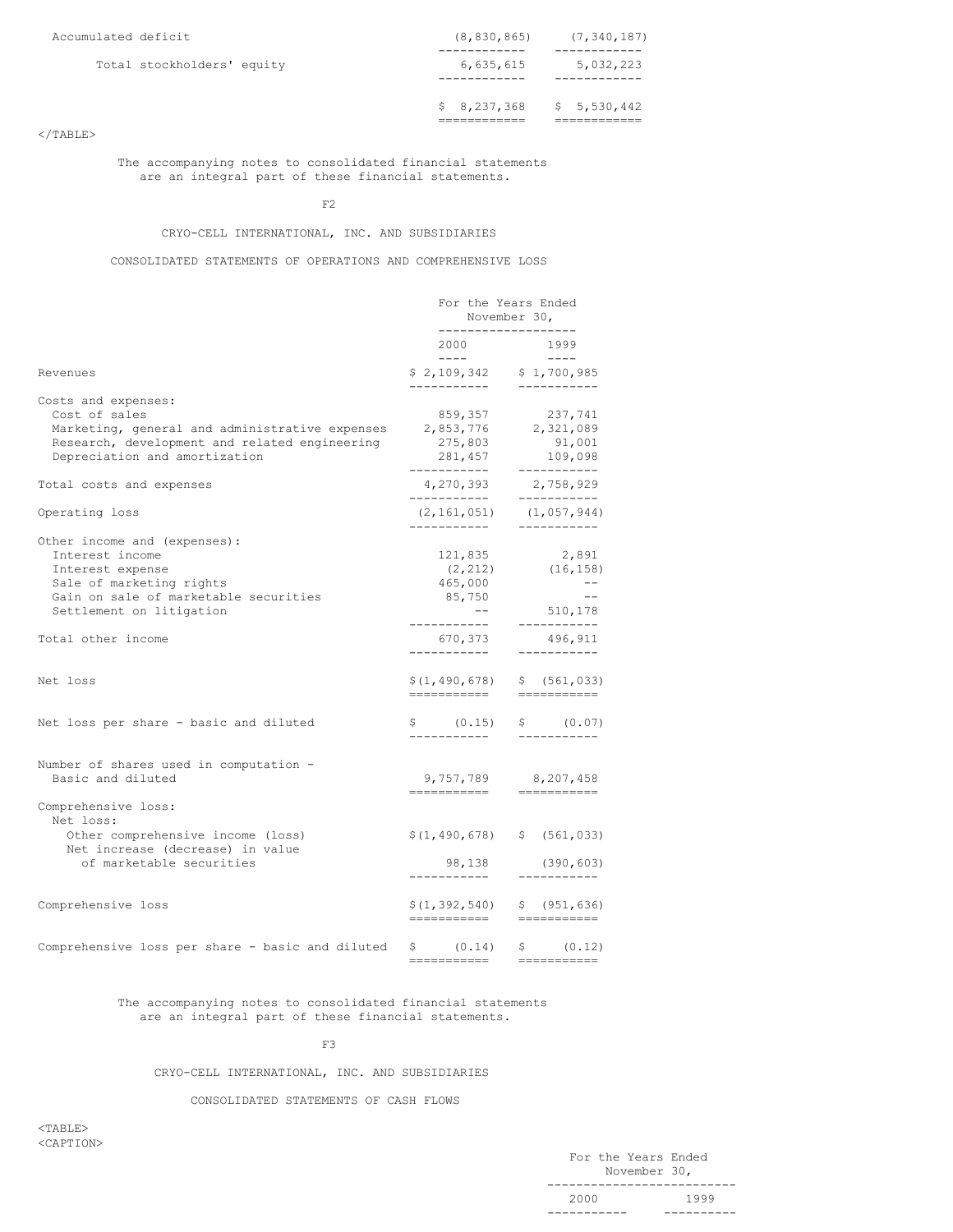| $<$ S>                                                                                   | <<>                                      | <<                                                                                                                                                                                                                                                                                       |
|------------------------------------------------------------------------------------------|------------------------------------------|------------------------------------------------------------------------------------------------------------------------------------------------------------------------------------------------------------------------------------------------------------------------------------------|
| Cash flows from operating activities:                                                    |                                          |                                                                                                                                                                                                                                                                                          |
| Net loss                                                                                 | ------------                             | $(51, 490, 678)$ $(5, 561, 033)$                                                                                                                                                                                                                                                         |
| Adjustments to reconcile net loss to net cash                                            |                                          |                                                                                                                                                                                                                                                                                          |
| provided by (used in) operating activities:                                              |                                          |                                                                                                                                                                                                                                                                                          |
| Depreciation and amortization                                                            |                                          | 313,488 118,868                                                                                                                                                                                                                                                                          |
| Gain on sale of marketable securities                                                    | (85, 750)                                | $-$                                                                                                                                                                                                                                                                                      |
| Issuance of common stock and common options                                              |                                          |                                                                                                                                                                                                                                                                                          |
| for interest and services rendered                                                       | 315,532                                  | 710,719                                                                                                                                                                                                                                                                                  |
| Increase in allowance for doubtful accounts                                              | 14,000                                   |                                                                                                                                                                                                                                                                                          |
| Increase (decrease) in cash flows as                                                     |                                          |                                                                                                                                                                                                                                                                                          |
| a result of changes in asset and                                                         |                                          |                                                                                                                                                                                                                                                                                          |
| liability account balances:                                                              |                                          |                                                                                                                                                                                                                                                                                          |
| Accounts receivable                                                                      | (88, 025)                                | (9, 906)                                                                                                                                                                                                                                                                                 |
| Receivable - revenue sharing agreement                                                   |                                          | (450,000)                                                                                                                                                                                                                                                                                |
|                                                                                          | $\sim$ $ -$                              |                                                                                                                                                                                                                                                                                          |
| Receivable - litigation                                                                  |                                          | (69, 178)                                                                                                                                                                                                                                                                                |
| Prepaid expenses and other current assets                                                | 26,339                                   | (113, 388)                                                                                                                                                                                                                                                                               |
| Deposits                                                                                 |                                          |                                                                                                                                                                                                                                                                                          |
| Accounts payable                                                                         |                                          |                                                                                                                                                                                                                                                                                          |
| Accrued expenses and other current liabilities                                           |                                          |                                                                                                                                                                                                                                                                                          |
| Unearned revenue and deposits                                                            | ____________                             | $50,494$<br>$15,593$<br>$1,038,323$<br>$177$<br>$15,593$<br>$177$<br>$179$<br>$179$<br>$179$<br>$179$<br>$179$<br>$179$<br>$179$<br>$179$<br>$179$<br>$179$<br>$179$<br>$179$<br>$179$<br>$179$<br>$179$<br>$179$<br>$179$<br>$179$<br>$179$<br>$179$<br>$179$<br>$179$<br>$179$<br>$17$ |
| Total adjustments                                                                        | ------------                             | 1,730,208 33,040<br>33,040                                                                                                                                                                                                                                                               |
| Net cash provided by (used in) operating activities                                      |                                          | 239,530 (527,993)                                                                                                                                                                                                                                                                        |
| Cash flows from investing activities:                                                    | -----------                              | -----------                                                                                                                                                                                                                                                                              |
| Option to purchase a business                                                            | (100, 000)                               |                                                                                                                                                                                                                                                                                          |
| Investment in European affiliate                                                         | (1,000,000)                              | $- -$                                                                                                                                                                                                                                                                                    |
| Loan receivable                                                                          | (100, 000)                               | $- -$                                                                                                                                                                                                                                                                                    |
| Purchases of securities                                                                  | (2, 500)                                 | $- -$                                                                                                                                                                                                                                                                                    |
|                                                                                          |                                          |                                                                                                                                                                                                                                                                                          |
| Purchases of property and equipment<br>Payments for intangible assets                    | $- -$                                    | $(510, 422)$ $(422, 814)$<br>(37, 643)                                                                                                                                                                                                                                                   |
|                                                                                          | ___________                              | ___________                                                                                                                                                                                                                                                                              |
| Net cash used in investing activities                                                    | (1, 712, 922)<br>___________             | (460, 457)<br>__________                                                                                                                                                                                                                                                                 |
|                                                                                          |                                          |                                                                                                                                                                                                                                                                                          |
| Cash flows from financing activities:<br>Proceeds from the sale of marketable securities |                                          | 2,621,600 2,614,927                                                                                                                                                                                                                                                                      |
| Proceeds (repayment) of short-term borrowings                                            |                                          | (565, 000)                                                                                                                                                                                                                                                                               |
| Repayment of capital leases                                                              |                                          | (5, 983)                                                                                                                                                                                                                                                                                 |
| Net cash provided by financing activities                                                | ___________                              | 2,043,944                                                                                                                                                                                                                                                                                |
|                                                                                          |                                          |                                                                                                                                                                                                                                                                                          |
| Increase in cash and cash equivalents                                                    |                                          | 1, 140, 604 1, 055, 494                                                                                                                                                                                                                                                                  |
| Cash and cash equivalents at beginning of year                                           |                                          |                                                                                                                                                                                                                                                                                          |
|                                                                                          |                                          |                                                                                                                                                                                                                                                                                          |
| Cash and cash equivalents at end of year                                                 | $$2,695,794$ $$1,555,190$<br>=========== | ===========                                                                                                                                                                                                                                                                              |
|                                                                                          |                                          |                                                                                                                                                                                                                                                                                          |

 $\rm <$  /TABLE>

The accompanying notes to consolidated financial statements are an integral part of these financial statements.

 $F-4$ 

CRYO-CELL INTERNATIONAL, INC. AND SUBSIDIARIES

CONSOLIDATED STATEMENTS OF CASH FLOWS (Continued)

<TABLE> <CAPTION>

| KUAPTIUNA                                                                                                                                                        | For the Years Ended<br>November 30, |                                                                                                                                                                                                                                         |
|------------------------------------------------------------------------------------------------------------------------------------------------------------------|-------------------------------------|-----------------------------------------------------------------------------------------------------------------------------------------------------------------------------------------------------------------------------------------|
|                                                                                                                                                                  |                                     | 2000 - 2001 - 2002 - 2003 - 2004 - 2006 - 2007 - 2008 - 2012 - 2012 - 2012 - 2012 - 2013 - 2014 - 2014 - 2014 - 2014 - 2014 - 2014 - 2014 - 2014 - 2014 - 2014 - 2014 - 2014 - 2014 - 2014 - 2014 - 2014 - 2014 - 2014 - 2014 -<br>1999 |
| $<$ S $>$<br>Supplemental Disclosures of Cash Flow Information:<br>Cash payments for the year for:                                                               | $<<$ $>$                            | <<                                                                                                                                                                                                                                      |
| <b>Tnterest</b>                                                                                                                                                  | Ŝ.                                  | 2,212 \$ 2,921                                                                                                                                                                                                                          |
| Supplemental Schedules of Non-Cash Investing<br>and Financing Activities:<br>Common stock and common stock options issued in<br>satisfaction of liabilities for: |                                     |                                                                                                                                                                                                                                         |
| Convertible notes                                                                                                                                                | \$                                  | \$530.000<br>$- -$                                                                                                                                                                                                                      |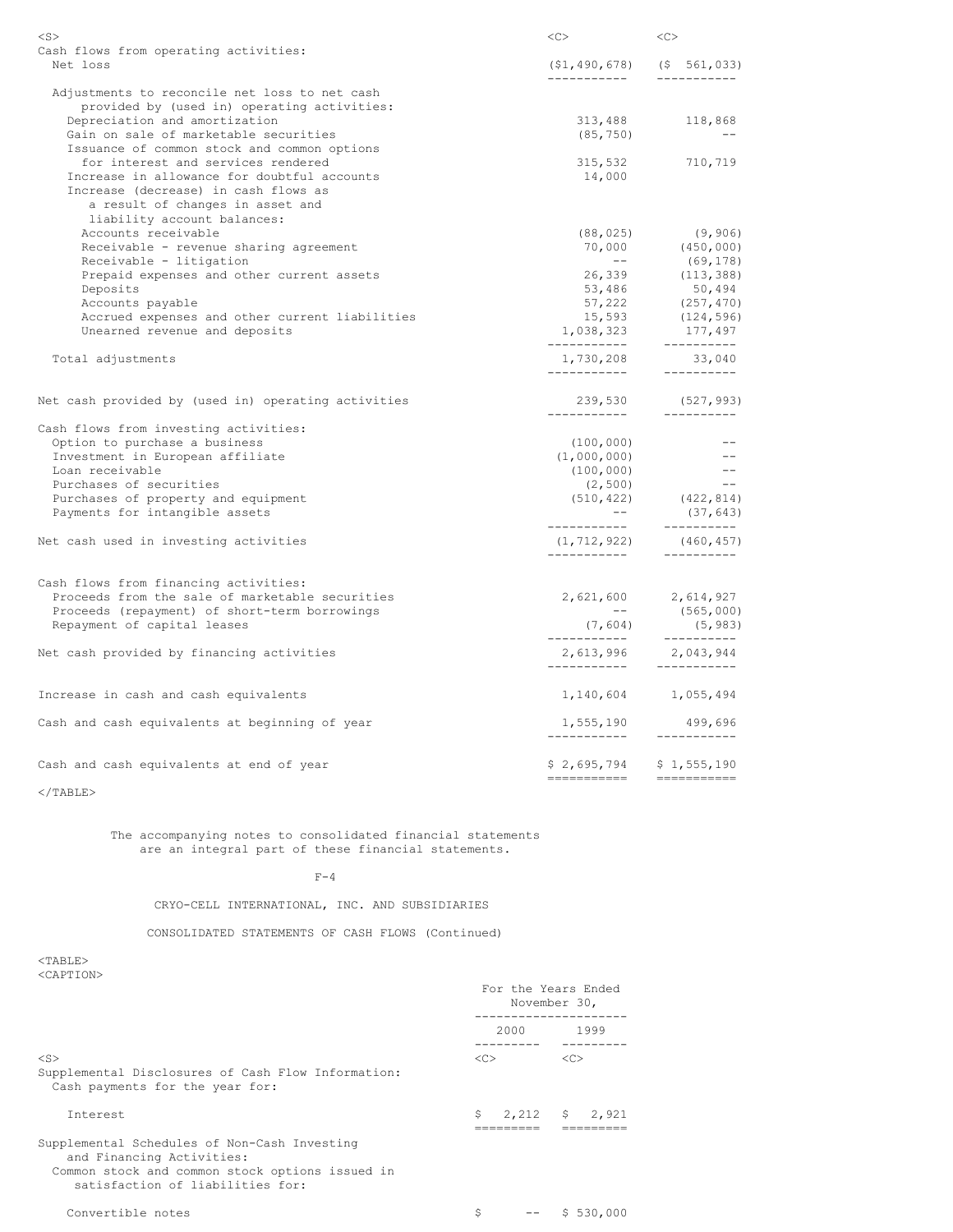| Property assets                                         | 90,772 \$<br>S.<br>--------- | --                             |
|---------------------------------------------------------|------------------------------|--------------------------------|
| Legal services                                          | _______                      | $$99,390 \t$454,808$<br>______ |
| Other services                                          |                              | $$188,762 \t$243,805$          |
| Compensation                                            | $$5,804$ \$                  |                                |
| Intangible assets received for<br>marketable securities | $$25,750$ \$                 |                                |

 $<$ /TABLE>

The accompanying notes to consolidated financial statements are an integral part of these financial statements.

 $F-5$ 

CRYO-CELL INTERNATIONAL, INC. AND SUBSIDIARIES

CONSOLIDATED STATEMENTS OF STOCKHOLDERS' EQUITY

<TABLE>

<CAPTION>

|                                                            |                       | Common Stock                  | Additional<br>Paid-In                   | Additional<br>Paid-in<br>Capital |           |
|------------------------------------------------------------|-----------------------|-------------------------------|-----------------------------------------|----------------------------------|-----------|
| Accumulated                                                |                       | ----------------------------- |                                         |                                  |           |
| Deficit                                                    | Shares<br>----------- | Amount<br>------------        | Capital<br>-----------                  | Stock Options<br>-------------   |           |
| -----                                                      |                       |                               |                                         |                                  |           |
| $<$ S $>$<br>Balance, December 1, 1998<br>$($ \$6,779,154) | <<<br>7,654,598       | <<><br>\$                     | $<<$ $<$ $<$ $>$<br>76,546 \$ 8,651,428 | <<<br>\$<br>$\qquad \qquad -$    | $<$ C $>$ |
| Issuances of shares                                        | 780,000               |                               | 7,800 2,205,627                         | $- -$                            |           |
| Shares issued upon exercise<br>of options                  | 216,000               | 2,160                         | 249,340                                 | $\qquad \qquad -$                |           |
| Shares issued for services rendered                        | 233,700               | 2,337                         | 696,276                                 |                                  |           |
| Shares issued for conversion<br>of debt and interest       | 308,857               | 3,089                         | 549,017                                 | $- -$                            |           |
| Net decrease in value of<br>marketable securities<br>$- -$ | $--$                  | $--$                          | $ -$                                    | $- -$                            |           |
| Net loss<br>(561, 033)                                     | $\qquad \qquad -$     | $- -$                         | $\qquad \qquad -$                       | $\qquad \qquad -$                |           |
| $------$                                                   | -----------           | -----------                   | ----------                              |                                  |           |
| Balance, November 30, 1999<br>(7, 340, 187)                | 9,193,155             |                               | 91,932 12,351,688                       |                                  |           |
| Issuance of shares                                         | 5,000                 | 50                            | 20,950                                  | $\qquad \qquad -$                |           |
| Shares issued upon exercise<br>of options                  | 879,250               |                               | 8,793 2,531,410                         | $\qquad \qquad -$                |           |
| Shares issued for services rendered                        | 27,484                | 275                           | 163,867                                 | $ -$                             |           |
| Shares issued for compensation                             | 10,550                | 105                           | 55,700                                  | $- -$                            |           |
| Shares issued for property assets                          | 17,190                | 172                           | 90,600                                  | $-\,-$                           |           |
| Options issued for services rendered                       | $\qquad \qquad -$     | $\qquad \qquad -$             | $--$                                    | 124,010                          |           |
| Net increase in value of<br>marketable securities<br>$- -$ | $\qquad \qquad -$     | $\qquad \qquad -$             | $ -$                                    | $\qquad \qquad -$                |           |
| Net loss<br>(1, 490, 678)                                  | $- -$                 | $- -$                         | $- -$                                   | $- -$                            |           |
| $- - - - -$                                                | -----------           |                               |                                         |                                  |           |
| Balance, November 30, 2000                                 | 10,132,629            | \$<br>101,327                 | $$15, 214, 215$ \$                      | 124,010                          |           |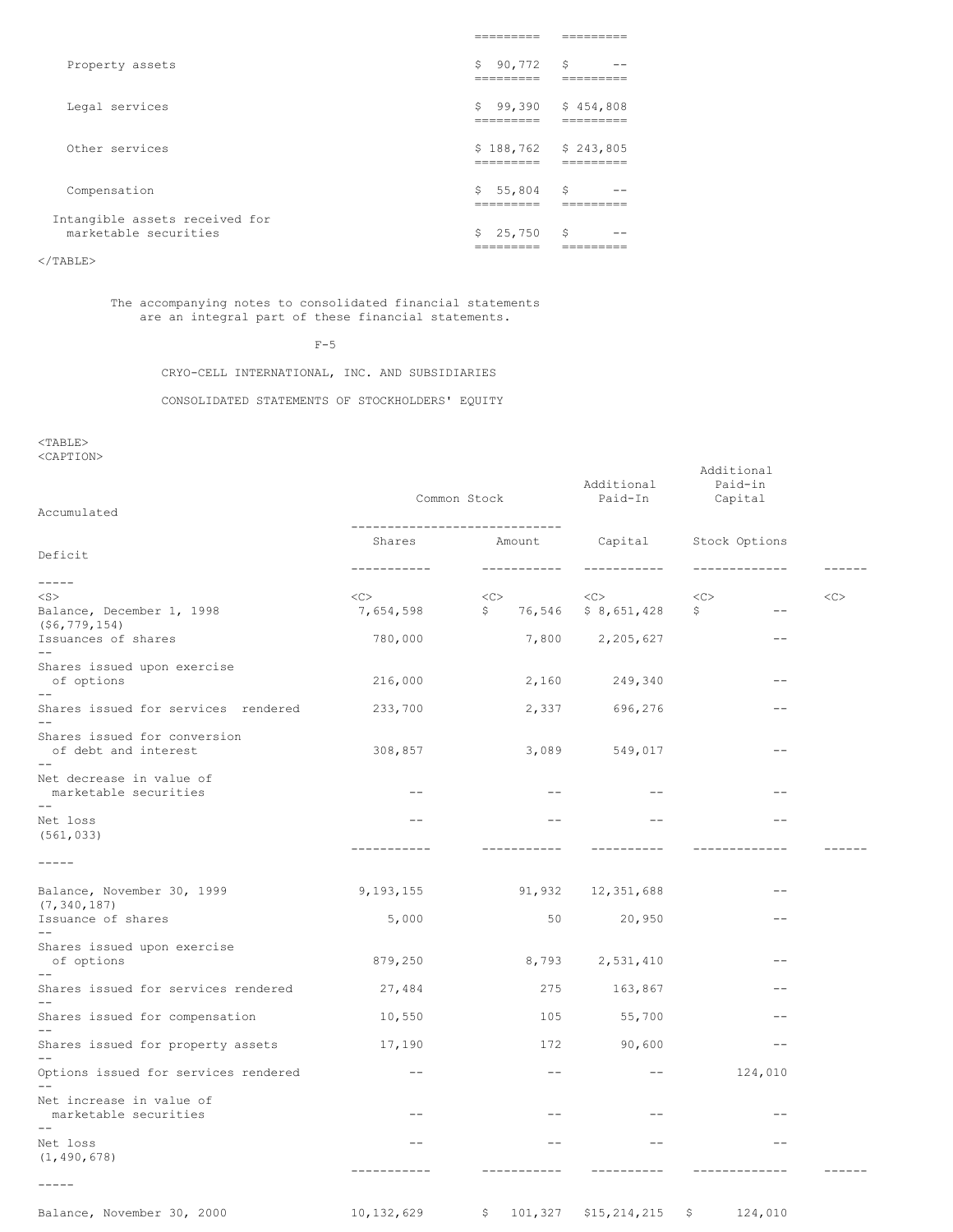| <caption></caption>                                                              |                                       |                          |                                                      |               |                                              |
|----------------------------------------------------------------------------------|---------------------------------------|--------------------------|------------------------------------------------------|---------------|----------------------------------------------|
|                                                                                  | Accumulated<br>Other<br>Income (Loss) |                          | Stock<br>Comprehensive<br>Subscription<br>Receivable |               | Total<br>Stockholders'<br>Equity             |
| $<$ S>                                                                           | $<\infty$                             | -------------            | $<\infty$                                            | ------------  | $\langle C \rangle$                          |
| Balance, December 1, 1998<br>Issuances of shares                                 | $S$ and $S$                           |                          |                                                      | 150,000       | 319,393 (\$150,000) \$2,118,213<br>2,363,427 |
| Shares issued upon exercise<br>of options<br>Shares issued for services rendered |                                       |                          |                                                      |               | 251,500<br>698,613                           |
| Shares issued for conversion<br>of debt and interest                             |                                       |                          |                                                      |               | 552,106                                      |
| Net decrease in value of<br>marketable securities                                |                                       | (390, 603)               |                                                      |               | (390, 603)                                   |
| Net loss                                                                         |                                       |                          |                                                      |               | (561, 033)                                   |
| Balance, November 30, 1999                                                       |                                       | (71, 210)                |                                                      |               | 5,032,223                                    |
| Issuance of shares<br>Shares issued upon exercise                                |                                       |                          |                                                      |               | 21,000                                       |
| of options                                                                       |                                       |                          |                                                      |               | 2,540,203                                    |
| Shares issued for services rendered                                              |                                       |                          |                                                      |               | 164,142                                      |
| Shares issued for compensation                                                   |                                       |                          |                                                      |               | 55,805                                       |
| Shares issued for property assets                                                |                                       |                          |                                                      |               | 90,772                                       |
| Options issued for services rendered<br>Net increase in value of                 |                                       |                          |                                                      |               | 124,010                                      |
| marketable securities                                                            |                                       | 98,138                   |                                                      |               | 98,138                                       |
| Net loss                                                                         |                                       |                          |                                                      |               | (1, 490, 678)                                |
| Balance, November 30, 2000                                                       | S                                     | 26,928<br>-------------- | S                                                    | ------------- | \$6,635,615<br>---------------               |

----------- ----------- ---------- ------------- ------

 $\langle$ /TABLE>

The accompanying notes to consolidated financial statements are an integral part of these financial statements.

F6

CRYO-CELL INTERNATIONAL, INC. AND SUSBSIDIARIES

NOTES TO CONSOLIDATED FINANCIAL STATEMENTS

NOTE 1 - SUMMARY OF SIGNIFICANT ACCOUNTING POLICIES.

(a) Description of Business:

The Company was incorporated in Delaware on September 11, 1989. The Company is engaged in cellular storage and the design and development of cellular storage devices used in its storage programs. The revenues recognized to date have been a combination of sales of its U-Cord program to customers and the sale of Revenue Sharing Agreements to investors. During 2000 the Company's primary focus has been the further development of the cellular storage of umbilical cord blood stem cells (U-Cord Program) in its Clearwater, Florida laboratory and the continued development of the CCEL III Cellular Storage Unit.

The Company formed its wholly owned Delaware subsidiaries, Safti-Cell, Incorporated, CCEL Immune System Technologies, Inc., CCEL Expansion Technologies, Inc. and CCEL Bio-Therapies, Inc., in 1993 and Stem Cell Preservation, Inc. in 2000. As of November 30, 2000, no shares have been issued for any of these subsidiaries.

In September 1998 the Company acquired Medical Marketing Network, Inc., (MMN) a New York corporation, as part of a marketing agreement. This corporation has not had any financial activity since its inception and none of the consideration paid in conjunction with the agreement was assigned to the purchase of MMN. The accompanying consolidated financial statements as at November 30, 2000 and 1999 and for the years then ended include the accounts of the Company and all of its wholly owned subsidiaries all of which are inactive with the exception of CCEL Bio-Therapies, Inc. and Stem Cell Preservation, Inc. All intercompany transactions have been eliminated in the consolidation.

## (b) Revenue Recognition:

The Company recognizes revenue from cellular storage ratably over the contractual storage period and from processing fees upon the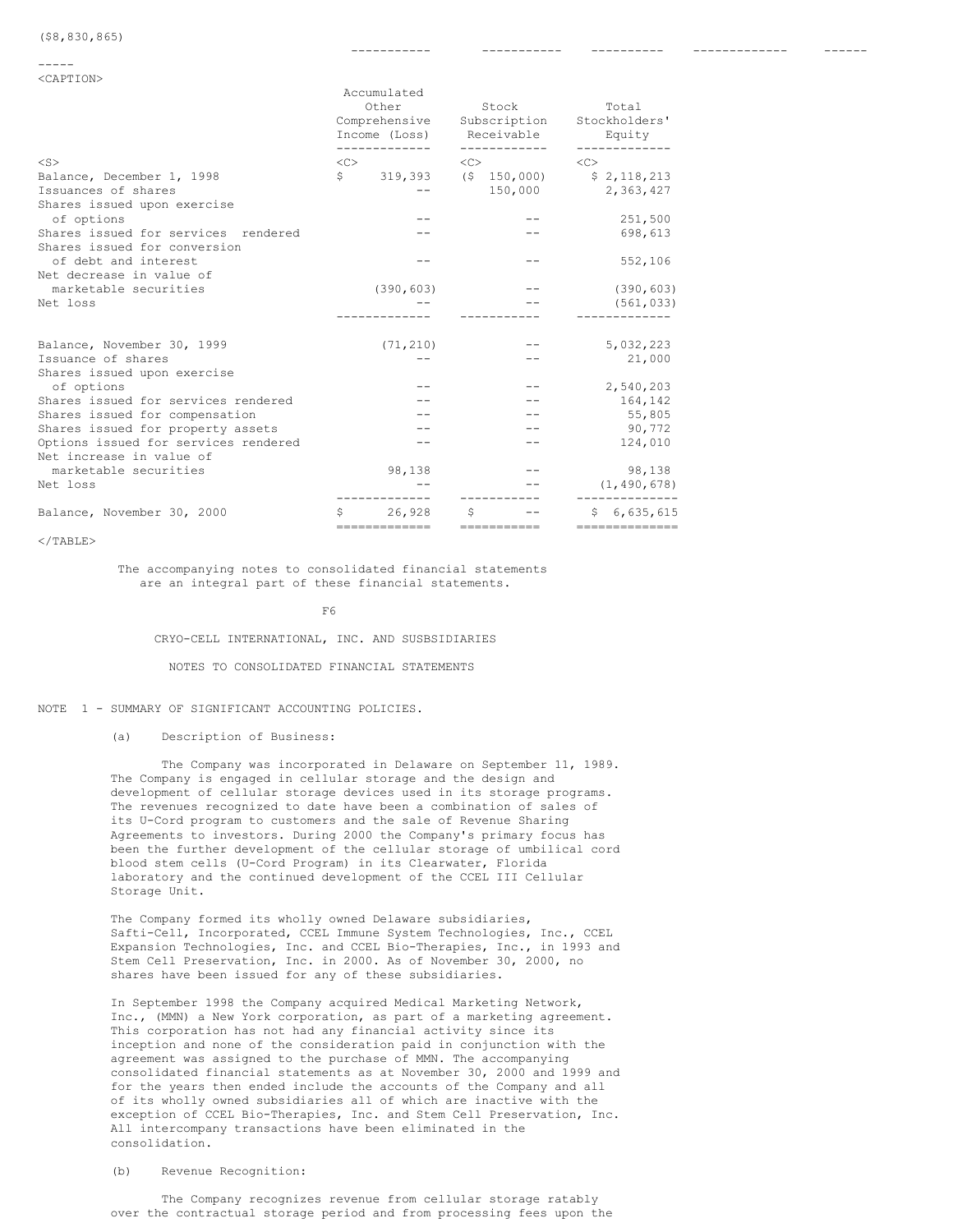completion of processing.

Revenue is recognized when the Company enters into a Revenue Sharing Agreement and the payment pursuant to the agreement has been satisfactorily assured.

In fiscal 1999, \$500,000 was recognized as revenue from the sale of a partial State Revenue Sharing Agreement. The remainder of the revenue was generated from the processing and storage of the U-Cord specimens. In fiscal 2000, \$465,000 was recognized from the sale of the European marketing rights of the Company's U-Cord program to COLTEC, Ltd. and has received \$1,400,000 for a renewable licensing agreement, with respect to this transaction (See Note 7).

F7

CRYO-CELL INTERNATIONAL, INC. AND SUSBSIDIARIES

## NOTES TO CONSOLIDATED FINANCIAL STATEMENTS

NOTE 1 - SUMMARY OF SIGNIFICANT ACCOUNTING POLICIES. (Continued)

# (c) Concentrations of Credit Risks:

Financial instruments that potentially subject the Company to concentrations of credit risk are principally cash and cash equivalent accounts in financial institutions, which often exceed the Federal Depository Insurance limit. The Company places its cash with high quality financial institutions and believes it is not exposed to any significant credit risk.

CRYO-CELL depends on one company for the manufacture of its CCEL II cellular storage unit and several companies are manufacturing the CCEL III cellular storage unit. However, the Company believes that alternative manufacturing sources are available.

(d) Basis of Presentation:

The accompanying financial statements have been prepared in accordance with accounting principles generally accepted in the United States of America.

## (e) Use of Estimates:

The preparation of financial statements in conformity with accounting principles generally accepted in the United States of America requires management to make estimates and assumptions that affect the amounts and disclosures reported in the financial statements and accompanying notes. Accordingly, actual results could differ from those estimates.

## (f) Reclassifications:

Reclassifications have been made to the prior year's Consolidated Financial Statements to conform to the fiscal 2000 presentation.

## (g) Cash and Cash Equivalents:

Cash and equivalents consist of highly liquid investments with a maturity date at acquisition of three months or less.

#### (h) Marketable Securities:

The Company accounts for marketable securities in accordance with Statement of Financial Accounting Standards No. 115, "Accounting for Certain Investments in Debt and Equity Securities." All of the Company's marketable securities are classified as available-for-sale as of the balance sheet date and are stated at fair value, with unrealized gains and losses recorded as a component of stockholders' equity (See Note 3).

#### F8

#### CRYO-CELL INTERNATIONAL, INC. AND SUSBSIDIARIES

#### NOTES TO CONSOLIDATED FINANCIAL STATEMENTS

#### NOTE 1 - SUMMARY OF SIGNIFICANT ACCOUNTING POLICIES. (Continued)

(i) Receivables: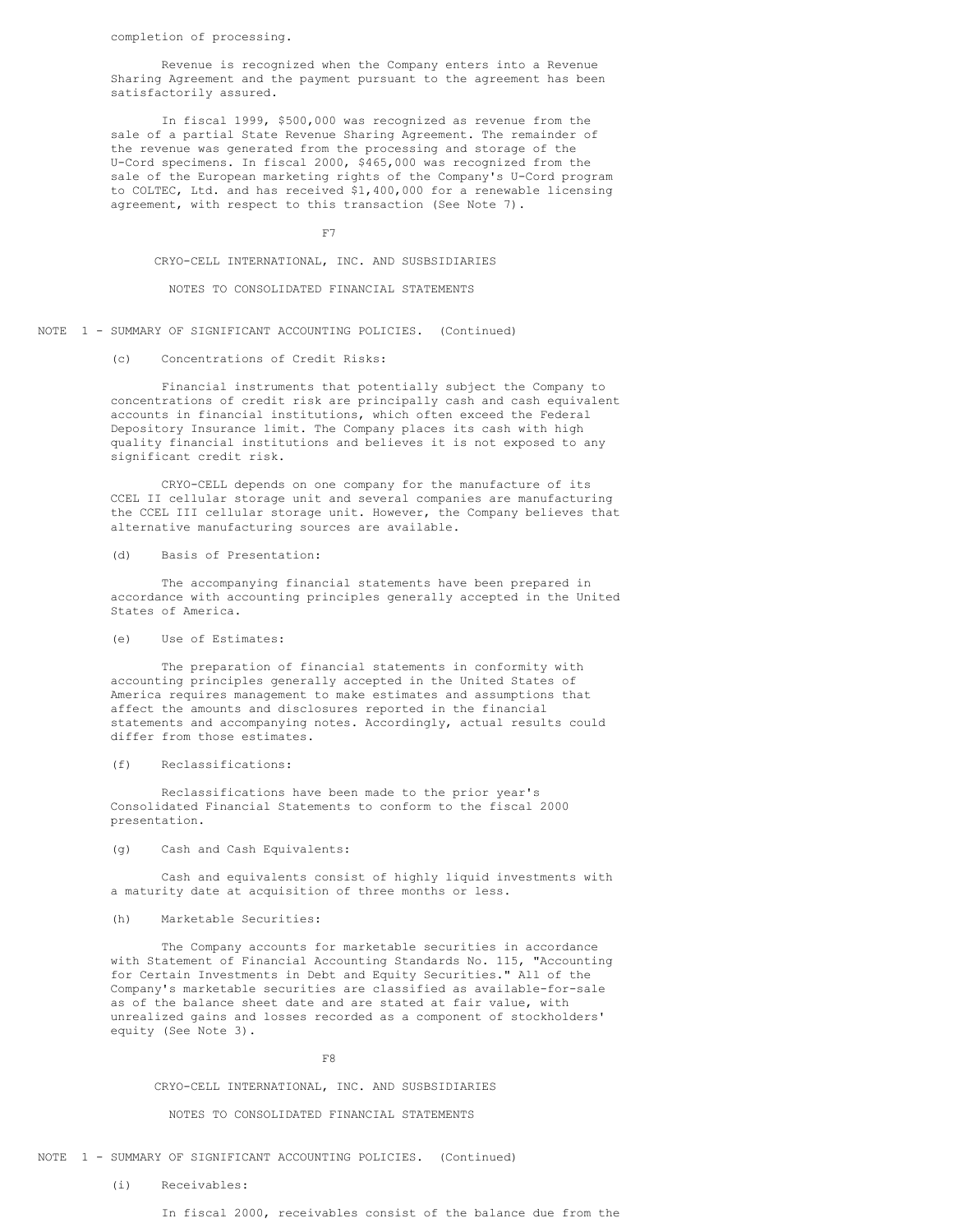sale of a partial State Revenue Sharing Agreement (See Note 13), the overage held in escrow regarding the legal settlement with the University of Arizona (See Notes 15 and 16) and amounts due from clients that have enrolled in the U-Cord processing and storage program.

#### (j) Property and Equipment:

Property and equipment are stated at cost. Depreciation is provided by the straight-line method over the estimated useful lives of the related assets. Leasehold improvements are amortized over the shorter of the respective life of the lease or the estimated useful lives of the improvements.

Upon the sale or retirement of depreciable assets, the cost and related accumulated depreciation will be removed from the accounts and the resulting profit or loss will be reflected in income. Expenditures for maintenance, repairs and minor betterments are charged to income as incurred.

Estimated useful lives are as follows:

|                        | Machinery and equipment |  | $5 - 10$ years |
|------------------------|-------------------------|--|----------------|
| Furniture and fixtures |                         |  | $5 - 7$ years  |
| Condominium            |                         |  | 27.5 years     |

(k) Intangible Assets:

Costs incurred in connection with filing patent and trademark applications are capitalized. Patents and trademarks granted are amortized on a straight-line basis over estimated useful lives of 10 and 3 years, respectively. Abandoned patents are expensed in the year of abandonment.

## (l) Long-Lived Assets:

In fiscal 1997, the Company adopted Statement of Financial Accounting Standards No. 121, "Accounting for the Impairment of Long-Lived Assets and for Long-Lived Assets to be Disposed of " ("SFAS 121"). Long-lived assets and identifiable intangibles to be held and used are reviewed for impairment whenever events or changes in circumstances indicate that the carrying amount may not be recoverable. Impairment is measured by comparing the carrying value of the long-lived asset to the estimated undiscounted future cash flows expected to result from uses of the assets and their eventual disposition. At November 30, 2000 and 1999, the carrying values of the Company's other assets and liabilities approximated their estimated fair values.

(m) Research, Development Costs and Related Engineering Costs:

Research, development and related engineering costs are expensed as incurred.

F9

CRYO-CELL INTERNATIONAL, INC. AND SUSBSIDIARIES

NOTES TO CONSOLIDATED FINANCIAL STATEMENTS

NOTE 1 - SUMMARY OF SIGNIFICANT ACCOUNTING POLICIES. (Continued)

(n) Cost of Sales:

Cost of sales represents the associated expenses resulting from the processing, testing and storage of the U-Cord specimens. In fiscal 1999 an adjustment was made to cost of sales reversing the previous assignment of a proportionate share of the value of the equipment associated with the Revenue Sharing Agreements. This adjustment was made because the Revenue Sharing Agreements were renegotiated (See Note 13). Equipment costs related to Revenue Sharing Agreements are expensed in the period in which the sale is recorded.

(o) Loss per Common Share:

In 1998, the Company adopted the provisions of Statement of Financial Accounting Standards No. 128, "Earnings Per Share" ("SFAS 128") which requires the disclosure of basic and diluted earnings per common share for all periods presented. Basic and diluted earnings per share are calculated based on the weighted average number of common shares outstanding during the period. Diluted earnings per share also give effect to the dilutive effect of stock options and warrants (calculated based on the treasury stock method). The Company does not present diluted earnings per share, as the effect of potentially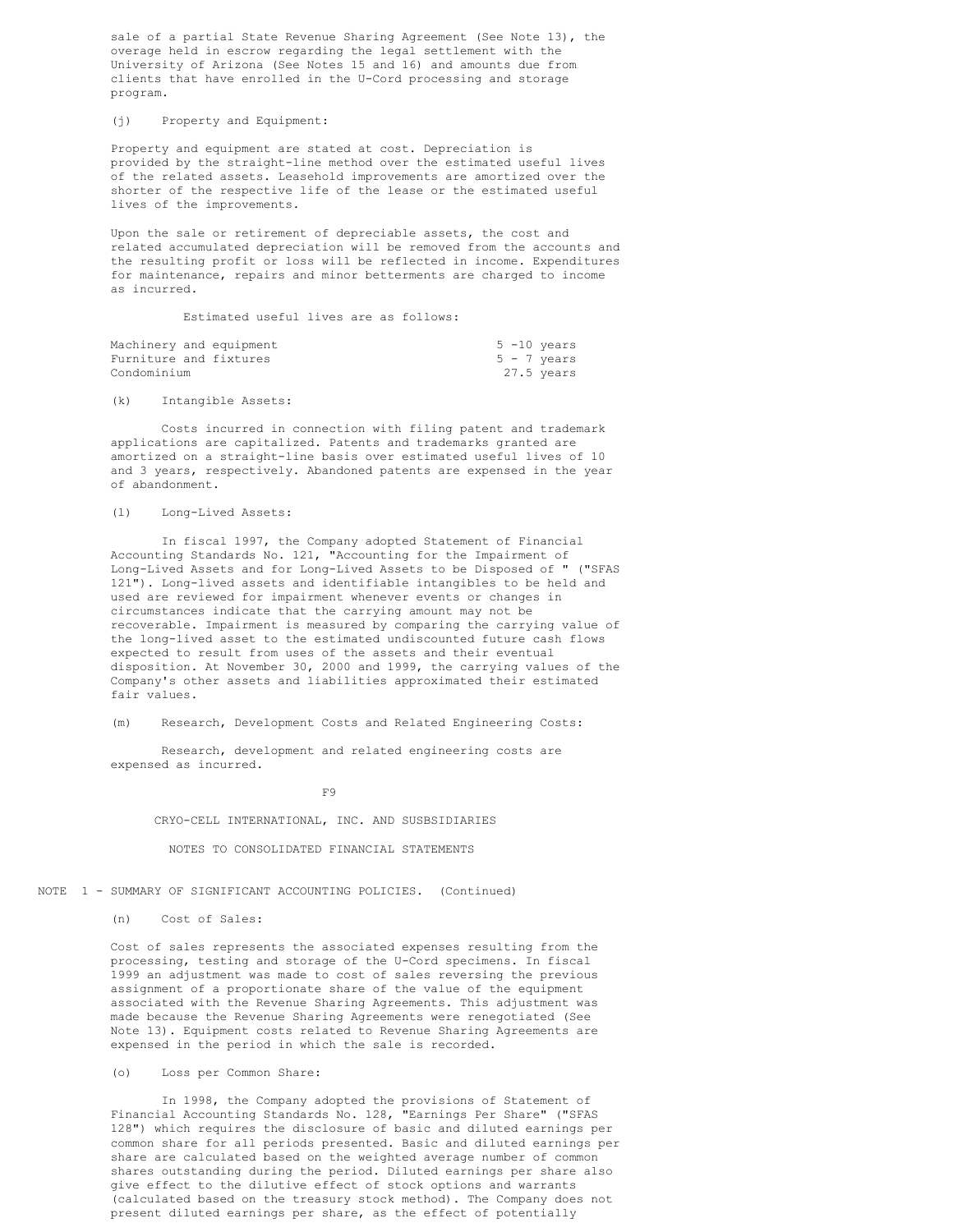dilutive shares from stock is antidilutive. As a result, adoption of SFAS 128 has not affected the basic and diluted losses per common share reported in any period.

## (p) Employees Stock Plans:

The Company accounts for its stock options in accordance with the provisions of the Accounting Principles Board (APB) Opinion No. 25, "Accounting for Stock Issued to Employees." In accordance with SFAS No. 123, "Accounting for Stock-Based Compensation," the Company continues to apply the provisions of APB No. 25 for purposes of determining net income and has adopted the pro forma disclosure requirement of SFAS No. 123 effective December 1, 1996.

#### (q) Recently Issued Accounting Pronouncements:

In June 1997, the Financial Accounting Standards Board issued SFAS No. 130, "Reporting Comprehensive Income," which establishes standards for reporting and display of comprehensive income and its components in a complete set of general purpose financial statements; and SFAS No. 131, "Disclosure About Segments of an Enterprise and Related Information," which establishes annual and interim reporting standards for a Company's business segments and related disclosures about it's products, services, geographic areas and major customers. Both SFAS No. 130 and SFAS No. 131 are effective for fiscal years beginning after December 31, 1997. The Company believes that the adoption of the new standard will not have a material effect on the financial statements.

In February 1998, the Financial Accounting Standards Board issued SFAS No. 132 Employers Disclosures About Pensions and Other Post Retirement Benefits, which revises employers' disclosures about pension and other post retirement benefit plans, requires additional information on changes in the benefit obligations and fair values of plan assets that will facilitate financial analysis, and eliminates certain disclosures that are no longer deemed useful. The statement is effective for fiscal years beginning after December 15, 1997. The Company believes that the adoptions of this standard will not have a material effect on the financial results of the Company.

 $F10$ 

CRYO-CELL INTERNATIONAL, INC. AND SUSBSIDIARIES

#### NOTES TO CONSOLIDATED FINANCIAL STATEMENTS

## NOTE 1 - SUMMARY OF SIGNIFICANT ACCOUNTING POLICIES. (Continued)

#### (q) Recently Issued Accounting Pronouncements:

In June 1998, the Financial Accounting Standards Board issued Statement of Financial Accounting Standards No. 133, Accounting for Derivative Instruments and Hedging Activities. This statement establishes accounting and reporting standards for derivative instruments, including certain derivative instruments embedded in other contracts (collectively referred to as derivatives), and for hedging activities. The statement requires companies to recognize all derivatives as either assets or liabilities, with the instruments measured at fair value. The accounting for changes in fair value, gains or losses, depends on the intended use of the derivative and its resulting designation. The statement is effective for all fiscal quarters of fiscal years beginning after June 15, 1999. Adoption of this standard will not impact the financial results of the Company.

#### NOTE 2 - PROPERTY AND EQUIPMENT

The major classes of property and equipment are as follows:

|                                   |              | November 30, |
|-----------------------------------|--------------|--------------|
|                                   | 2000         | 1999         |
|                                   |              |              |
| Condominium                       | S.<br>85,000 | \$           |
| Furniture and equipment           | 819,222      | 534,660      |
| Cellular storage units            | 1,171,240    | 325,000      |
| Leasehold improvements            | 157,837      | 147,009      |
| Equipment                         | 1,287,973    | 1,952,582    |
|                                   |              |              |
|                                   | 3,521,272    | 2,959,251    |
| Accumulated depreciation<br>Less: |              |              |
| and amortization                  | 502,564      | 239,447      |
|                                   | \$3.018.708  | \$2.719.804  |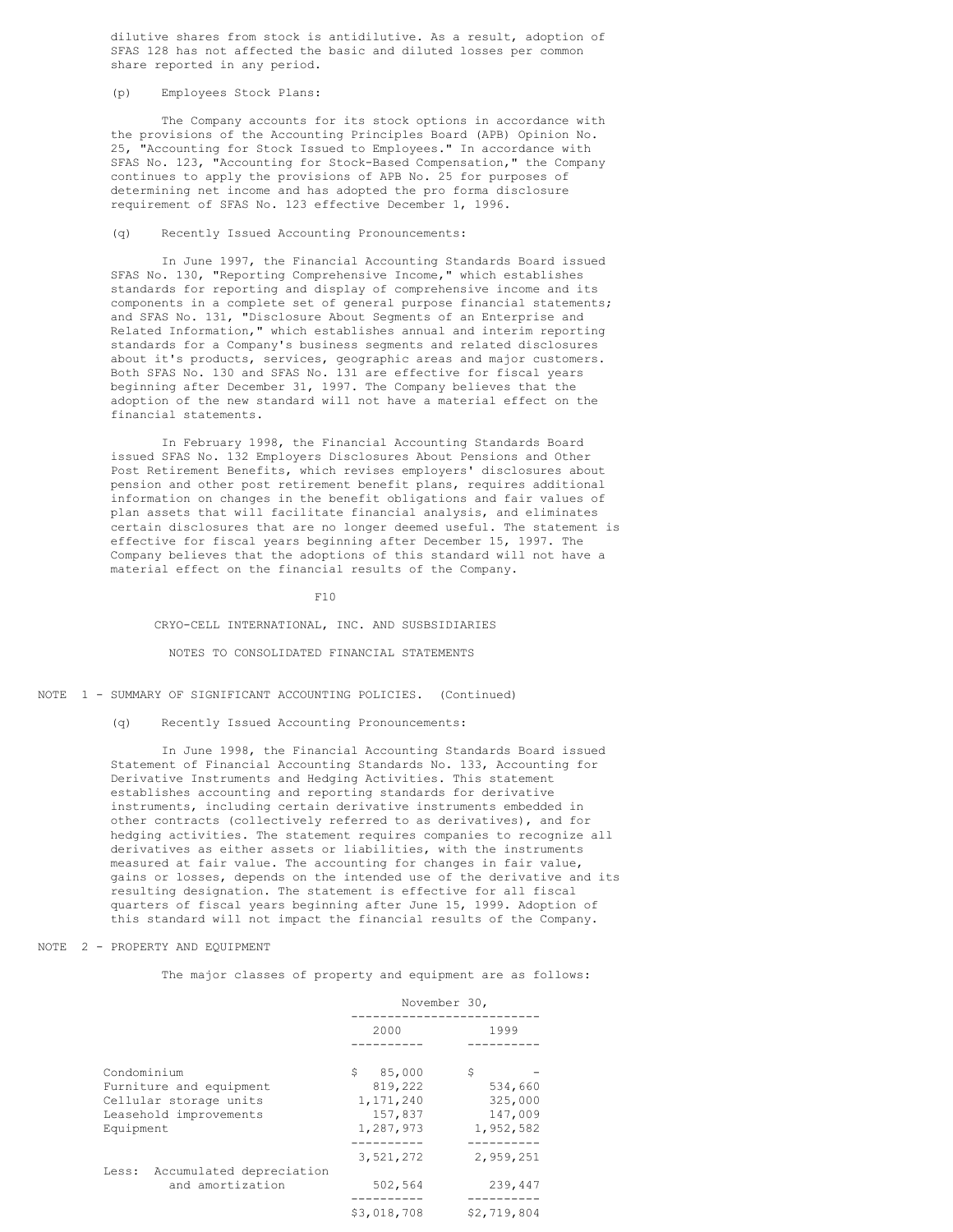#### NOTE 3 - MARKETABLE SECURITIES.

(a) Return on Investment Corporation:

In August 2000 Return on Investment Corporation (ROI) merged into Net/Tech International, Inc. (NTTI). ROI exchanged one share of common stock for twenty shares of NTTI common stock.

In November 1998 the Company's ownership percentage in NTTI decreased to less than 20% of the outstanding shares of NTTI. In previous years, the Company accounted for its investment in NTTI using the equity method but as of the date upon which its ownership percentage fell below 20% the Company used the guidance in SFAS 115 Accounting for Certain Investment in Debt and Equity Securities, as described above, to account for the investment. Since NTTI stock was thinly traded and subject to considerable price fluctuation, if the Company were to attempt to sell large blocks of shares, it was unlikely

F11

CRYO-CELL INTERNATIONAL, INC. AND SUSBSIDIARIES

NOTES TO CONSOLIDATED FINANCIAL STATEMENTS

NOTE 3 - MARKETABLE SECURITIES. (Continued)

(a) Return on Investment Corporation:

that the Company would be able to obtain the exchange market value as listed. This security was therefore subject to considerable market risk as well as subject to certain trading restrictions that limit the number of shares that can be sold during a 90-day period.

The Company recognized losses under the equity method for the NTTI investment during 1998 reducing the cost basis of the stock to \$0. The proceeds from the sale and realized gains on the sale of the stock during 1998 were both \$515,574. The unrealized gain has been recorded as a component of stockholders' equity in the amount of \$326,928 and \$292,850 to reflect the fair market value of the investment as of November 30, 2000 and 1999, respectively.

(b) Other Securities:

In 1997 the Company acquired 100,000 shares of an equity security in payment for the sale of a Revenue Sharing Agreement. The original cost as determined by the trading price on the date of acquisition was \$400,000. The fair value of this security as of November 30, 2000 and 1999 was \$100,000 and \$35,940 respectively and the unrealized holding loss on this security was \$300,000 and \$364,060 as of November 30, 2000 and 1999, respectively.

NOTE 4 - ACCRUED EXPENSES AND OTHER CURRENT LIABILITIES.

Accrued expenses and other current liabilities are comprised of the following:

|                                                                                                       | November 30,                           |                                        |  |
|-------------------------------------------------------------------------------------------------------|----------------------------------------|----------------------------------------|--|
|                                                                                                       | 2000                                   | 1999                                   |  |
| Consultants and patent costs<br>Legal and accounting<br>Payroll and payroll taxes<br>General expenses | \$41,356<br>47,125<br>48,117<br>46,183 | \$41,399<br>42,605<br>31,431<br>51,754 |  |
|                                                                                                       | \$182,781                              | \$167,189                              |  |

#### NOTE 5 - PATENTS.

The Company has patented technology on cryogenic preservation units and has received patents for additional functions of the cryogenic unit, for an additional unit which incorporates a multi-chambered design, and for a process for controlled freezing/thawing. The Company has been granted patents in several countries. During fiscal 2000, the Company was assigned the patent rights to the HygieneGuard System and a loan receivable of \$60,000, which was subsequently collected. Under the terms of the agreement, the Company sold 250,000 shares of Net Tech International, Inc. shares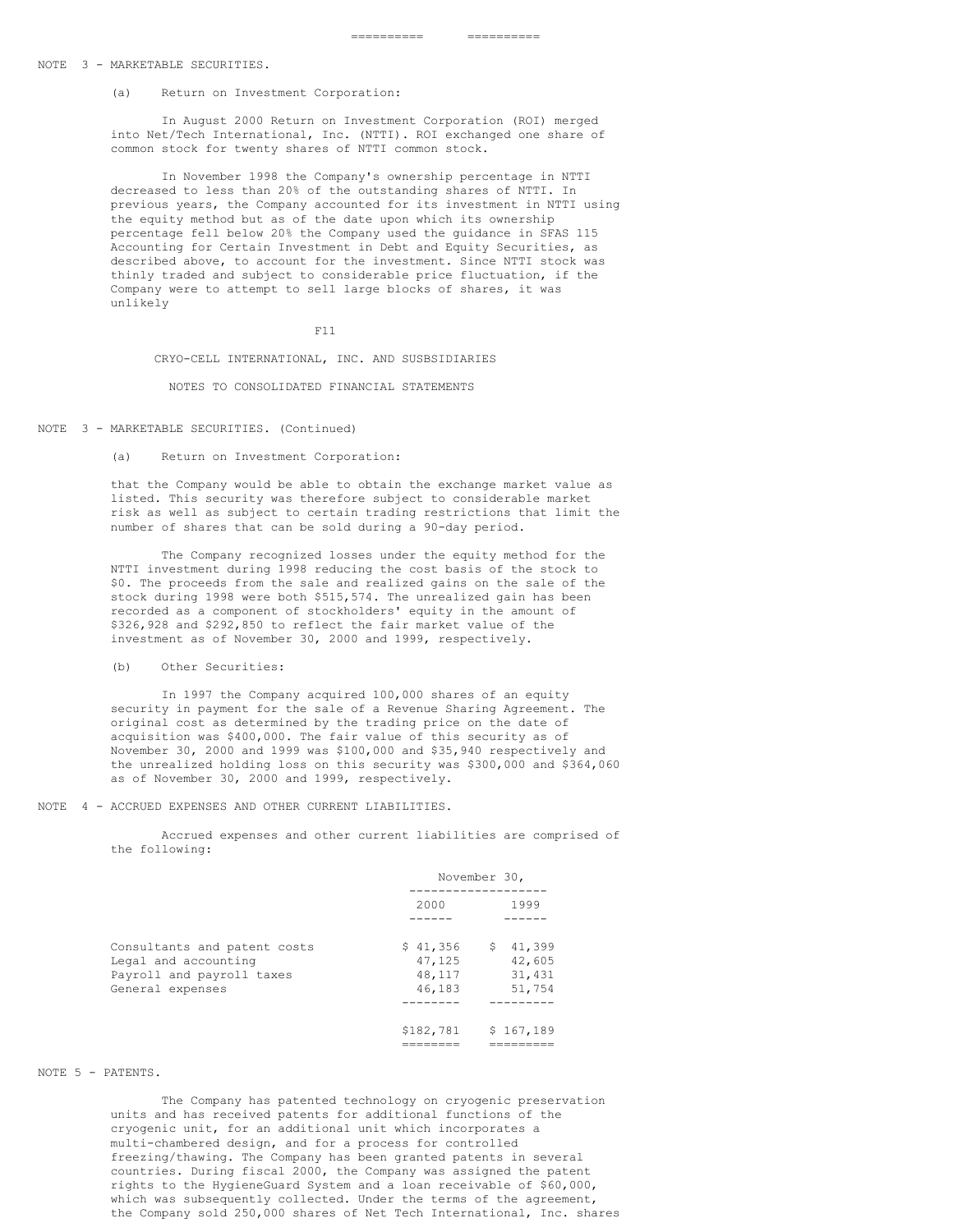back to that company (See Note 3).

#### F12

## CRYO-CELL INTERNATIONAL, INC. AND SUSBSIDIARIES

NOTES TO CONSOLIDATED FINANCIAL STATEMENTS

## NOTE 6 - LEASES.

The Company leases a building under an operating lease for its storage, laboratory and general office facilities. The lease, expiring in 2004, includes provisions for escalations and related costs. Rent charged to operations was \$143,589 and \$136,303 in 2000 and 1999, respectively.

The Company leased an apartment under an annual renewable operating lease for \$700 per month, which expired at October 31, 2000 and was not renewed.

The Company leases a liquid nitrogen storage tank under an operating lease, which expires in 2002. The lease payments are \$695 per month.

The future minimum rental payments under these operating leases, as of November 30, 2000, are as follows:

#### <TABLE> <CAPTION>

| Years Ended<br>November 30, |               |
|-----------------------------|---------------|
|                             |               |
| $<$ S $>$                   | < <sub></sub> |
| 2001                        | \$145,471     |
| 2002                        | 151,515       |
| 2003                        | 149,534       |
| 2004                        | 129,216       |
|                             |               |
| Total future minimum        |               |
| rental payments             | \$575,736     |
|                             |               |

## $\langle$ /TABLE>

The Company is obligated under capital leases that expire at various dates during the next four years. The following is a summary of assets under capital leases as of November 30, 2000 and 1999, which are included in the accompanying consolidated financial statements under the caption of property and equipment:

#### <TABLE>

<CAPTION>

|                                                | November 30,       |                    |  |
|------------------------------------------------|--------------------|--------------------|--|
|                                                | 2000               | 1999               |  |
| $<$ S>                                         | < <sub></sub>      | <<                 |  |
| Leasehold improvements<br>Laboratory equipment | \$12,909<br>30,282 | \$12,909<br>30,282 |  |
| Less: Accumulated depreciation                 | 43,191<br>11,991   | 43,191<br>7,119    |  |
|                                                | \$31,200           | \$36,072           |  |

## $<$ /TABLE>

Assets under capital leases are depreciated over estimated useful lives of seven to ten years. Related depreciation expense totaled \$4,872 and \$4,317 for the years ended November 30, 2000 and 1999, respectively.

## F13

CRYO-CELL INTERNATIONAL, INC. AND SUSBSIDIARIES

NOTES TO CONSOLIDATED FINANCIAL STATEMENTS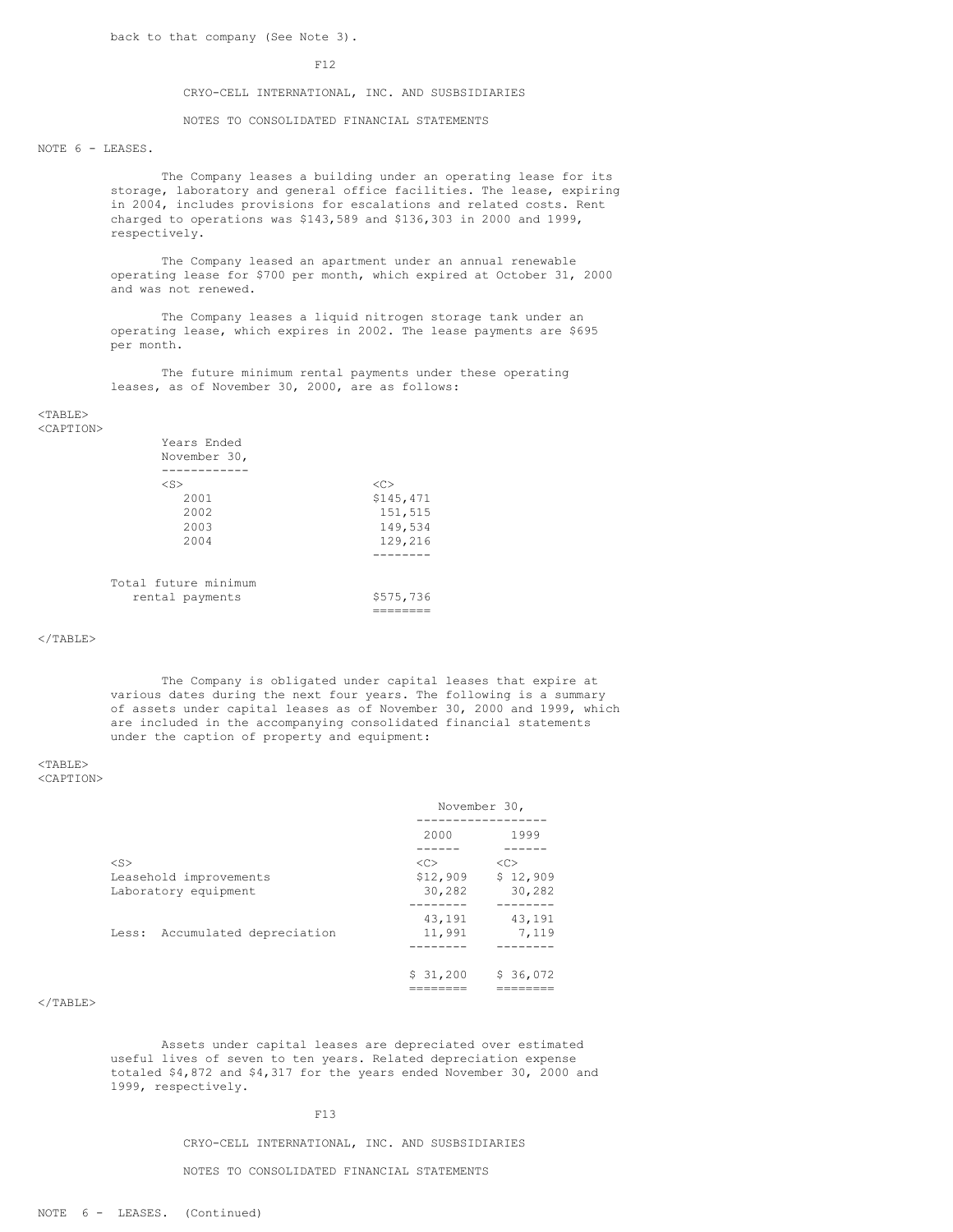#### $<$ TABLE>

| Years Ended<br>November 30, |               |
|-----------------------------|---------------|
|                             |               |
| $<$ S $>$                   | < <sub></sub> |
| 2001                        | \$8,563       |
| 2002                        | 7,683         |
| 2003                        | 1,406         |
|                             |               |
| Total future minimum        |               |
| lease payments              | \$17,652      |
|                             |               |

#### </TABLE>

#### NOTE 7 - COMMITMENTS AND CONTINGENCIES.

In June 1998, the Company entered into an agreement, with World Medical Match, a non-profit corporation, whose mission includes assisting the poor with funds to provide them access to medical matching opportunities. The agreement states that World Medical Match agrees to grant the Company \$50,000 for the purpose of paying for 200 U-CordTM stem cell collection kits and the first year of cryogenic storage for the benefit of indigent expectant parents. Upon execution of the agreement the Company was granted, and received, \$25,000, which is classified as a deposit on the balance sheet. The Company is currently working with local medical practices, hospitals, and other medical industry organizations to implement this project.

As part of a September 1998 agreement between a consultant and the Company, CRYO-CELL committed to issue 200,000 shares of the Company's restricted common stock in exchange for marketing services to be provided by the consultant and his team of sub-contractors. The original contract was for a five-year period, which provided for the issuance of 10,000 shares of stock upon the signing of the agreement, 40,000 shares upon the implementation of the marketing program and increments of 50,000 shares to be issued at various times during the contract period. In November 1999 the agreement was renegotiated with the 60,000 common shares previously issued to the consultant representing payment in full.

In January 2000 the Company extended its marketing agreement with Lamaze Publishing Company to sponsor the Lamaze You and Your Baby tutorial tape and full page advertisements in the Lamaze Parent Magazine at a cost of \$213,362. In July 1999, the Company was informed that Lamaze Publishing Company was acquired by iVillage, Inc., a leading online women's network. The Company's agreements with Lamaze will remain in tact, including the exclusivity provisions as the only cord blood preservation company on the Lamaze You and Your Baby educational videotape through the year 2003.

On April 6, 2000, the Company entered into a renewable agreement with COLTEC, Ltd. for the exclusive license to market the Company's U-CORD program in Europe. The marketing rights allow COLTEC, Ltd. to directly market the U-CORD program, sell revenue sharing agreements or further sub-license the marketing rights throughout Europe. The Company received \$1,400,000 in cash and licensing fees of 10.5% to 20% of adjusted U-CORD processing and storage revenues to be generated in Europe, and granted COLTEC, Ltd. a three year option to purchase 100,000 shares of the Company's common stock (\$8.00 exercise price) and will issue up to 100,000 additional

#### F14

#### CRYO-CELL INTERNATIONAL, INC. AND SUSBSIDIARIES

#### NOTES TO CONSOLIDATED FINANCIAL STATEMENTS

#### NOTE 7 - COMMITMENTS AND CONTINGENCIES. (Continued)

options (\$12.00 exercise price) as needed, to facilitate sales of sub-licensing and/or revenue sharing agreements in Europe. The Company recognized \$465,000 of the licensing fees in 2000. Subsequent to the licensing agreement date, COLTEC, Ltd. formed a corporation, CRYO-CELL Europe, B.V. to engage in the cryogenic cellular storage business under the agreement. On September 19, 2000, the Company entered into an agreement to purchase approximately 6% of CRYO-CELL Europe, B.V. In October and November 2000, the Company paid \$1,000,000 for 38,760 shares of the capital stock of CRYO-CELL Europe, B.V. which the Company owned on January 24, 2001.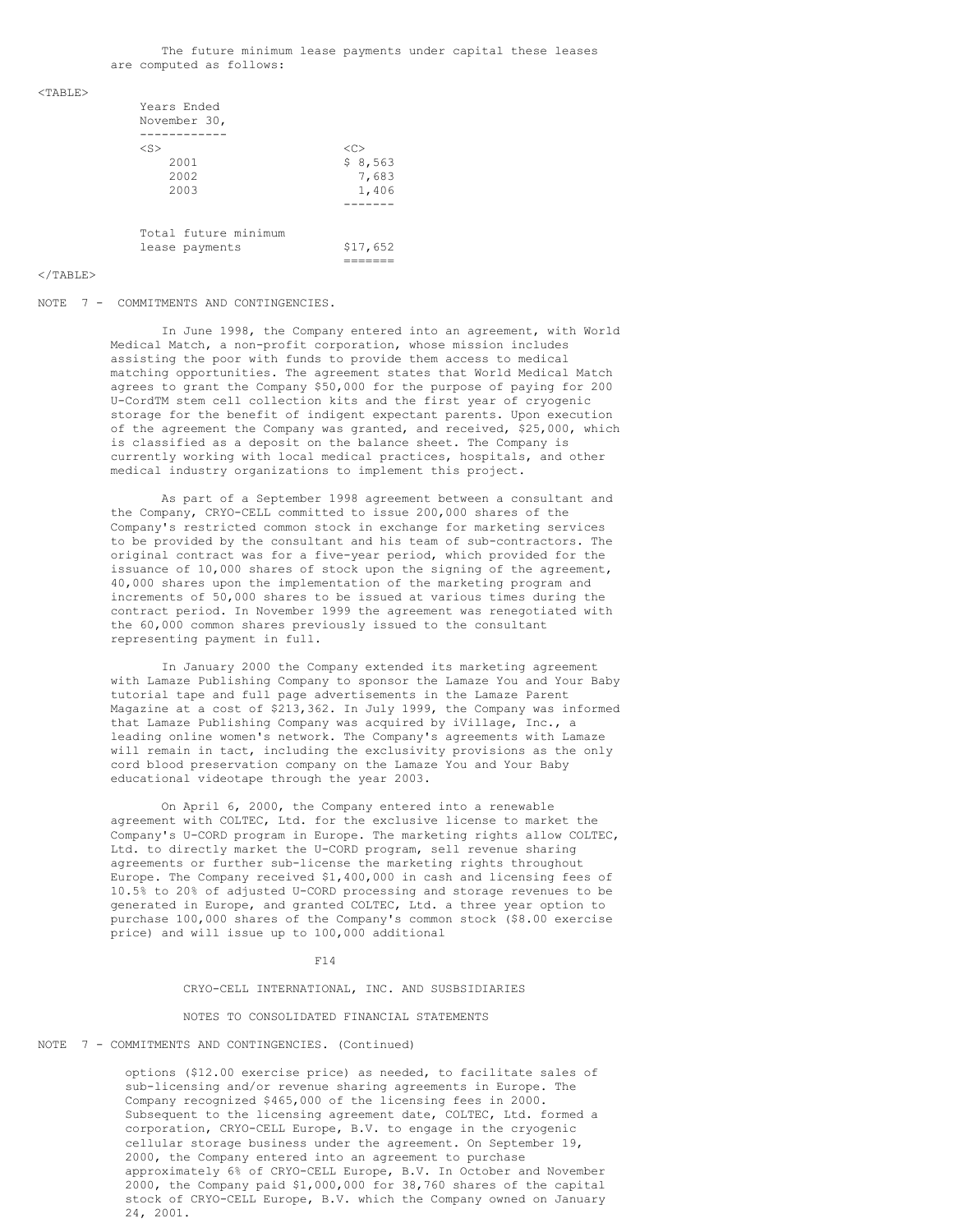On November 30, 1998, the Company borrowed \$530,000 on eleven convertible promissory notes. The notes had a term of six months at which time the principal plus interest, at 8% per year, was due. The promissory notes contained a conversion provision to the Company's restricted common stock at \$2.00 per share. In February 1999, the loan agreements were converted into 302,857 shares of the Company's common stock at a price of \$1.75 per share. The loan holders agreed to forego payment of \$10,106 in accrued interest, which was credited to additional paid in capital.

In October 1998, the Company entered into a convertible note agreement borrowing \$10,000 from an investor. The note had a term of one year at which time the principal plus interest, at 20% per year, was due. The noteholder had the option to be paid in full for interest plus principal or to convert to the Company's common stock at \$2.00 per share. In October 1999, the noteholder converted the note and accrued interest into 6,000 shares of the Company's restricted common stock.

## NOTE 9 - INCOME TAXES.

The Company has no provisions for current or deferred taxes for the years ended November 30, 2000 and 1999.

Under the asset and liability method of SFAS No. 109 "Accounting for Income Taxes", deferred tax assets and liabilities are recognized for the estimated future tax consequences attributable to differences between financial statement carrying amounts of existing assets and liabilities and their respective tax bases. Deferred tax assets and liabilities are measured using enacted tax rates expected to be recovered or settled.

#### F15

## CRYO-CELL INTERNATIONAL, INC. AND SUSBSIDIARIES

## NOTES TO CONSOLIDATED FINANCIAL STATEMENTS

#### NOTE 9 - INCOME TAXES. (Continued)

As of November 2000 and 1999 the tax effects of temporary differences that give rise to the deferred tax assets are as follows:

|                                                            | November 30,           |                                 |  |  |
|------------------------------------------------------------|------------------------|---------------------------------|--|--|
|                                                            | 2000                   | 1999                            |  |  |
|                                                            |                        |                                 |  |  |
| Deferred tax assets:                                       |                        |                                 |  |  |
| Net operating loss carryforwards<br>Tax over book basis in | \$2,098,666            | \$1,767,924                     |  |  |
| unconsolidated affiliate                                   | 297,042                | 338,837                         |  |  |
| Valuation reserves                                         | 50,448                 | 60,280                          |  |  |
| Depreciation and other                                     | (42, 469)              | 6,744                           |  |  |
| Valuation allowance<br>Less:                               | 2,403,687<br>2,403,687 | .<br>2, 173, 785<br>2, 173, 785 |  |  |
|                                                            |                        |                                 |  |  |
|                                                            | Ś                      | Ŝ                               |  |  |
|                                                            |                        |                                 |  |  |

The Company has unused net operating losses available for carryforward to offset future federal taxable income of \$85,643 which expires by the year 2006, \$294,557 which expires by the year 2008, \$536,253 which expires by the year 2009, \$295,551 which expires by the year 2010, \$1,008,833 which expires by the year ended 2011, \$1,783,543 which expires by the year 2012, \$577,175 which expires by the year 2013, and \$1,248,073 which expires by the year 2014. The total of the foregoing net operating loss carryforwards is \$5,829,628. The Tax Reform Act of 1986 contains provisions that limit the utilization of net operating losses if there has been an "ownership change". Such an "ownership change" as described in Section 382 of the Internal Revenue code may limit the Company's utilization of its net operating loss carryforwards.

A reconciliation of income tax benefits with the amount of tax computed by applying the federal statutory rate to pretax income follows: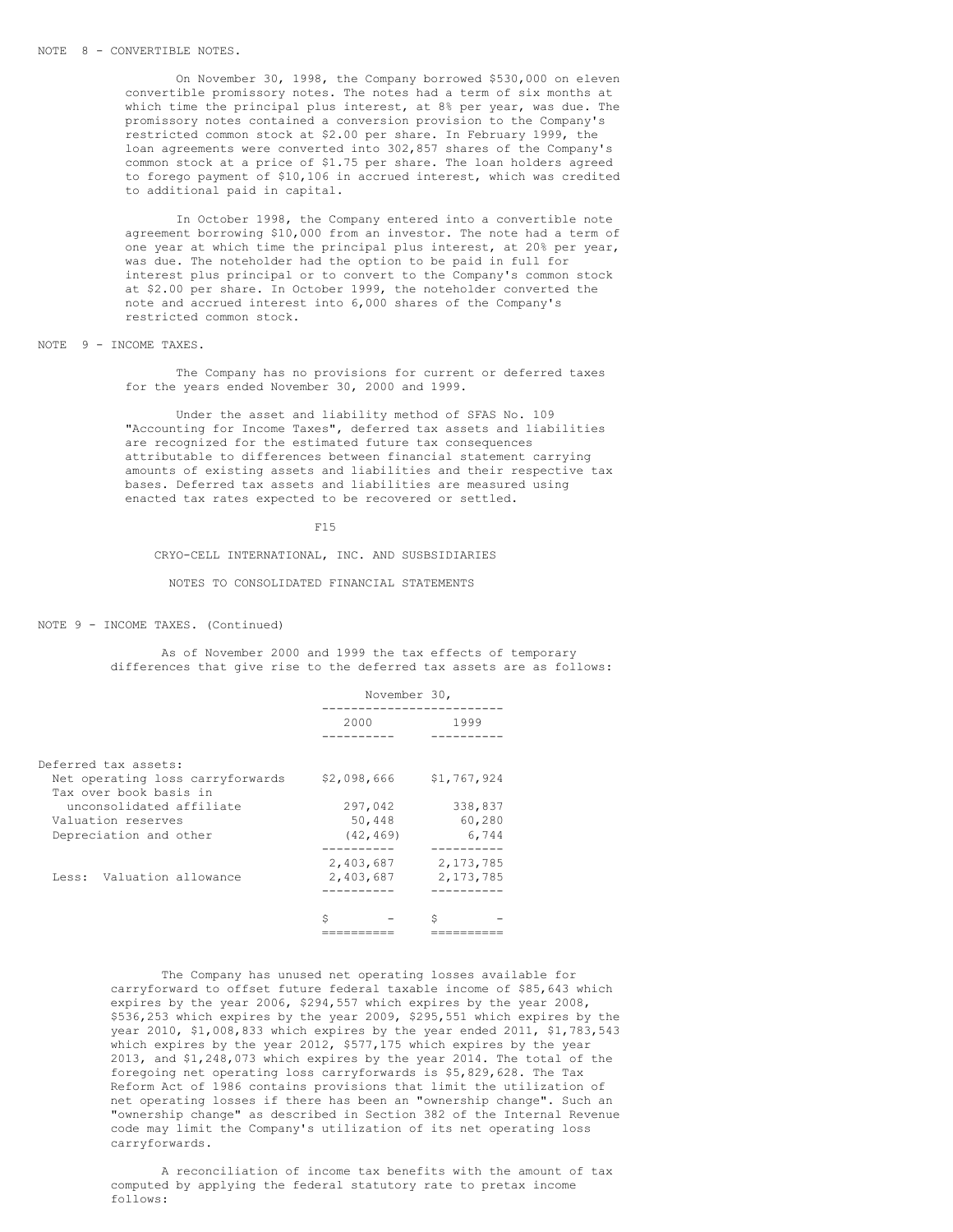$\langle$ /TABLE>

|                                                                                          | 2000                                            | 읒                                  | 1999                                           | $\frac{6}{10}$                     |  |  |
|------------------------------------------------------------------------------------------|-------------------------------------------------|------------------------------------|------------------------------------------------|------------------------------------|--|--|
| $<$ S><br>Loss before income tax benefit                                                 | <<<br>(51, 490, 678)                            | <<                                 | < <sub><br/>(5 561, 033)</sub>                 | <<                                 |  |  |
| Tax expense at statutory rate<br>State taxes<br>Increase in valuation allowance<br>Other | $($ \$506,831)<br>(29.814)<br>450,950<br>85,695 | (34.00)<br>(2.00)<br>30.25<br>5.75 | ( \$190, 751)<br>(11, 371)<br>200,715<br>1,227 | (34,00)<br>(2.00)<br>35.70<br>0.30 |  |  |
| Total income taxes                                                                       | Ŝ                                               |                                    | (5180)                                         |                                    |  |  |

For the Years Ended November 30,

# F16 CRYO-CELL INTERNATIONAL, INC. AND SUSBSIDIARIES

#### NOTES TO CONSOLIDATED FINANCIAL STATEMENTS

## NOTE 10 - STOCKHOLDERS' EQUITY.

(a) Common Stock and Stock Options:

During 1999, the Company received \$2,213,427 in cash proceeds and \$150,000 from subscription from the sales of 780,000 shares of its common stock through private placements. The Company also issued 216,000 common shares to option holders who exercised these options in 1999 for \$251,500. During 2000, the Company received \$21,000 in cash proceeds from the sales of 5,000 shares of its common stock through private placements. The Company also issued 879,250 common shares to option holders who exercised these options in 2000 for \$2,540,203.

In fiscal 1999, holders of \$540,000, plus interest, in convertible notes elected to convert their notes into 308,857 shares of the Company's common stock in full satisfaction of the indebtedness.

# (a) Common Stock and Stock Options:

The Company made payments for compensation, consulting, property assets and professional legal services rendered through the issuance of the Company's common stock. Legal fees of \$99,390 and \$531,012 were satisfied by the issuance of 19,000 and 151,700 common shares in 2000 and 1999, respectively. Consulting fees of \$64,752 and \$167,601 were paid by the issuance of 8,484 and 82,000 common shares in 2000 and 1999, respectively. During 2000, compensation in the amount of \$55,804 was paid through the issuance of 10,550 common shares. The Company purchased property assets through the issuance of 17,190 common shares for \$90,772 during 2000.

In 2000, the Company incurred \$124,010 in consulting expenses based on the amortized portion of options issued to purchase 471,980 shares of the Company's common stock. These options expire through 2003.

## (b) Employee Incentive Stock Option Plan:

In 2000 the Company adopted an Employee Incentive Stock Option Plan, and has reserved 1,500,000 shares of the Company's common stock for issuance under the Plan. Employee options under the Plan have a term of five years from the date of grant and vesting begins one year from the date of grant. The options are exercisable for a period of 90 days after termination.

#### F17

## CRYO-CELL INTERNATIONAL, INC. AND SUBSIDIARIES

## NOTES TO CONSOLIDATED FINANCIAL STATEMENTS

#### NOTE 10 - STOCKHOLDERS' EQUITY. (Continued)

(c) Stock Option Activity and Discussion:

Stock option activity for the two years ended November 30, 2000, was as follows: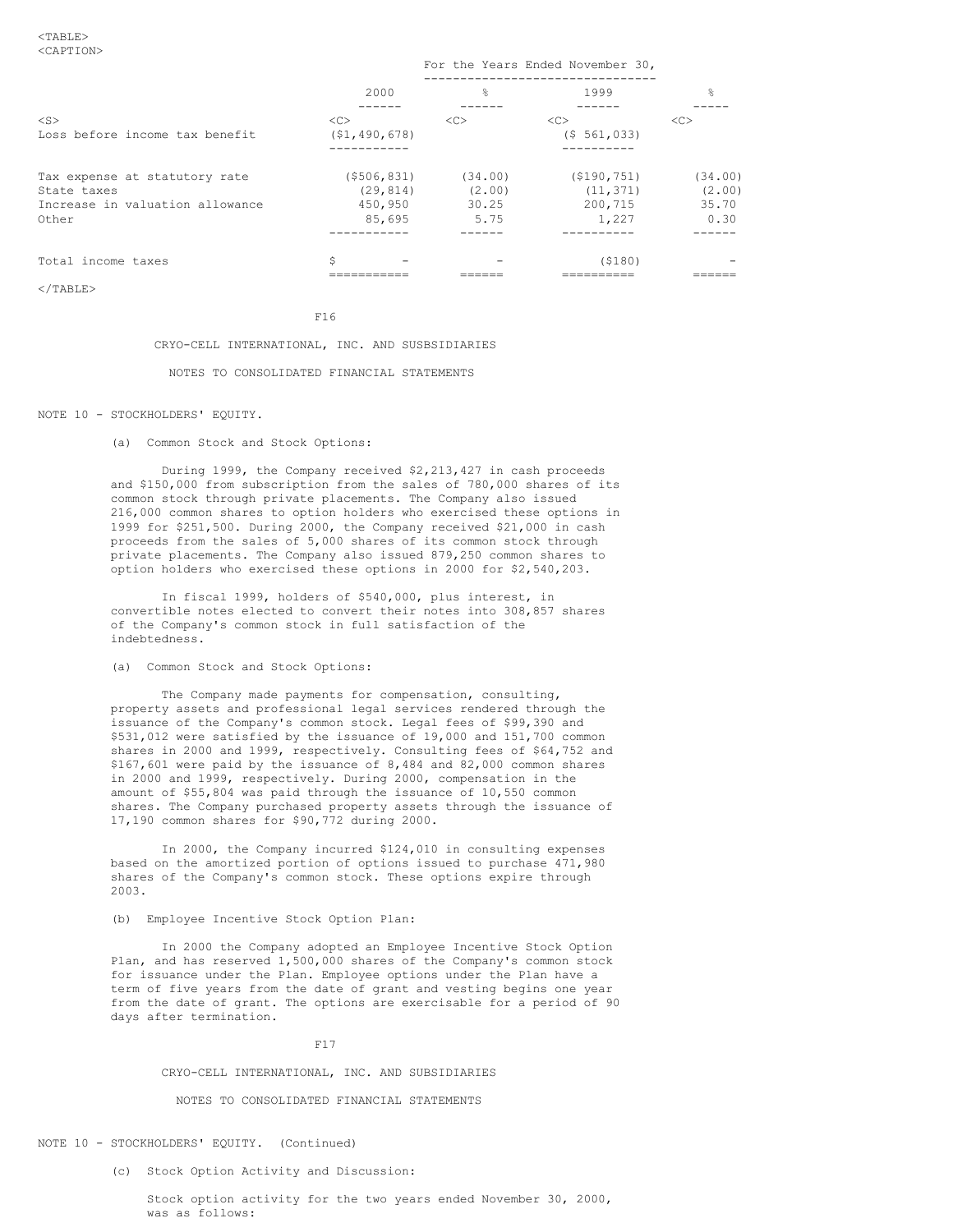|                                                    | Number<br>of Shares | Weighted<br>Average<br>Exercise<br>Price<br>-------- |
|----------------------------------------------------|---------------------|------------------------------------------------------|
| $<$ S>                                             | $<<$ $>>$           | < <sub></sub>                                        |
| Outstanding and exercisable<br>at December 1, 1998 | 1,529,000           | \$4.04                                               |
| Granted                                            | 1,071,000           | 3.16                                                 |
| Exercised                                          | $(216,000)$ 1.16    |                                                      |
| Terminated                                         | $(143,000)$ 3.13    |                                                      |
|                                                    | ----------          |                                                      |
| Outstanding and exercisable                        |                     |                                                      |
| at November 30, 1999                               | 2,241,000           | 3.94                                                 |
| Granted                                            | 1,231,500           | 6.43                                                 |
| Exercised                                          | (823,000)           | 2.92                                                 |
| Terminated                                         | (245, 500)          | 3.81                                                 |
|                                                    |                     |                                                      |
| Outstanding and exercisable                        |                     |                                                      |
| at November 30, 2000                               | 2,404,000           | \$4.96                                               |
|                                                    | ==========          | ======                                               |

</TABLE>

Significant option groups outstanding at November 30, 2000 and related price and life information follows:

<TABLE>

<CAPTION>

|        | Range of Exercise Price | Outstanding   | Weighted Average<br>Exercise price | Weighted Average<br>Remaining<br>Contractual Life |
|--------|-------------------------|---------------|------------------------------------|---------------------------------------------------|
| $<$ S> |                         | < <sub></sub> | < <sub></sub>                      | < <sub></sub>                                     |
|        | $$1.00$ to \$ 2.00      | 110,250       | \$2.00                             | 1.5                                               |
|        | $$2.01$ to \$ 3.00      | 552,500       | \$2.74                             | 2.2                                               |
|        | $$3.01$ to \$ 4.00      | 231,250       | \$3.96                             | 1.1                                               |
|        | $$4.01$ to \$ 5.99      | 741,500       | \$4.81                             | 3.2                                               |
|        | $$6.00$ to \$ 7.00      | 355,500       | \$6.30                             | 3.2                                               |
|        | $$7.01$ to \$ 8.00      | 213,000       | \$8.00                             | 3.0                                               |
|        | \$8.01 to \$9.00        | 100,000       | \$9.00                             | 3.7                                               |
|        | \$9.01 to \$10.00       | 100,000       | \$10.00                            | 3.7                                               |
|        |                         |               |                                    |                                                   |

 $<$ /TABLE>

The Company applies Accounting Principles Board Opinion No. 25, "Accounting for Stock Issued to Employees" (APB 25) and related Interpretations in accounting for its stock options. Accordingly, compensation expense is recognized for the amount of the excess of the market price over the exercise price on the date of the grant. Had the compensation expense been determined based upon the fair value at the grant date consistent with the alternative fair value accounting provided for under SFAS No.123, "Accounting for Stock-Based Compensation," the Company's net loss and net loss per share would have been \$2,340,717 and \$.23 for the year ended November 30, 2000, and the

 $F-18$ 

CRYO-CELL INTERNATIONAL, INC. AND SUSBSIDIARIES

NOTES TO CONSOLIDATED FINANCIAL STATEMENTS

# NOTE 10 - STOCKHOLDERS' EQUITY. (Continued)

(c) Stock Option Activity and Discussion: (Continued)

net loss and net loss per share for the year ended November 30, 1999 would have been \$4,683,463 and \$.41 respectively. The weighted average fair value at the date of grant for options granted during the years ended November 30, 2000 and 1999 was \$2.68 and \$1.00 per option, respectively. The Black-Scholes option-pricing model was developed for use in estimating the fair value of traded options that are fully transferable. The Company's options have the characteristics significantly different from those of traded options. In addition, option valuation models require the input of highly subjective assumptions, including the expected stock price volatility. Since the Company's stock issued upon exercise of the options for Non-Employee's is restricted stock, a reduction of 30% of the trading price of the stock at the date of grant has been applied to account for this restriction. Other variables used to determine the fair value of the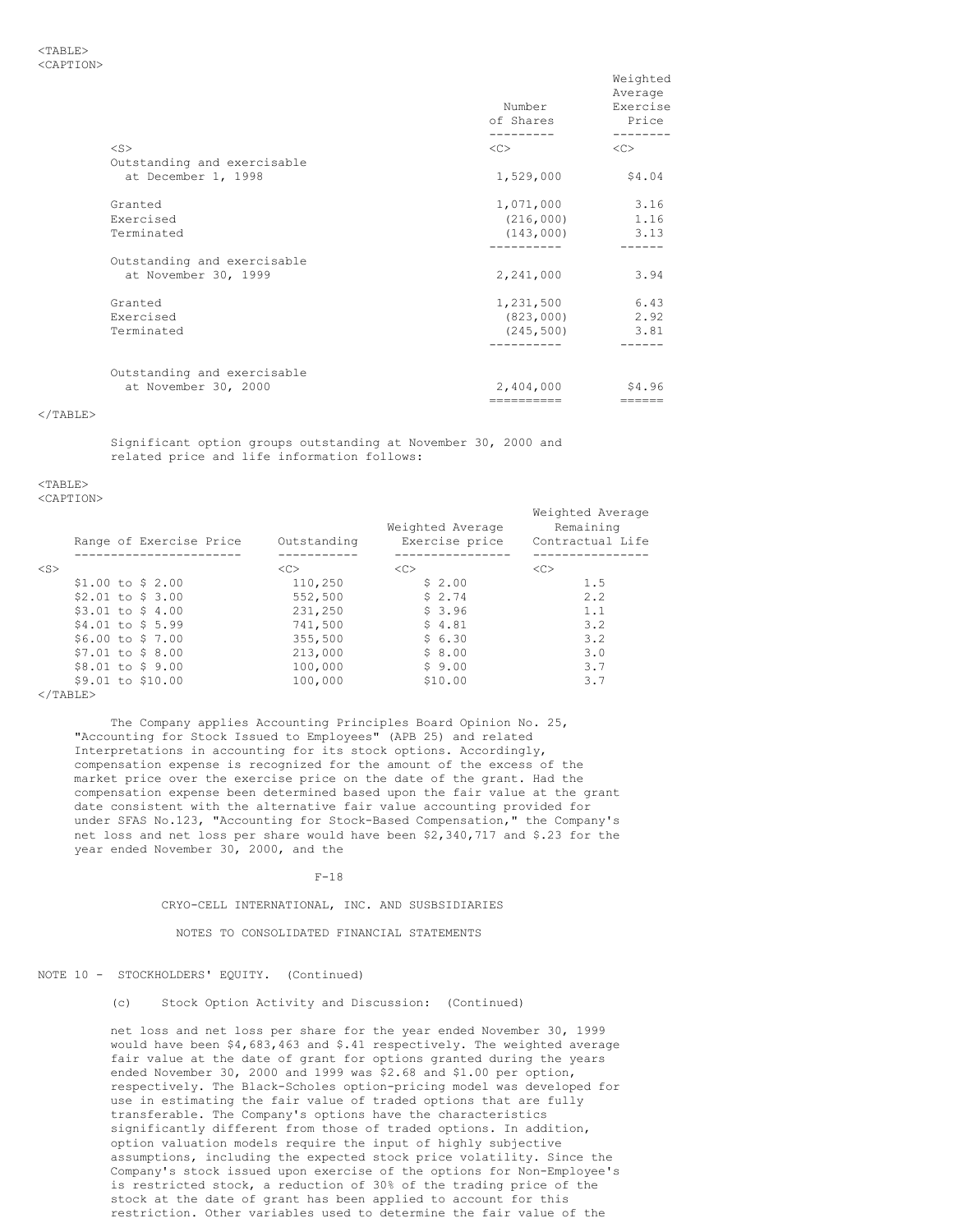#### $<$ TABLE> <CAPTION>

|                          |    | For the Years Ended<br>November 30, |  |
|--------------------------|----|-------------------------------------|--|
|                          |    | 1999<br>2000                        |  |
|                          |    |                                     |  |
| $<$ S $>$                | << | <<                                  |  |
| Weighted average values: |    |                                     |  |
| Expected dividends       |    | 0 <sup>8</sup><br>0 <sup>°</sup>    |  |
| Expected volatility      |    | 109%-119%<br>114%                   |  |
| Risk free interest rate  |    | $4.78% - 4.90%$<br>6.70%            |  |
| Expected life            |    | $2 - 4$ years<br>1.9 years          |  |

## $<$ /TABLE>

Weighted average grant date fair values are shown below for options granted in 2000 and 1999.

# $<$ TABLE>

<CAPTION>

|                             |                                            | Weighted Average<br>Fair Value/Share | Weighted Aveage<br>Exercise PriceShare |
|-----------------------------|--------------------------------------------|--------------------------------------|----------------------------------------|
| $<$ S>                      |                                            | < <sub></sub>                        | <<                                     |
|                             | 2000                                       |                                      |                                        |
|                             | Stock price - exercise price               |                                      |                                        |
|                             | Stock price /greater than/ exercise price  | \$4.52                               | \$5.00                                 |
|                             | Stock price /less than/ exercise price     | \$2.17                               | \$6.48                                 |
|                             | 1999                                       |                                      |                                        |
|                             |                                            |                                      |                                        |
|                             | Stock price - exercise price               |                                      |                                        |
|                             | Stock price / qreater than/ exercise price | \$2.38                               | \$2.05                                 |
|                             | Stock price /less than/ exercise price     | \$.36                                | \$.36                                  |
| $2$ / $m \times n \times m$ |                                            |                                      |                                        |

</TABLE>

The pro forma effect on net income is not representative of the pro forma effect on net income in future periods because it does not take into consideration pro forma compensation expense related to grants made in prior periods.

 $F-19$ 

CRYO-CELL INTERNATIONAL, INC. AND SUSBSIDIARIES

NOTES TO CONSOLIDATED FINANCIAL STATEMENTS

NOTE 11 - 401(k) PLAN.

In January 1997, the Company adopted a 401(k)-retirement plan, which allows eligible employees to allocate up to 15% of their salary to such plan. The Company does not make any matching contributions to this plan.

## NOTE 12 - AGREEMENTS.

(a) Arizona:

On February 9, 1999, the previous agreements with the Company's Arizona Revenue Sharing investors were modified and replaced by a Revenue Sharing Agreement for the state of Florida for a price of \$1,000,000. Under the terms of this agreement the Company credited the investors' previously paid \$450,000 toward the purchase of the Revenue Sharing Agreement. The balance of \$550,000 will be paid through their Revenue Sharing entitlements to their share of net storage revenues. The Revenue Sharing Agreement applies to net storage revenues originating from specimens from within the state of Florida. The Revenue Sharing Agreement entitles the investors to net revenues from a maximum of 33,000 storage spaces and cancels the investor's obligation to provide the Company with \$675,000 plus accrued interest under the prior Arizona agreement.

(b) Illinois:

In 1996, the Company signed agreements with a group of investors entitling them to an on-going 50% share in the Company's portion of net storage revenues generated by specimens stored in the Illinois Masonic Medical Center. Since the Company will no longer be storing new specimens in Chicago, the agreements were modified in 1998 to entitle the investors to a 50% share of the Company's portion of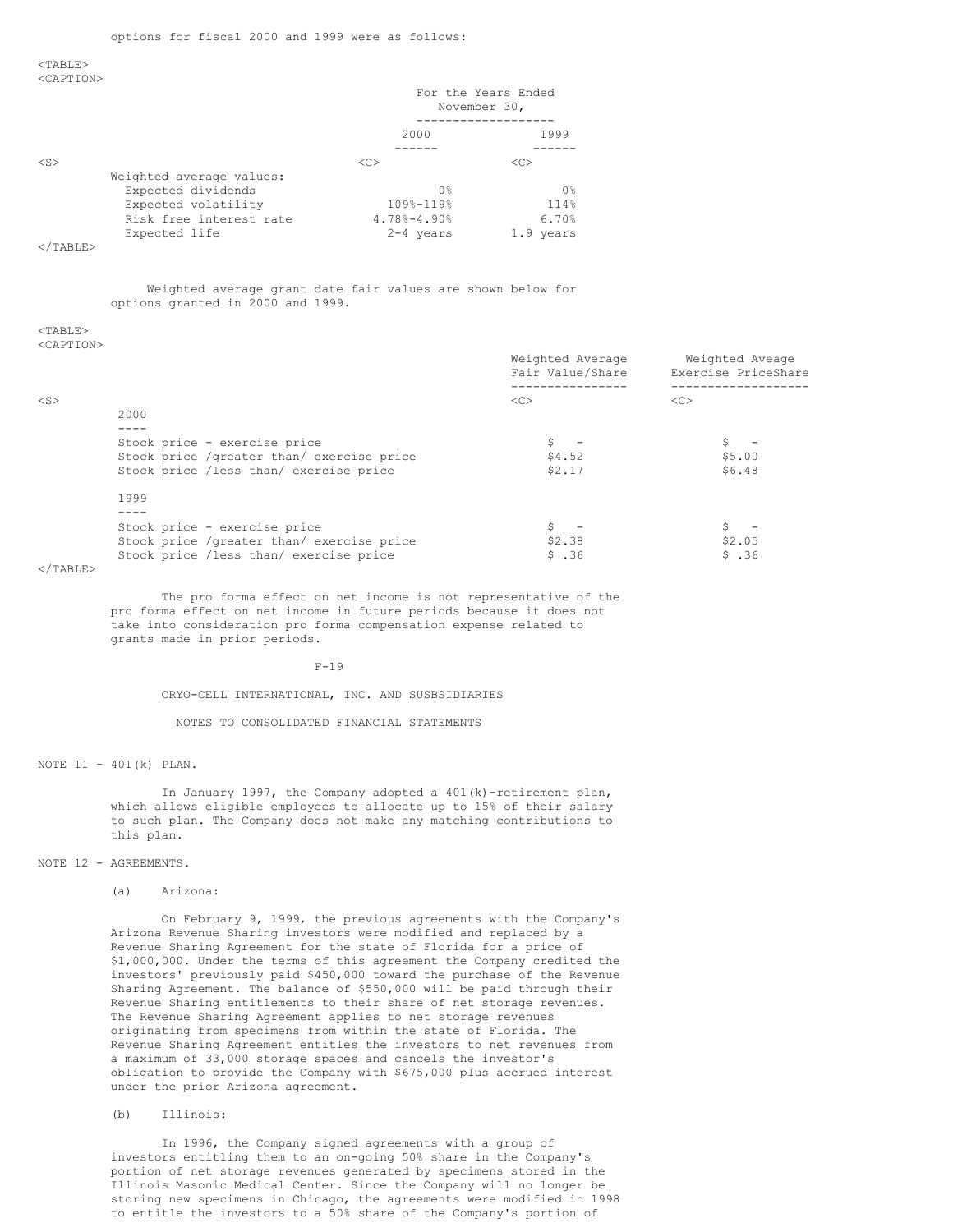net revenues relating to specimens originating in Illinois and its contiguous states and stored in Clearwater, Florida for a maximum of up to 33,000 spaces. The revenue generated by this Single Unit Revenue Sharing Agreement was \$1,000,000.

## (c) Bio-Stor International, Inc.:

On February 26, 1999, the Company modified all previous agreements with Bio-Stor International, Inc. The modified agreement enters Bio-Stor into a Revenue Sharing Agreement for the state of New York. The Company will credit Bio-Stor's \$900,000 (previously paid) toward the purchase of 90% of its 50% share in CRYO-CELL's portion of net storage revenues generated by the specimens originating from the Company's clients in the state of New York for up to 33,000 shared spaces. This agreement supersedes all other agreements between Bio-Stor International, Inc and the Company.

## (d) Tenet HealthSystem Hospitals, Inc.:

On November 30, 1996, the Company signed agreements with OrNda HealthCorp. Two "one-third" Revenue Sharing Agreements were purchased in which OrNda paid the Company \$666,666. OrNda was acquired by Tenet Healthcare Corporation, which agreed to be bound by the terms of the OrNda agreements. The agreements were renegotiated and the Company will store all Tenet originated specimens at its headquarter's lab in Clearwater, Florida while paying Tenet a revenue sharing entitlement.

F20

## CRYO-CELL INTERNATIONAL, INC. AND SUSBSIDIARIES

#### NOTES TO CONSOLIDATED FINANCIAL STATEMENTS

### NOTE 12 - AGREEMENTS. (Continued)

### (e) New Jersey:

On November 30, 1999, the Company entered into agreements with two investors entitling them to on-going shares in a portion of CRYO-CELL's net storage revenue generated by specimens originating from within the state of New Jersey. Deposits totaling \$50,000 were received upon signing of the agreements and the remaining \$450,000, was originally due in May 2000. In May 2000 the original due date for the remaining balance was extended to April 2001. As of November 30, 2000 the remaining balance due is \$380,000. Upon receipt of the balance due the investors will be entitled to a portion of net storage revenues generated to a maximum of 33,000 storage spaces.

#### (f) Saggi Capital:

In November 1998, the Company entered into an investor relations agreement with Saggi Capital Corporation. Saggi Capital agreed to provide various business consulting and investor relations services for the Company. Per the agreement the Company registered 200,000 options to purchase the Company's common stock at an exercise price of \$1.00 per share. These options have been exercised and common stock has been issued to Saggi. The Company did not recognize an expense on the issuance of these options since the Company's common stock was trading below the exercise price on the date of grant. In January 2000, the Company renewed its contract with Saggi Capital. The Company has terminated this agreement effective January 2001.

## (g) Women & Infants' Hospital of Rhode Island:

In June 1998, the Company signed an agreement with Women & Infants' Hospital of Rhode Island ("hospital") for the establishment of a commercial placental/umbilical cord blood bank at their Providence, Rhode Island medical facility. The hospital will be offering its stem cell banking services to parents of approximately 9,000 babies who are born each year at this facility. Under the terms of the agreement the hospital will provide the space and utilities, liquid nitrogen supply, technician, etc. CRYO-CELL will be responsible for the billing activities. The storage revenues will be divided 75% to the Company and 25% to the hospital, while the hospital is entitled to 100% of the processing revenue. Additionally, if processing revenue is insufficient to cover the fixed costs of the cord blood bank, CRYO-CELL will be responsible to pay the shortfall. In order to cover the possible shortfall the hospital required \$50,000 to be placed in escrow. The \$50,000 is classified as cash on the balance sheet.

## (h) Other Agreements:

On November 5, 1998 an agreement previously entered into by the Company with a private investor was revised. Per the terms of the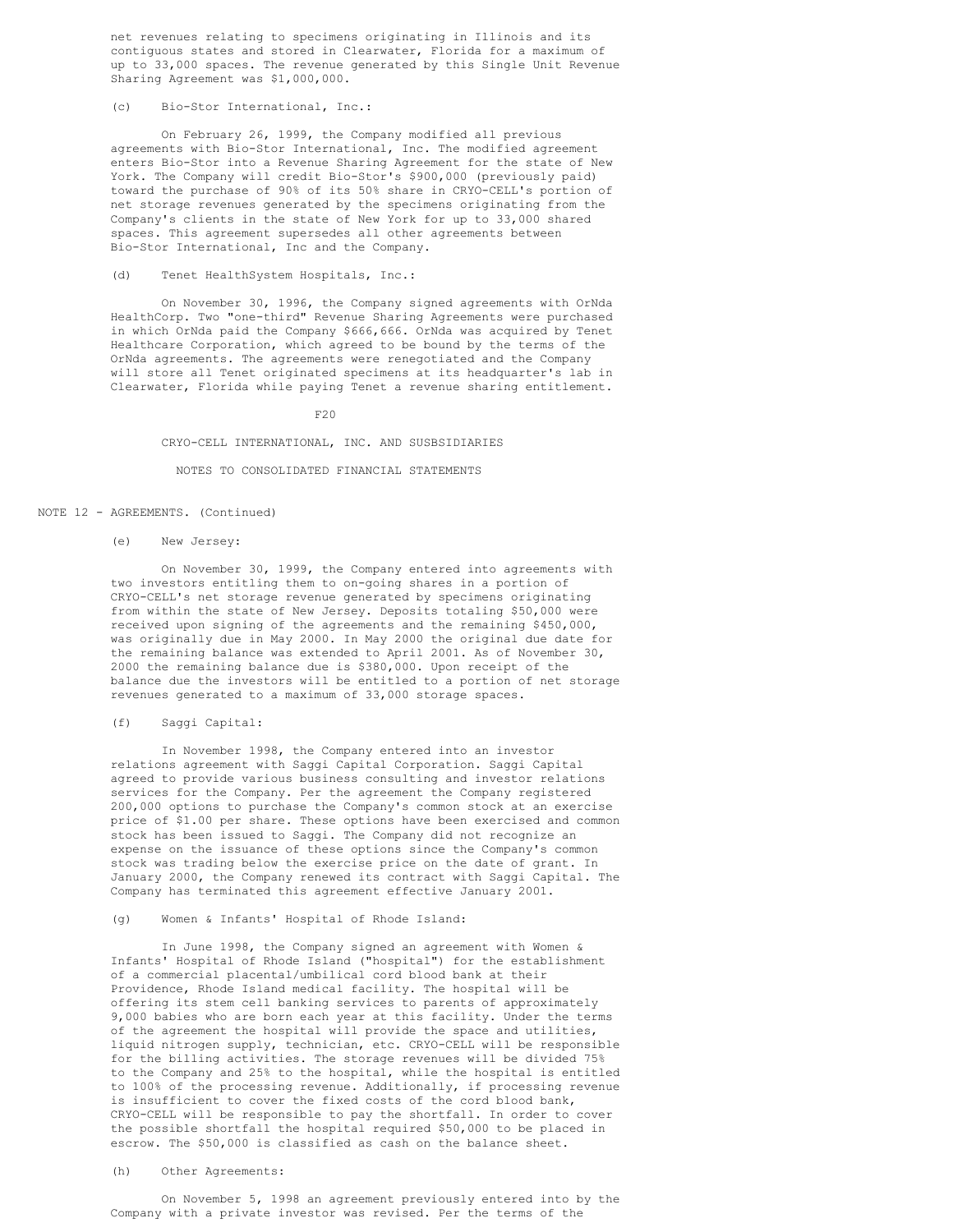original agreement, the investor had purchased 10% of a Revenue Sharing Agreement in the state of New Jersey. The new agreement has transferred the \$100,000 investment to the state of New York. Under the revised agreement the investor will receive 10% of the 50% share in CRYO-CELL's portion of net storage revenues generated by the specimens originating from the Company's clients in the state of New York for up to 33,000 spaces.

F21

### CRYO-CELL INTERNATIONAL, INC. AND SUSBSIDIARIES

NOTES TO CONSOLIDATED FINANCIAL STATEMENTS

#### NOTE 13 - RECEIVABLE-LITIGATION.

On or about September 27, 1999 the Company accepted the University of Arizona's offer of \$800,000 to settle its litigation. In September 1999, the Company received \$441,000 from the University of Arizona leaving a balance of \$359,000 that is being held in escrow to satisfy a legal lien filed November 4, 1998 by the Company's previous attorneys, Horwitz and Beam. The Company reduced the award to \$510,178 and recognized this as gain on litigation. This reduction includes a 20% contingency fee (\$160,000) to the Company's previous attorneys and \$129,822 in contested legal fees that the Company feels are not due and owing under the contract (See Note 14). When the \$289,822 is netted against the \$359,000 held in escrow the result is a receivable balance of \$69,178. The Company has requested the release of the \$69,178 from escrow, which is the excess of 20% of the \$800,000 actual settlement amount. The overage is a result of the Company's settlement of the \$1,170,000 original jury award.

## NOTE 14 - LEGAL PROCEEDINGS.

On or about July 11, 1996, CRYO-CELL filed suit in San Francisco Superior Court against the University of Arizona, Dr. David Harris and Cord Blood Registry, Inc. (CBR). The suit claimed breach of contract and other related business torts. After settlement discussions were unproductive, the University of Arizona counter-sued CRYO-CELL for breach of contract and negligent misrepresentation on March 27, 1997.

On July 20, 1998, as a result of the evidence, the jury awarded \$1,050,000 against Defendant University of Arizona. In addition, an award of \$120,000 was granted against the University of Arizona and David Harris, individually, for misappropriation of trade secrets. The court rejected three post-trial motions by the University of Arizona including a request to reduce the award or set aside the verdict.

On or about September 27, 1999 the Company accepted the University's offer of \$800,000 and settled the matter. On September 30, 1999, the Company received \$441,000 from the University of Arizona. The remaining balance of \$359,000 is being held in escrow, to satisfy a legal lien filed November 4, 1998 by the Company's previous attorneys, Horwitz and Beam. The Company disputes their position and has countersued Horwitz and Beam for malpractice and is seeking \$1,000,000 in compensatory damages and an unspecified amount of punitive damages deemed appropriate by the court. CRYO-CELL retained the services of Horwitz & Beam, a California law firm, to handle the above described lawsuit including its allegations against CBR for interference in a legitimate contract between two parties and unfair business practices, among other claims. The court granted a summary judgment dismissal in favor of CBR. CRYO-CELL believes that Horwitz & Beam mishandled the CBR aspect of the case and certain aspects of its case against the University of Arizona. There is a dispute concerning the amount of fees owed by the Company to Horwitz & Beam.

On March 8, 1999, the Company, the Company's CEO and Chairman, the Company's Executive Vice President, and the Company's legal counsel were named as the defendants in a lawsuit filed in the Superior Court of Orange County, California by Horwitz & Beam, the attorneys which had represented CRYO-CELL in its suit against the University of Arizona et al. The plaintiff alleges breach of contract and seeks payment of \$129,822 in allegedly unpaid fees and costs associated with the University of Arizona litigation. The plaintiff also asserts claims of misrepresentation. In reference to these misrepresentation claims, plaintiff has filed a Statement of Damages, which asserts \$1,000,000 in general damages and \$3,500,000 in punitive damages.

F22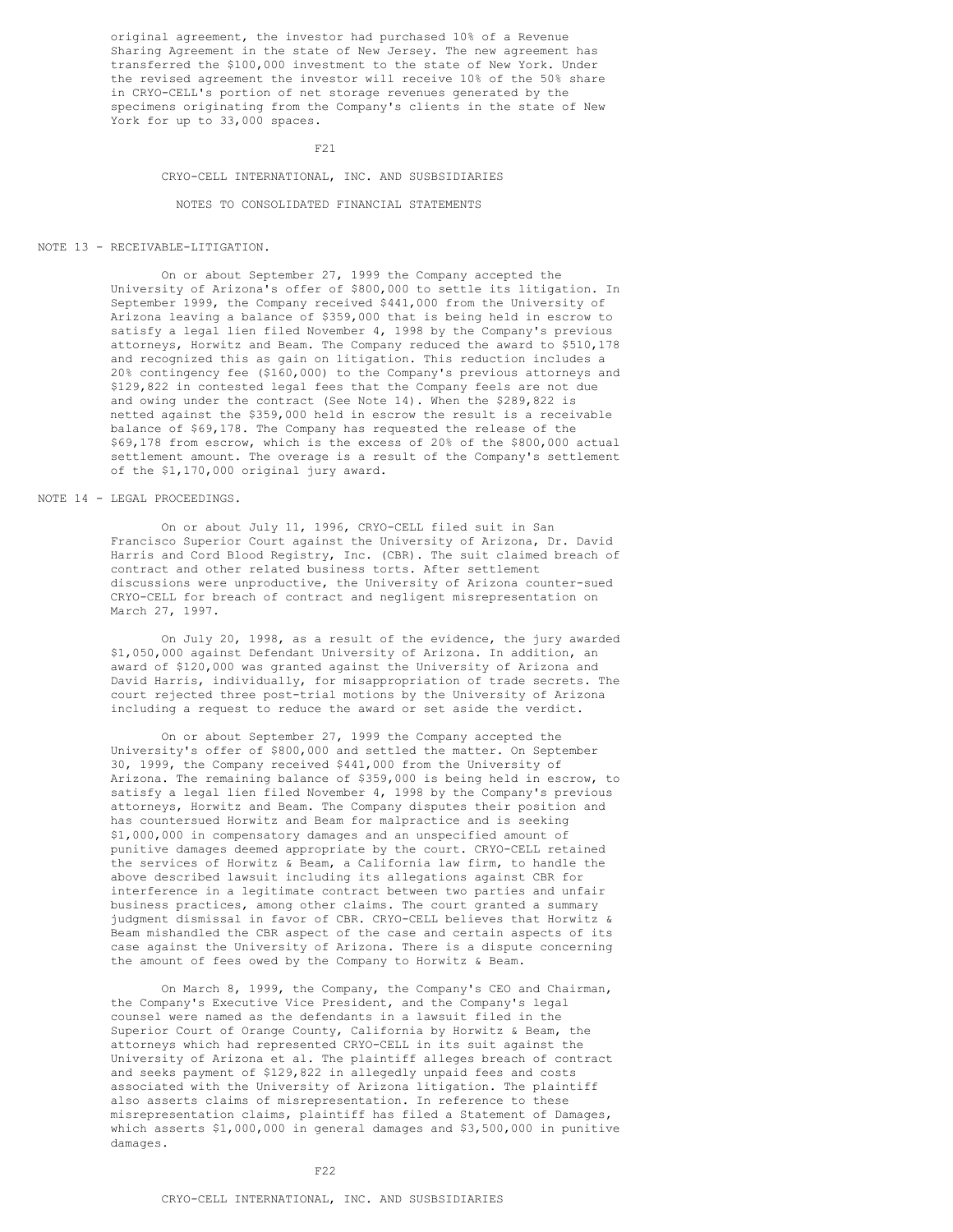## NOTE 14 - LEGAL PROCEEDINGS. (Continued)

The Company believes there is no merit to the suit and that none of the claimed \$129,822 in fees is due and owing under the contract. The Company believes that Horwitz & Beam brought this action and improperly sought punitive damages for the purpose of interfering with the Company's efforts to raise and maintain additional capital.

Accordingly, on June 14, 1999, the Company filed: (1) an answer denying all liability; (2) a counterclaim for breach of contract and malpractice, seeking in excess of \$1 million in compensatory damages arising from the malpractice; (3) a motion to dismiss the individual defendants for lack of jurisdiction; and (4) a motion to dismiss all punitive damages allegations against the Company.

On December 17, 1999, Judge Alicemarie H. Stotler of the United States District Court in the Central District of California, issued an Order in which she: (1) granted CRYO-CELL International, Inc.'s ("CRYO-CELL") Motion to Strike Punitive Damages and Dismiss Part of the Complaint; (2) granted Daniel Richard's, Mark Richard's and Gerald F. Maass' (the "Individual Defendants") Motion to Dismiss Complaint for Lack of Personal Jurisdiction; and (3) granted in part and denied in part Horwitz & Beam, Inc.'s ("H&B") Motion for Order Dismissing Counterclaim and/or Strike Portions Thereof. As discussed in more detail below, the net effect of this order was to reframe the Complaint as a fee dispute, as opposed to a multi-million dollar claim for fraud against CRYO-CELL and its corporate officers. By its order, the Court has barred recovery in this action against the Individual Defendants, and has reduced CRYO-CELL's exposure from over \$3.5 million dollars to \$129,822, plus a possible award of attorneys' fees.

By granting CRYO-CELL's Motion to Strike Punitive Damages and Dismiss Part of the Complaint, the Court dismissed H&B's Fourth Claim for Relief for intentional misrepresentation, i.e., fraud, against CRYO-CELL and the Individual Defendants. The Court held that the promises purportedly made to H&B concerning the opening of an "escrow," even if not ultimately fulfilled, were not fraudulent. In fact, the Court said that "although the Individual Defendants clearly made representations that an 'escrow' would be established, their not having done so, in light of uncertainties of the future course of litigation and their misgivings of plaintiff's performance, suggests nothing more than a negotiation of payment terms."

The Court granted CRYO-CELL's Motion to Strike Punitive Damages Claims with respect to H&B's Fifth Claim for Relief because such damages are not available in connection with negligence claims. Having dismissed the Fourth Claim for Relief for Fraud, H&B's motion to strike the punitive damages claimed in connection therewith was rendered moot

F23

CRYO-CELL INTERNATIONAL, INC. AND SUSBSIDIARIES

NOTES TO CONSOLIDATED FINANCIAL STATEMENTS

NOTE 15 - QUARTERLY FINANCIAL INFORMATION (UNAUDITED).

|           | <caption></caption>                                                    |                                          |                                                             |                                                                |                                    |
|-----------|------------------------------------------------------------------------|------------------------------------------|-------------------------------------------------------------|----------------------------------------------------------------|------------------------------------|
|           | 2000                                                                   | -----------                              | -----------                                                 | 1st Ouarter 2nd Ouarter 3rd Ouarter 4th Ouarter<br>----------- | ---------                          |
| $<$ S $>$ | Net loss                                                               | $\langle C \rangle$<br>(S<br>----------- | $\langle C \rangle$<br>352,356) (\$ 325,617)<br>----------- | $\langle C \rangle$<br>$(5 \t260, 499)$<br>==========          | <<><br>(5, 552, 206)<br>---------- |
|           | Loss per share $(5 \t 0.04)$ $(5 \t 0.03)$ $(5 \t 0.03)$ $(5 \t 0.05)$ |                                          |                                                             |                                                                |                                    |
|           | Shares used in<br>computation                                          |                                          | 9,294,435 9,895,148                                         | 10,072,120                                                     | 10,118,015                         |
|           | <caption></caption>                                                    |                                          |                                                             |                                                                |                                    |
|           | 1999                                                                   |                                          | 1st Quarter 2nd Quarter                                     |                                                                | 3rd Quarter 4th Quarter            |
| $<$ S $>$ | Net loss                                                               | $<\infty$                                | $(5, 433, 511)$ $(5, 57, 923)$                              | $\langle C \rangle$ $\langle C \rangle$<br>$(S \t 343, 377)$   | \$273,778                          |
|           | Loss per share (\$ 0.06) (\$ 0.01) (\$ 0.04) \$                        |                                          |                                                             |                                                                | 0.03                               |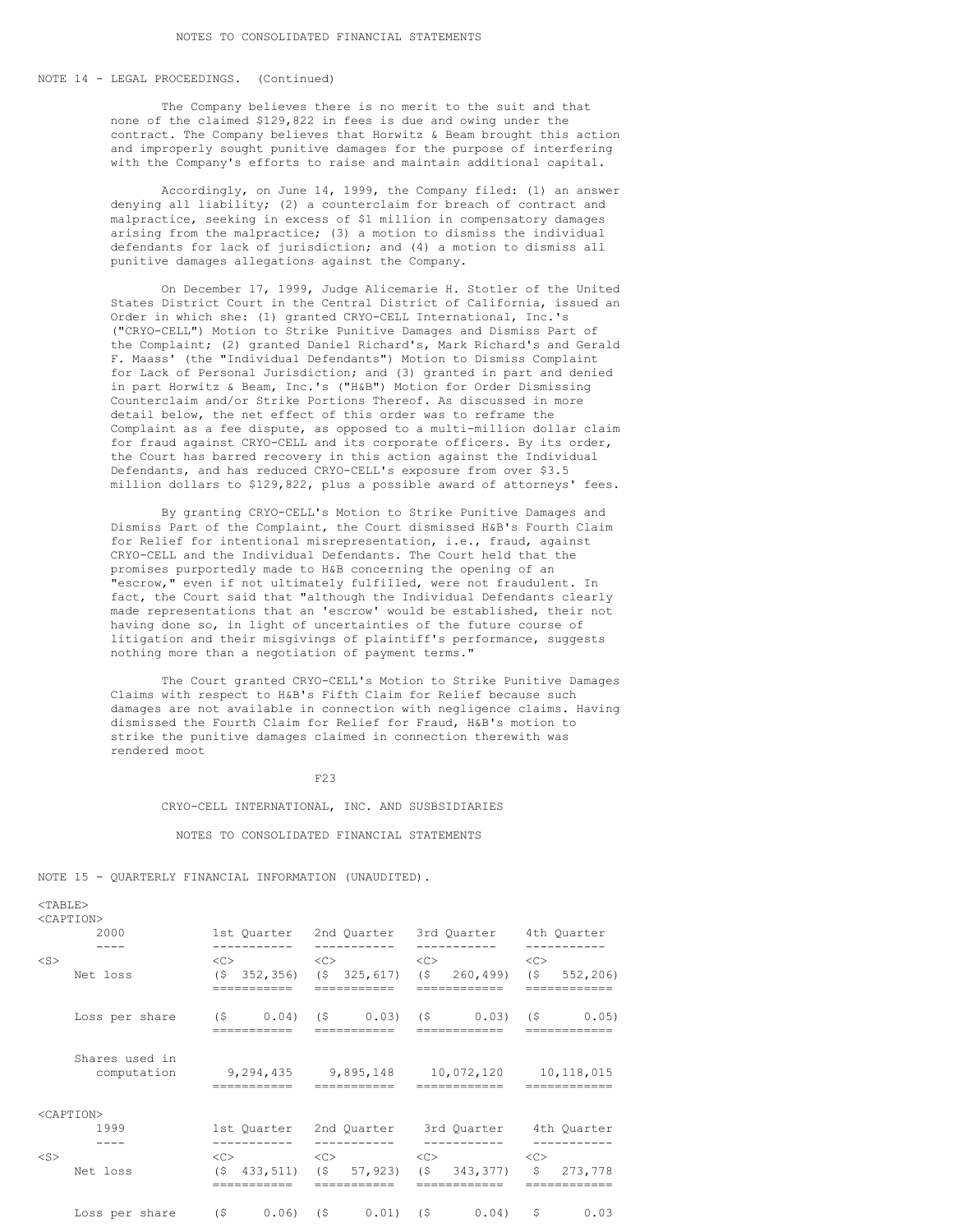|                | __________  | ___________<br>_________ | __________ | ______      |
|----------------|-------------|--------------------------|------------|-------------|
| Shares used in |             |                          |            |             |
| computation    | 7,855,687   | 8,549,460                | 8,728,129  | 8,837,468   |
|                | ___________ | ___________              | __________ | ----------- |

 $<$ /TABLE>

# F24

# Part III

Documents incorporated by reference: The information required by Part III of Form 10-KSB is incorporated by reference to the Issuer's definitive proxy statement relating to the 2000 Annual Meeting of Shareholders which is expected to be filed with Securities and Exchange Commission on or about March 30, 2001.

|          |     |                      | PART IV                                                                                                              |
|----------|-----|----------------------|----------------------------------------------------------------------------------------------------------------------|
| ITEM 13. |     |                      | EXHIBITS AND REPORTS ON FORM 8-K                                                                                     |
|          |     |                      | --------------------------                                                                                           |
|          | (a) | Exhibits             |                                                                                                                      |
|          |     | 3.1                  | Certificate of Incorporation (1)                                                                                     |
|          |     | 3.11                 | Amendment to Certificate of Incorporation                                                                            |
|          |     | 3.2                  | $By-Laws (1)$                                                                                                        |
|          |     | 3.21                 | Board Minutes to Amendment of By-Laws                                                                                |
|          |     | 10.11                | Agreement with InstaCool of North America, Inc.                                                                      |
|          |     |                      | (2)                                                                                                                  |
|          |     | 10.12<br>10.13       | Agreement with the University of Arizona (2)<br>Agreement with Illinois Masonic Medical Center (4)                   |
|          |     | 10.14                | Agreement with Bio-Stor (4)                                                                                          |
|          |     | 10.15                | Agreement with Gamida-MedEquip (4)                                                                                   |
|          |     | 10.16                | Agreement with ORNDA HealthCorp (Tenet                                                                               |
|          |     |                      | HealthSystem Hospitals, Inc.) (4)                                                                                    |
|          |     | 10.17                | Convertible Note from Net/Tech International, Inc.                                                                   |
|          |     |                      | Dated November 30, 1995 (3)                                                                                          |
|          |     | 10.18                | Amended Agreement with Bio-Stor (5)                                                                                  |
|          |     | 10.19<br>10.20       | Agreement with Dublind Partners, Inc.<br>Agreement with Medical Marketing Network, Inc.                              |
|          |     | 21                   | List of Subsidiaries (3)                                                                                             |
|          |     | 27                   | Financial Data Schedule                                                                                              |
|          | (1) |                      | Incorporated by reference to the Company's Registration                                                              |
|          |     |                      | Statement on Form S-1 (No. 33-34360).                                                                                |
|          | (2) |                      | Incorporated by reference to the Company's Annual Report on                                                          |
|          |     |                      | Form 10-KSB for the year ended November 30, 1994.                                                                    |
|          | (3) |                      | Incorporated by reference to the Company's Annual Report on<br>Form 10-KSB for the year ended November 30, 1995.     |
|          | (4) |                      | Incorporated by reference to the Company's Annual Report on                                                          |
|          |     |                      | Form 10-KSB for the year ended November 30, 1996.                                                                    |
|          | (5) |                      | Incorporated by reference to the Company's Annual Report on                                                          |
|          |     |                      | Form 10-KSB for the year ended November 30, 1997.                                                                    |
|          | (6) |                      | Incorporated by reference to the Company's Annual Report on                                                          |
|          |     |                      | Form 10-KSB for the year ended November 30, 1998.                                                                    |
|          | (7) |                      | Incorporated by reference to the Company's Annual Report on<br>Form 10-KSB for the year ended November 30, 1999.     |
|          | (b) | Reports on Form 8-K. |                                                                                                                      |
|          | (1) |                      | Form 8-K filed September 12, 1997 - Resignation of William                                                           |
|          |     |                      | C. Hardy as President, Chief Operating Officer and member                                                            |
|          |     |                      | of the Board. Resignation of Leonard Green from the Board                                                            |
|          |     | of Directors.        |                                                                                                                      |
|          | (2) |                      | Form 8-K filed November 18, 1997 - Company filed a<br>multi-count lawsuit in the United States District Court,       |
|          |     |                      | Northern District of New York claiming that Stainless                                                                |
|          |     |                      | Design Corporation of Saugerties, New York breached its                                                              |
|          |     | contract.            |                                                                                                                      |
|          | (3) |                      | Form 8-K filed February 16, 2000 - The judge issued an                                                               |
|          |     |                      | order in which she (1) granted the Company's motion to                                                               |
|          |     |                      | strike punitive damages and dismiss part of the complaint,                                                           |
|          |     |                      | (2) granted Daniel Richard's, Mark Richard's and Gerald<br>Maass' motion to dismiss complaint for lack of personal   |
|          |     |                      | jurisdiction, and (3) granted in part and denied in part                                                             |
|          |     |                      | Horwitz & Beam, Inc.'s motion for order dismissing                                                                   |
|          |     |                      | counterclaim and/or strike portions thereof.                                                                         |
|          |     |                      | Supplemental Information to be furnished with reports filed                                                          |
|          |     |                      | pursuant to Section 15(d).                                                                                           |
|          | (c) |                      | No annual reports or proxy material have been sent to security                                                       |
|          |     |                      | holders for the current fiscal year. Copies of any such<br>report or proxy material so furnished to security holders |
|          |     |                      | subsequent to the filing of the annual report on this form                                                           |
|          |     |                      | will be furnished to the Commission when sent to security                                                            |
|          |     | holders.             |                                                                                                                      |

## SIGNATURES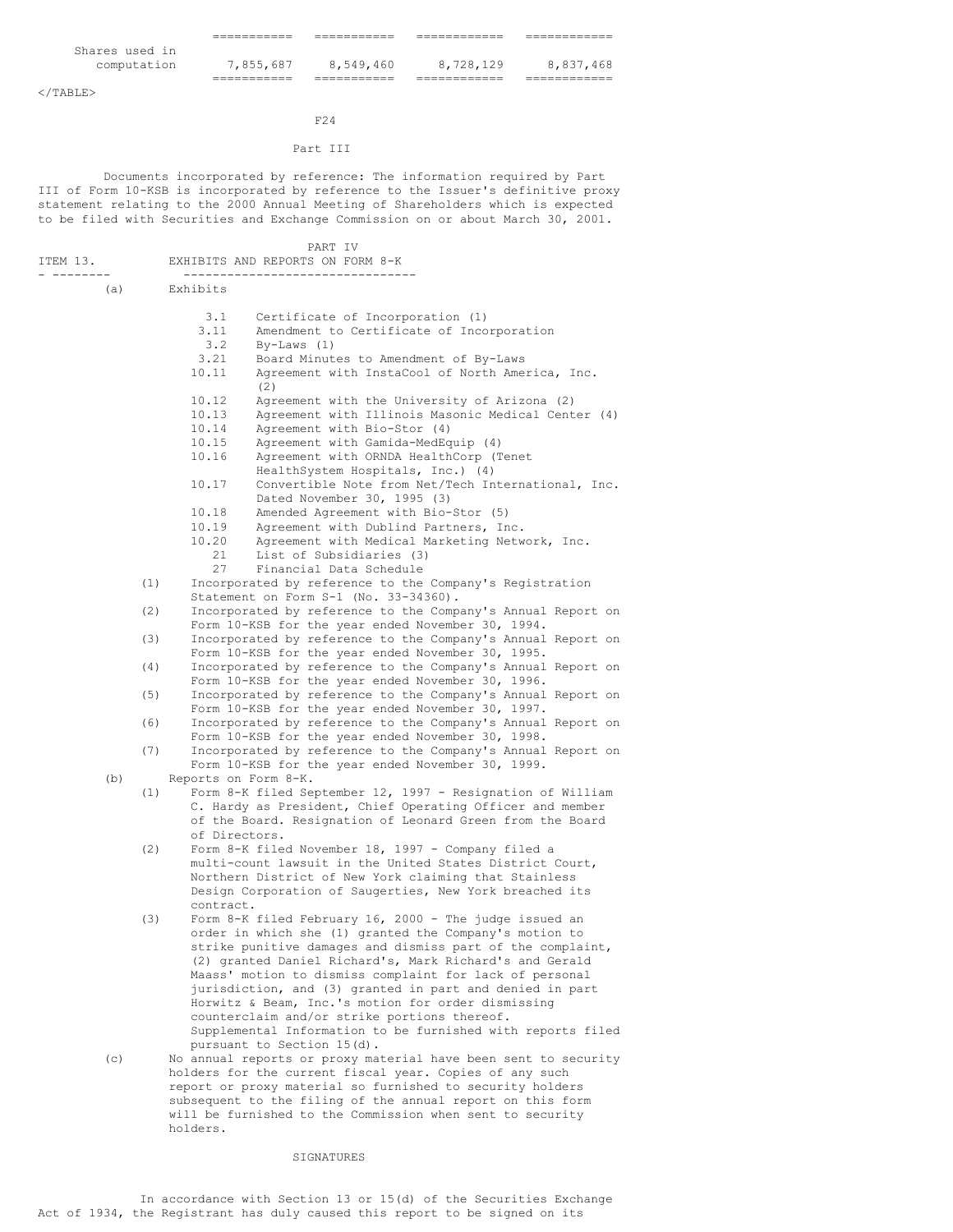behalf by the undersigned thereunto duly authorized.

CRYO-CELL INTERNATIONAL, INC.

By: /s/ Daniel D. Richard -----------------------------

Daniel D. Richard, Chief Executive Officer

Dated: March 5 , 2001

In accordance with the Securities Exchange Act of 1934, this report has been signed below by the following persons in the capacities indicated:

NAME TITLE

| /s/ Daniel D. Richard                                         |  |                         | Chief Executive Officer and                            |       |  |
|---------------------------------------------------------------|--|-------------------------|--------------------------------------------------------|-------|--|
| Daniel D. Richard                                             |  |                         | Chairman of the Board<br>(Principal Executive Officer) |       |  |
| /s/ Wanda D. Dearth<br>- ------------------------------       |  |                         | President and Chief Operating Officer                  |       |  |
| Wanda D. Dearth                                               |  |                         | Director                                               |       |  |
| /s/ Gerald F. Maass<br>- ------------------------------       |  |                         | Executive Vice President                               |       |  |
| Gerald F. Maass                                               |  |                         | Director                                               |       |  |
| /s/ Jill M. Taymans<br>- ------------------------------       |  |                         | Chief Financial Officer                                |       |  |
| Jill M. Taymans                                               |  |                         |                                                        |       |  |
| /s/ Edward W. Modzelewski                                     |  |                         | Director                                               |       |  |
| Edward W. Modzelewski                                         |  |                         |                                                        |       |  |
| /s/ Frederick C.S. Wilhelm<br>- ----------------------------- |  |                         | Director                                               |       |  |
| Frederick C.S. Wilhelm                                        |  |                         |                                                        |       |  |
| /s/ Junior Winokur<br>- ------------------------------        |  |                         | Director                                               |       |  |
| Junior Winokur                                                |  |                         |                                                        |       |  |
| /s/ Mercedes Walton<br>- ------------------------------       |  | Director                |                                                        |       |  |
| Mercedes Walton                                               |  |                         |                                                        |       |  |
| /s/ Ronald Richard<br>- ------------------------------        |  |                         | Director                                               |       |  |
| Ronald Richard                                                |  |                         |                                                        |       |  |
| EXHIBITS                                                      |  | DESCRIPTION             |                                                        | PAGES |  |
| 3.11<br>27                                                    |  | Financial Data Schedule | Amendment to Certificate of Incorporation              |       |  |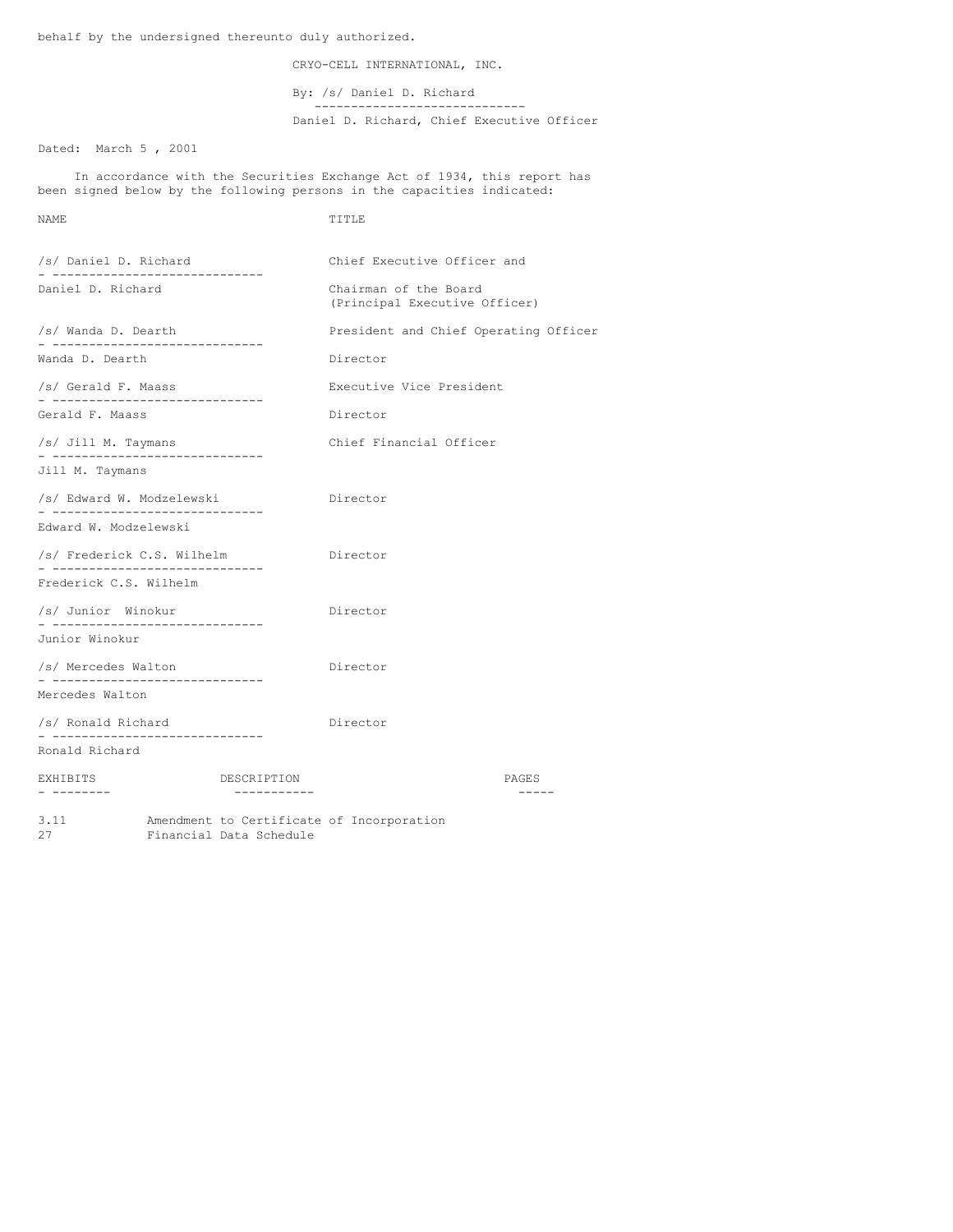## AMENDED AND RESTATED CERTIFICATE OF INCORPORATION OF CRYO-CELL INTERNATIONAL, INC.

#### It is hereby certified that:

1. The name of the corporation (the "Corporation") is CRYO-CELL INTERNATIONAL, INC., which is the name under which the Corporation was originally incorporated; the date of filing of the original Certificate of Incorporation of the Corporation with the Secretary of State of the State of Delaware is September 11, 1989; and the Certificate of Incorporation was amended by the filing of a Certificate of Amendment on October 24, 1994.

2. The Certificate of Incorporation of the Corporation is hereby amended by (i) in Paragraph Fourth, increasing the number of shares of Common Stock which the Corporation shall have authority to issue from 15,000,000 shares to 20,000,000 shares, (ii) in Paragraph Fifth, providing for the classification of the Board of Directors into three classes, with one class being elected each year to serve a staggered three-year term.

3. The provisions of the Certificate of Incorporation of the Corporation as herein amended are hereby restated and integrated into the single instrument which is hereinafter set forth, and which is entitled Amended and Restated Certificate of Incorporation of Cryo-Cell International, Inc.

4. The amendments and the amended restatement of the Certificate of Incorporation hereinafter certified have been duly adopted by the Board of Directors and the stockholders of the Corporation in accordance with the provisions of Sections 228, 242 and 245 of the General Corporation Law of the State of Delaware.

5. The Amended and Restated Certificate of Incorporation of the Corporation, as amended and restated herein, reads as follows: